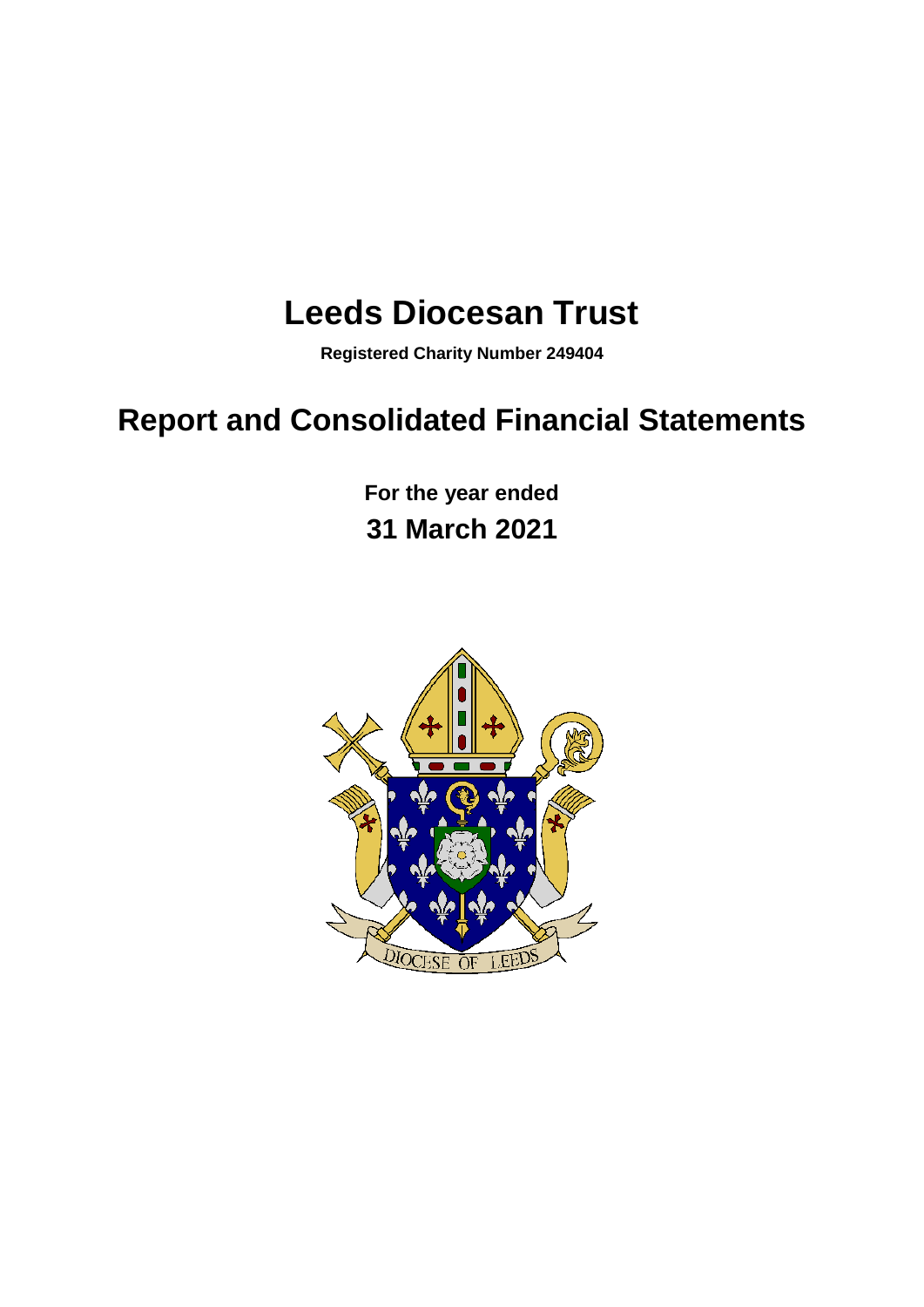## **Contents**

| TRUSTEE'S RESPONSIBILITIES IN RELATION TO THE FINANCIAL STATEMENTS 25       |  |
|-----------------------------------------------------------------------------|--|
| INDEPENDENT AUDITOR'S REPORT TO THE TRUSTEE OF THE LEEDS DIOCESAN TRUST  26 |  |
|                                                                             |  |
|                                                                             |  |
|                                                                             |  |
|                                                                             |  |
|                                                                             |  |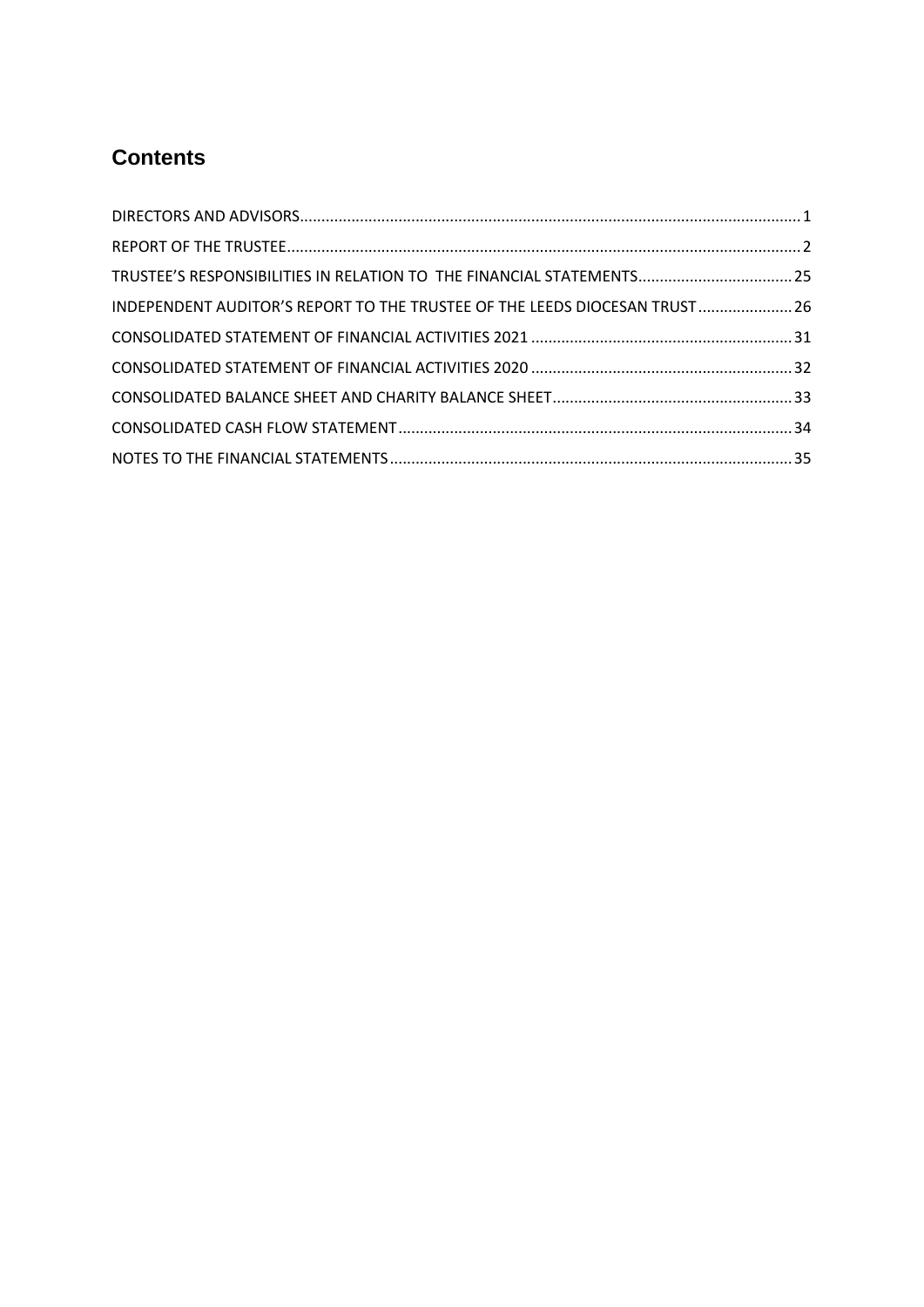## <span id="page-2-0"></span>**DIRECTORS AND ADVISORS**

### **Trustee**

Diocese of Leeds Trustee (Company registration number 2886244) Registered Office: Hinsley Hall, 62 Headingley Lane, Leeds, LS6 2BX

### **Directors of the Trustee**

Rt Rev M Stock (Bishop of Leeds) Rev Mgr P Fisher (Vicar General) Rev Mgr A Summersgill Mr M Booth Mr M Gargan Mr P Rogerson

### **Registered Office**

Hinsley Hall, 62 Headingley Lane, Leeds, LS6 2BX

# **Company Secretary to the Trustee and**

**Chief Operating Officer of the Charity**

Mr I Burrell

### **Auditor**

Saffery Champness LLP, Mitre House, North Park Road, Harrogate, HG1 5RX

### **Banker**

HSBC Bank plc, 33 Park Row, Leeds, LS1 1LD

### **Investment Managers**

Investec Wealth & Investment, 100 Wood Street, London, EC2V 7AN Rathbone Investment Management, 1 Curzon Street, London, W1J 5FB

### **Solicitor**

DLA Piper UK LLP, Princes Exchange, Princes Square, Leeds, LS1 4BY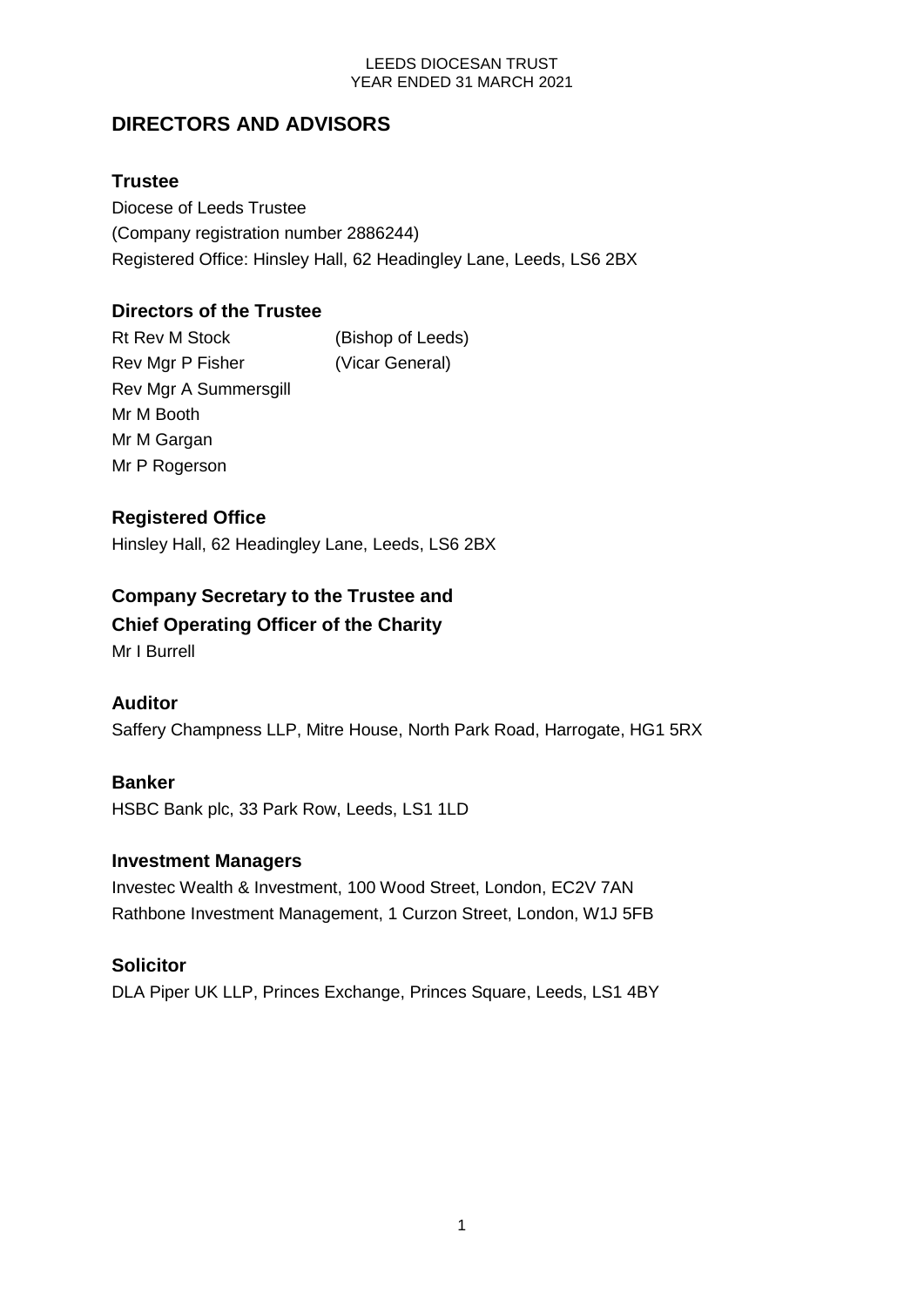## <span id="page-3-0"></span>**REPORT OF THE TRUSTEE**

The Trustee presents its Annual Report and the audited Consolidated Financial Statements of the Charity for the year ended 31 March 2021.

### **CONSTITUTION AND AIMS**

The Charity, the Leeds Diocesan Trust ("the Diocese"), is a registered charity with the registration number 249404. The Charity was established in its current form by a Trust Deed dated 20 December 1993. The sole Trustee of the Charity is a trust corporation, the Diocese of Leeds Trustee, company registration number 2886244.

In support of the Mission of the Catholic Church, the principal objectives of the Charity are:

- the advancement of the Catholic Religion;
- the promotion of Catholic Teaching in the Diocese and beyond;
- the provision and care of Priests; and
- the maintenance of Churches, Presbyteries and Schools.

The Trustee confirms that it has complied with the requirements of the Charities Act 2011 section 17 to have due regard to the public benefit guidance published by the Charity Commission including the guidance "Public benefit: running a charity (PB2)" in determining the activities undertaken by the Charity. Throughout this Annual Report the Trustee seeks to demonstrate that the Charity's aims and objectives are for the public benefit.

The Diocese consists of 78 Parishes, in West Yorkshire, North Yorkshire, the East Riding of Yorkshire, Greater Manchester and Lancashire. The Diocese also has 93 Catholic Schools, Academies and Colleges. Leeds Trinity University, a Catholic Foundation University, is also located within the Diocese.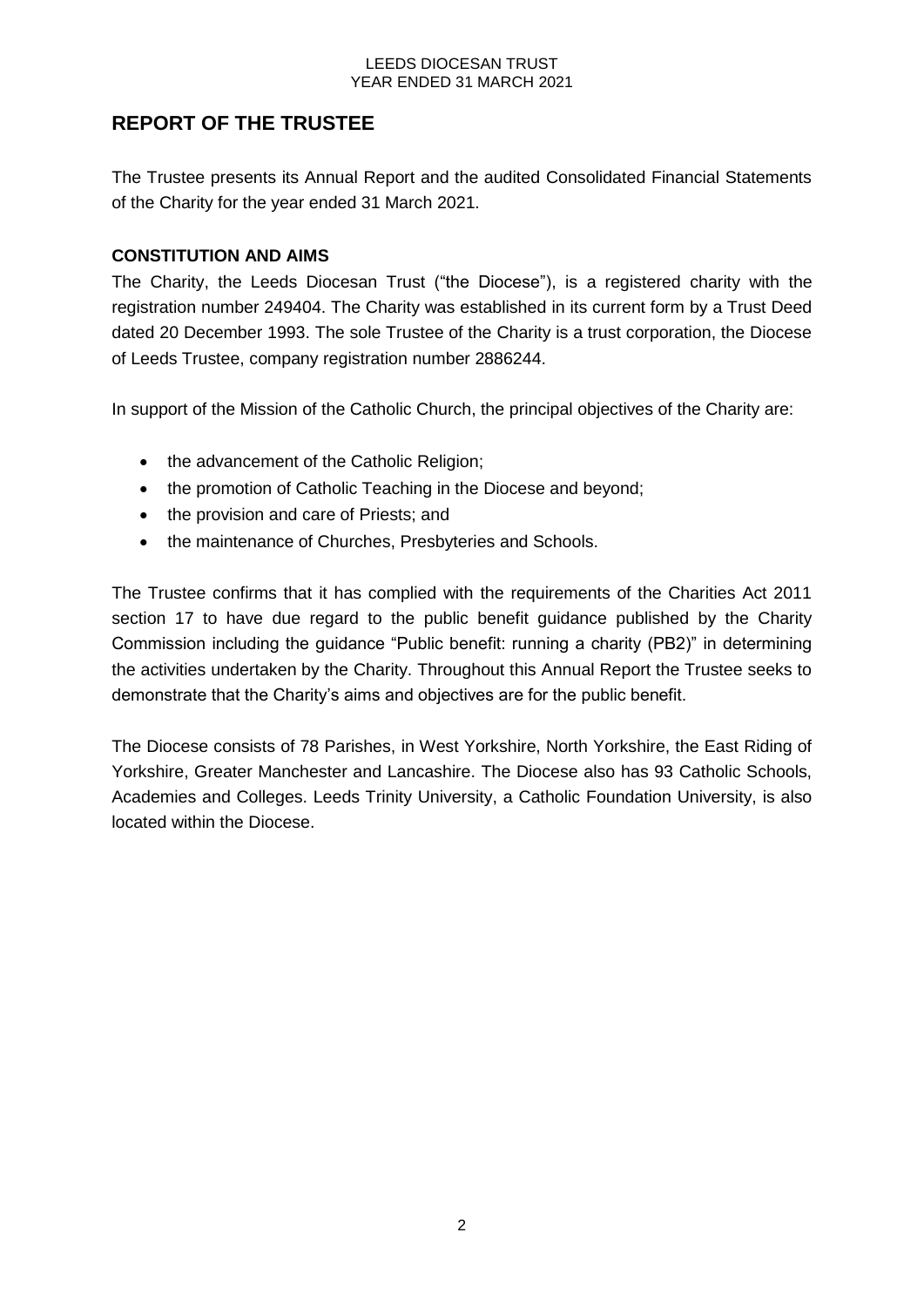## **REPORT OF THE TRUSTEE (continued) GOVERNANCE**

The operation of the Charity is overseen by the Trustee. The Directors of the Trustee are appointed by the Bishop of Leeds who is Chair of the Board. There were four Trustee Board meetings during the financial year. Directors were unable to meet in person for these meetings following the implementation of the Health Protection (Coronavirus, Restrictions) (England) Regulations 2020 and therefore Board meetings were held online.

The Trustee Board is, for the purposes of Canon Law, the Finance Council of the Diocese.

The Bishop of Leeds and the Vicar General are ex-officio Directors of the Board. All other Directors are appointed for a term of three years which may be renewed, subject to performance and review, for an additional two terms of three years each. On 27 September 2020, Mr M Booth, Mr M Gargan and Mr P Rogerson were re-appointed Directors of the Board for a second three year term.

Directors are recruited from senior Clergy and suitably qualified and experienced Lay Faithful from the wider Catholic community. On appointment, new Directors are introduced to their role and responsibilities by the Vicar General and the Chief Operating Officer and are issued with copies of the Trust Deed and the latest financial information. Directors attend formal and informal training sessions as required.

As disclosed in Note 10 to the Financial Statements, Directors do not receive any payments in respect of their Office. No reimbursement of expenses was paid to the Directors of the Trustee in either the current or prior year.

In the day-to-day management of the Charity, the Bishop of Leeds refers ecclesiastical related matters to the Vicar General, and administrative matters to the Chief Operating Officer and Diocesan Officials employed by the Charity on behalf of the Diocese.

The Trustee Board, as the Diocesan Finance Council, delegates oversight of the Diocese's day-to-day financial, property, investment and administration matters to a Finance Sub-Committee (the "FSC"). During the year under review, the FSC comprised four members: Monsignor K Heskin (Chair) and Mr T Forbes, both of whom are former Directors, and Monsignor P Fisher (Vicar General) and Monsignor A Summersgill, who are both current Directors. The FSC members are supported and advised by the Chief Operating Officer and Officers from within the Curia.

The FSC meets on a monthly basis. In addition to considering all Diocesan financial, property, investment and administration matters, the FSC also reviews the Diocese's quarterly Consolidated Financial Statements as well as Consolidated Cash Flow Forecasts for the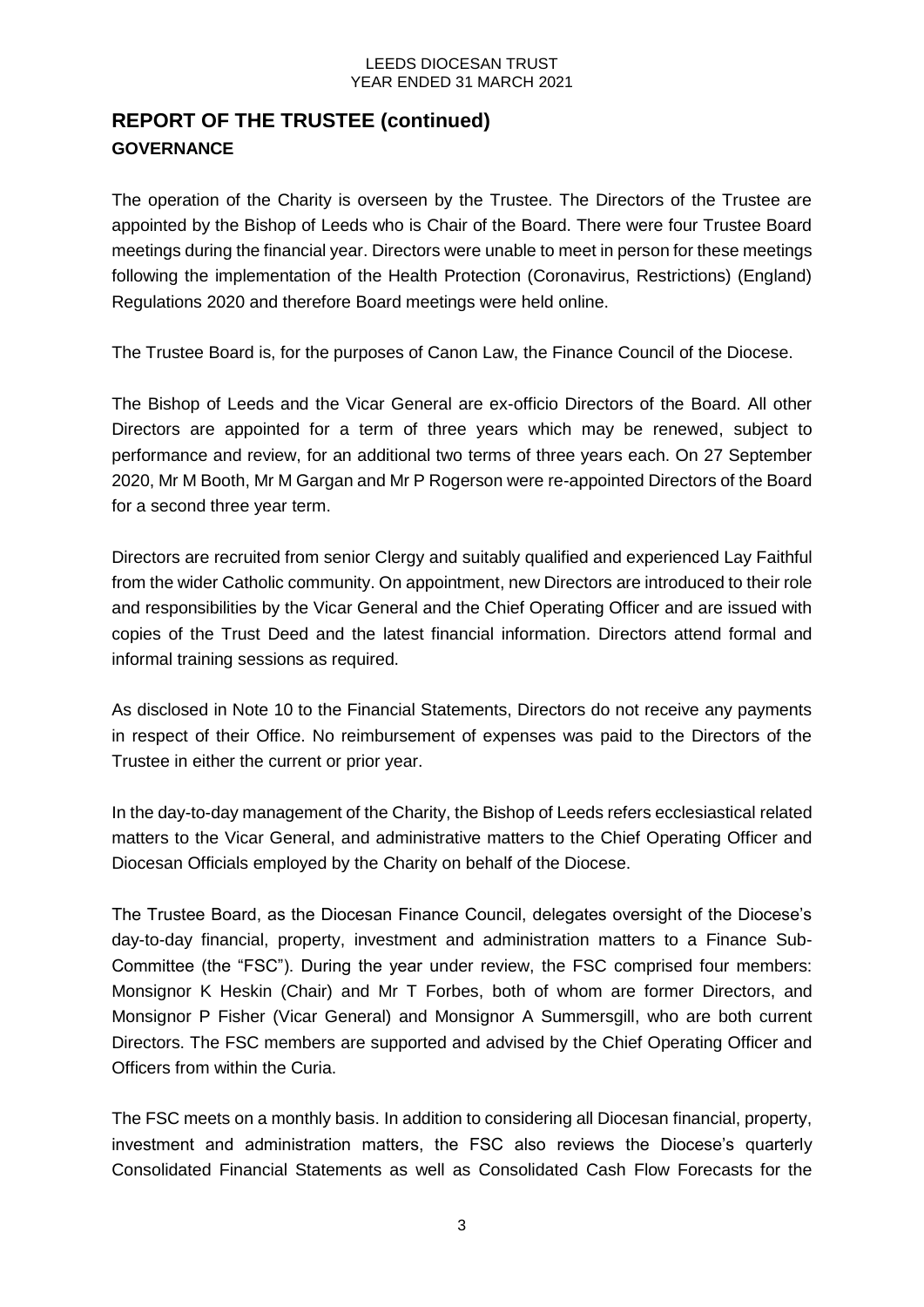# **REPORT OF THE TRUSTEE (continued)**

### **GOVERNANCE (continued)**

following eighteen months. Reflecting Canon Law, the activities of the Charity are separated in this Report into Parish and Curia functions.

### **Parishes**

The Diocese is divided into distinct Parishes. Parish Priests are appointed by the Bishop to exercise pastoral care for the Parish community, which includes representing the Parish in all juridic affairs and ensuring that the Parish is administered in accordance with the norms of Canon Law, in fulfilment of the aims of the Charity.

As encouraged by the "Directory for the Pastoral Ministry of Bishops", the Bishop, in consultation with Priests and the Laity, reviews the Parish structure on a regular basis to ensure Parishes' long-term pastoral sustainability. The Bishop undertakes "Visitations" where he personally reviews the Parishes on a rolling five-year programme.

Each Parish is required by Canon Law to have a Finance Council to assist the Priest in the administration of the Parish. Parish Finance Councils include Parishioners with knowledge and experience in finance, property management and administration.

### **Curia**

The Diocesan Curia consists of Officers and Officials who assist the Bishop in the governance of the Diocese and especially in directing pastoral activity, administration and the exercise of judicial (canonical) power.

The remuneration of Key Management Personnel is disclosed in Note 10 to the Financial Statements. Annual pay changes are approved by the Trustee, and job roles and remuneration are reviewed periodically. Benchmarking against market rates is employed when new roles are created or when significant changes occur.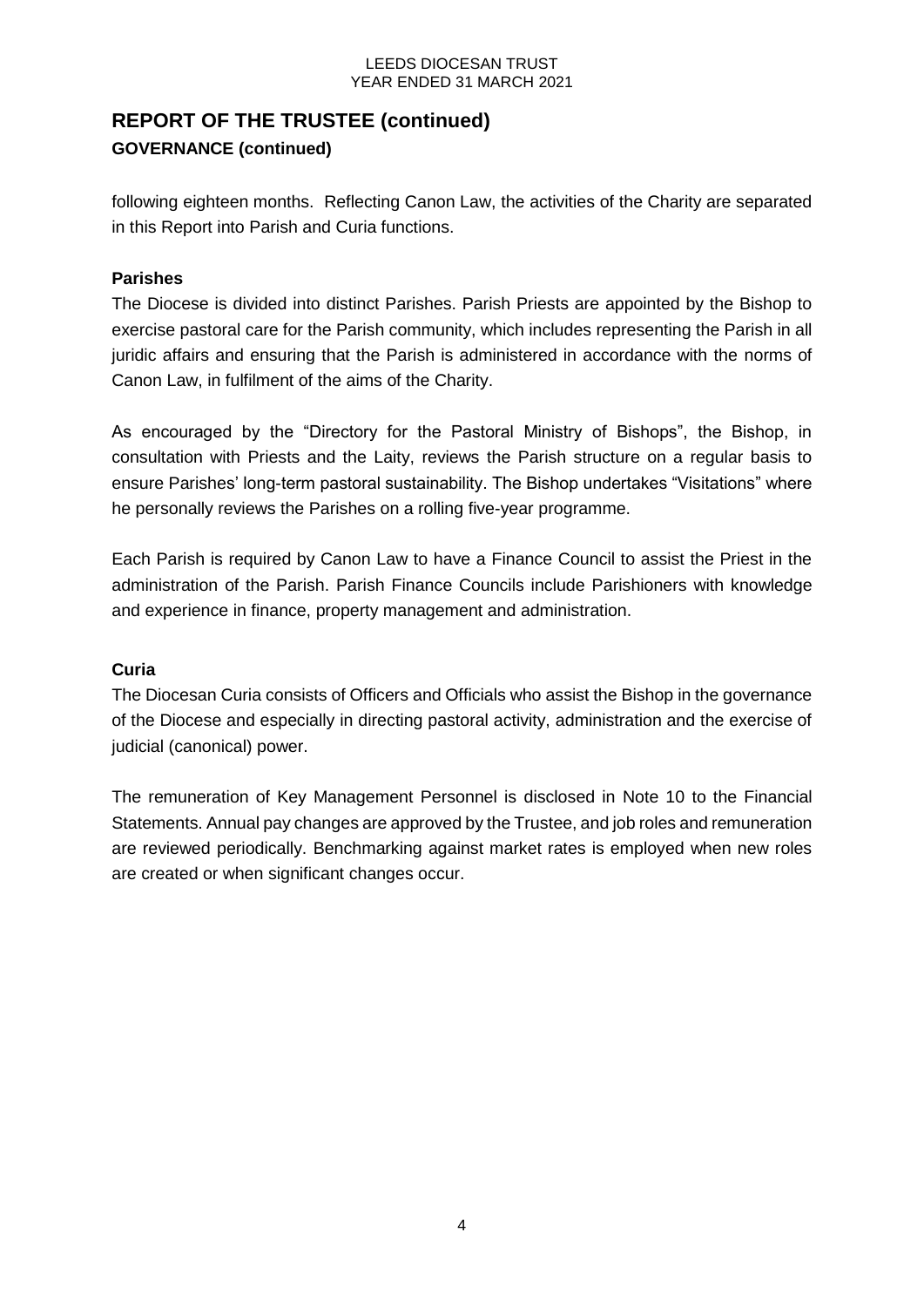## **REPORT OF THE TRUSTEE (continued)**

### **GOVERNANCE (continued)**

### **Safeguarding**

The Bishop and the Directors are committed to safeguarding children, young people and adults at risk in accordance with both Civil Law and Church policies.

Within the Diocese the safeguarding support and interventions services have successfully navigated the more complex nature of working within the restrictions required in the Government's Coronavirus Regulations. These restrictions have been significantly mitigated by the development of online communication methods, enabling the work of the many Parish volunteers and Curia staff to continue. This work has focused on responding to the needs of victims and/or survivors, where necessary taking prompt action to protect children or adults who may be at risk and providing guidance on creating a safe environment within Parishes.

The work of the Safeguarding Office is undertaken in accordance with legislation, policy and best practice as stated in the Catholic Church's National Safeguarding Procedures (these are published at [https://www.csas.uk.net/\)](https://www.csas.uk.net/). Following an allegation, actions undertaken by the Safeguarding Office include:

- consultation with statutory authorities and referral to regulatory bodies;
- temporary withdrawal of the accused from active ministry for members of the Clergy and from all roles within the Diocese for lay people;
- referral to CSAS and/or NCSC (National Catholic Safeguarding Commission);
- liaison with other Dioceses where cases cross borders:
- consistent reporting to the Leeds Catholic Safeguarding Commission;
- liaison and consultation with Parish Priests and safeguarding representatives; and
- notification to the Chief Operating Officer.

The Safeguarding Office works in collaboration with the Leeds Catholic Safeguarding Commission the members of which possess expertise spanning a wide range of safeguarding fields including criminal law, police, social care and education. With the support of the Commission, the annual training programme was extended to enable its delivery to the Clergy and Parish Safeguarding Representatives in their local communities. Whilst this has been suspended as a result of Coronavirus Regulations, the programme will resume as soon as it is safe to do so.

The Safeguarding Office works closely with Parishes on the safer recruitment of any adult whose role and responsibilities include contact with children or adults who may be at risk. In the year ended 31 March 2021 a total of 422 (2020: 1,109) Disclosure and Barring Service (DBS) checks were undertaken as part of this safer recruitment process.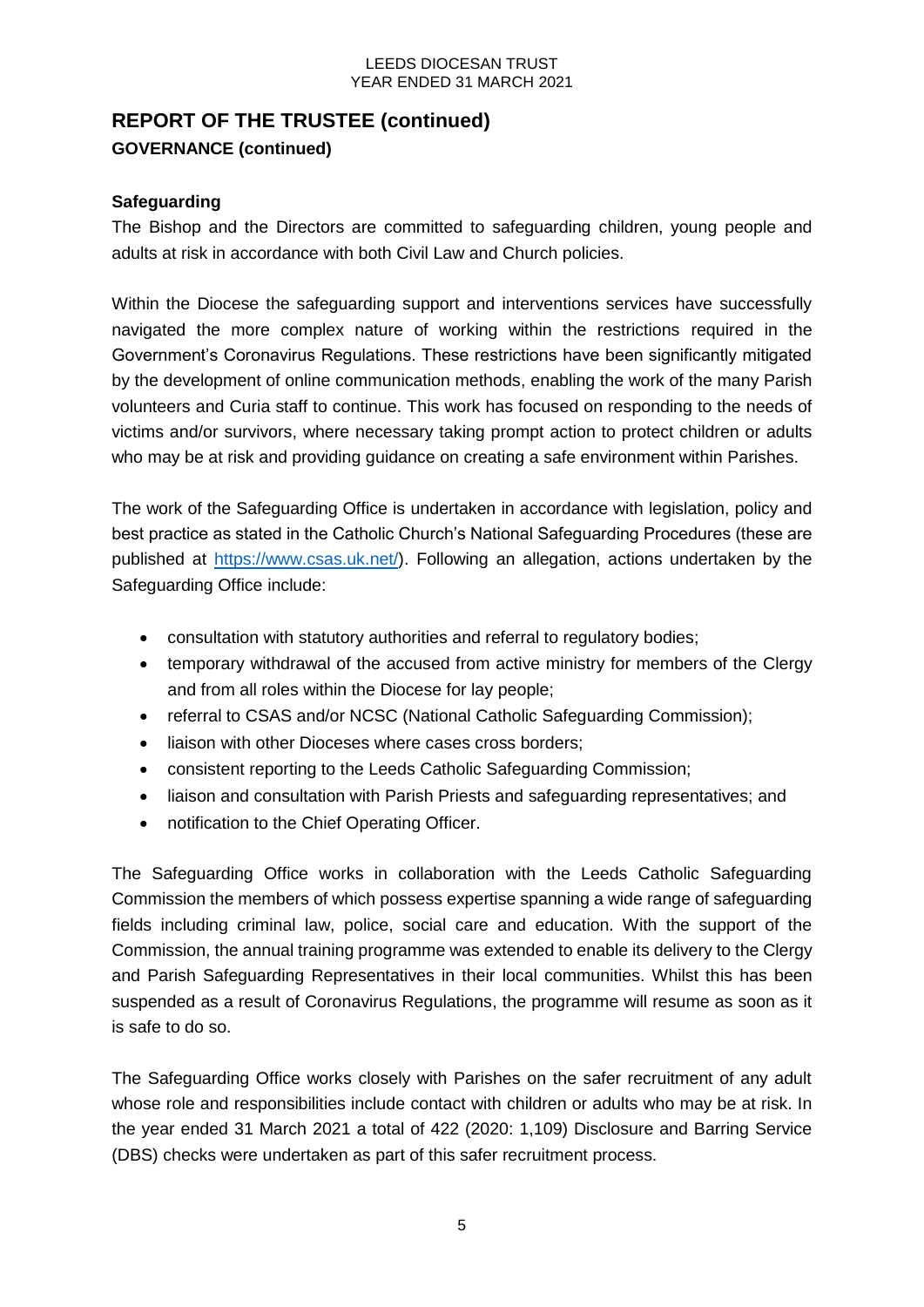## **REPORT OF THE TRUSTEE (continued)**

### **GOVERNANCE (continued)**

### **Safeguarding (continued)**

The Independent Inquiry into Child Sexual Abuse (IICSA) published its Report "The Roman Catholic Church – Investigation Report" in November 2020. In an apology to all victims and survivors of the crime of sexual abuse the Catholic Bishops of England and Wales, in their "Statement on the Publication of the IICSA Report", said:

*"Listening attentively to their witness testimony has brought into sharp relief the extent of the damage this sexual abuse has had on their lives."*

The Catholic Bishops of England and Wales also accepted all the recommendations made by the "Independent Review of Safeguarding Structures and Arrangements in the Catholic Church in England and Wales" by Mr Ian Elliott, published in September 2020.

In order to integrate the findings of the IICSA Report and the recommendations of the Elliott Review Report into the life and work of the Church, the Catholic Bishops of England and Wales appointed a senior Lay Professional in January 2021 to co-ordinate the immediate implementation of wide-ranging reforms to safeguarding structures and processes in the Catholic Church. These reforms relate to:

- Leadership and Oversight (at National, Diocese and Parish level);
- Compliance and External Auditing Systems;
- Easier-to-follow Safeguarding Policies and Procedures; and
- National Complaints Policy.

A Director will be appointed to the Board who is suitably qualified and experienced in Safeguarding to chair a Diocesan Safeguarding Sub-Committee to be established as part of these reforms.

### **Health and Safety**

The Trustee keeps under review its Health and Safety Policy and works with Health and Safety professionals to ensure that its processes and procedures follow best practice. Amendments to its Health and Safety Policy and associated documentation are regularly communicated, together with practical support to Parishes to assist them in meeting their obligations.

The day-to-day management of the Diocese's Health and Safety Policy is undertaken by the Curia's Property Department which includes a full-time Health and Safety professional. In its work with Parishes (as disclosed in the Maintenance of Property section below), the Department ensures that Health and Safety is an integral part in all of its processes.

Bishop Marcus convened and chaired a Steering Group of Deans, who worked together with the Diocesan Property Administrator and the Diocesan Health and Safety Officer to implement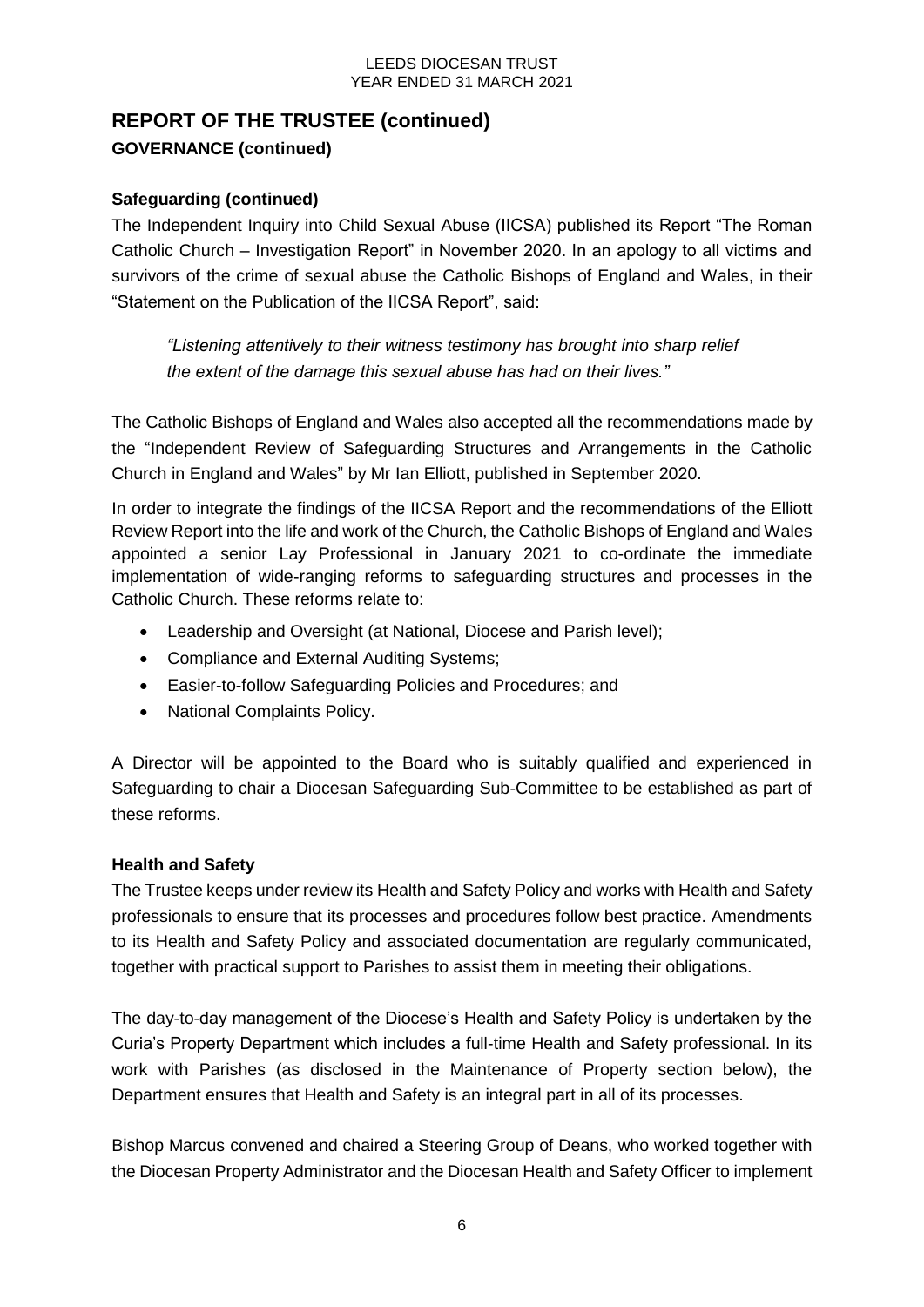## **REPORT OF THE TRUSTEE (continued)**

**GOVERNANCE (continued)**

### **Health and Safety (continued)**

the Government's Coronavirus Regulations. Actively responding to the changing levels of restrictions throughout the year, this enabled churches to open for Mass and other liturgies, when permitted. A review of each church was carried out to provide practical support to Parishes to allow Mass and the Sacraments to be celebrated with appropriate dignity in as safe and secure an environment as was practicably possible. Critical to the re-opening of churches has been the role of volunteer stewards in allocating socially-distanced seating and by following appropriate Coronavirus cleaning regimes after each Mass. Bishop Marcus is grateful for the goodwill and tireless work of volunteer stewards without whom the celebration of the Mass throughout the Diocese could not take place.

### **Fundraising**

The majority of funding is received from Parishioners principally through the weekly Offertory collection, planned giving, special collections and fundraising activities. Bishop Marcus and the Directors express their deepest gratitude and sincere thanks for this continuing generosity.

The Diocese is registered with the Fundraising Regulator and adheres to its Code of Fundraising Practice. The Diocese does not employ outside agencies to raise funds. In both the current year and the prior year no complaints were received in respect of fundraising.

The Coronavirus Regulations resulted in the closure of all Diocesan churches from March 2020 to June 2020. Following this time, churches were allowed to re-open with severely reduced numbers being admitted to the celebration of Mass. This had an impact on the Offertory collections which has been mitigated by developing online donation facilities on the Diocesan and Parish websites, promoting Standing Orders, a text giving facility for all our Parishes and Diocesan agencies, and the installation of cashless giving devices in churches.

### **Internal Financial Reporting and Monitoring**

The Diocese's internal Financial Reporting systems and processes are designed to provide assurances to the Trustee on the integrity of the financial accounting and governance procedures within Curia Departments and Parishes. Quarterly Consolidated Financial Statements are presented to the Board. The Charity's Risk Register is reviewed as part of this process. The Diocesan Finance Department works closely with individual Curia Departments and Parishes as appropriate to mitigate these risks. In addition, Curia staff review Parishes on the appointment of a new Parish Priest.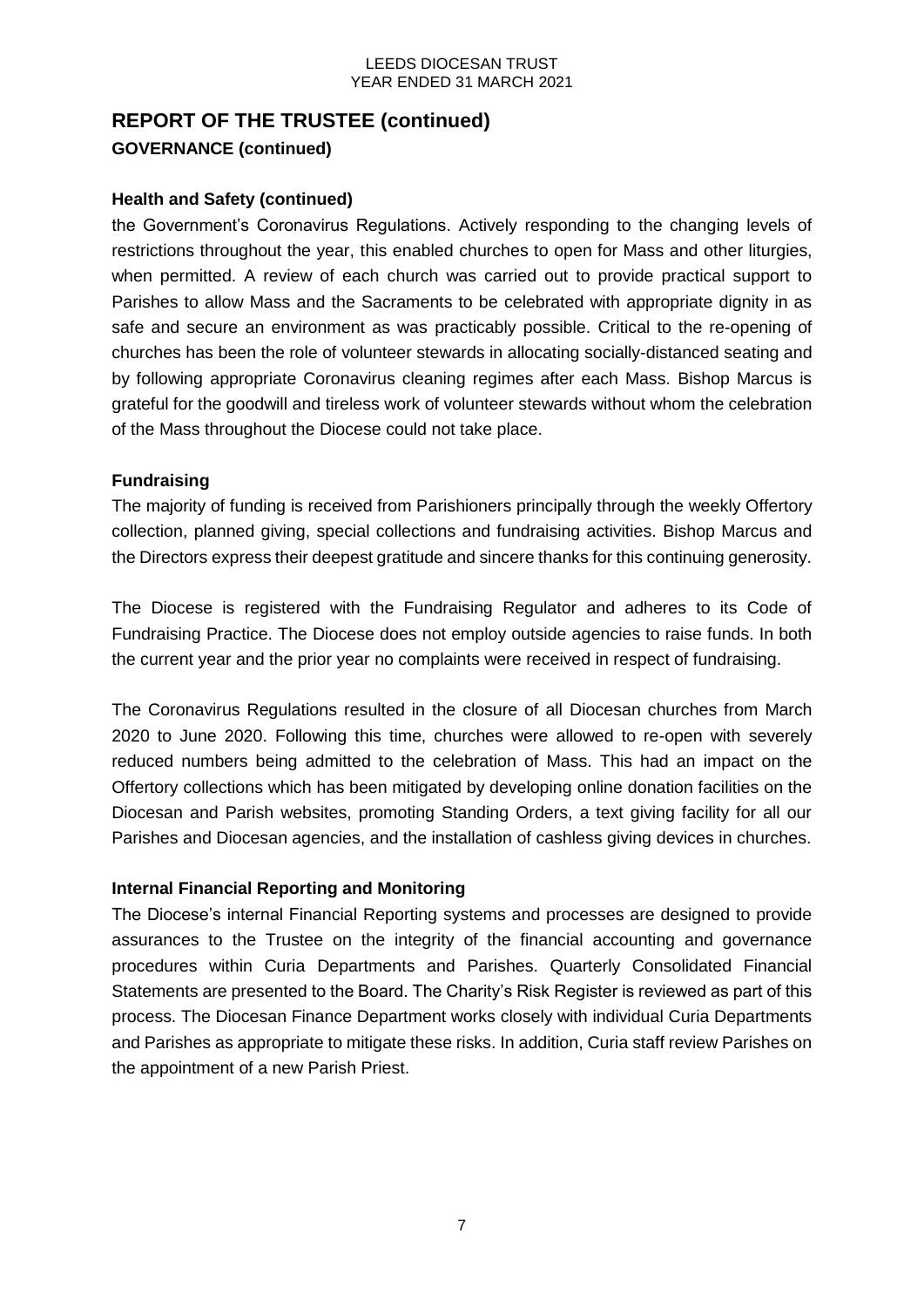## **REPORT OF THE TRUSTEE (continued)**

### **GOVERNANCE (continued)**

### **Internal Financial Reporting and Monitoring (continued)**

The Diocese's activities are reported in the Financial Statements, distinguishing between those performed in the Parishes and those performed through the Curia.

It is within Parishes that people experience what it is to be a member of the Catholic Church and where faith is nurtured and given expression. The majority of the funds in the Diocese are raised and expended within individual Parishes. As a result of the restrictions on numbers allowed to attend churches, the Bishops of England and Wales suspended the obligation of the Lay Faithful to attend Sunday Mass. Sunday Masses took place when permitted, but with strictly limited capacity, and as an alternative the Lay Faithful were encouraged to participate via live-streaming or to attend a weekday Mass.

Central to the Diocese being able to continue to fulfil its aims is the role played by a significant number of volunteers who help in all aspects of the life of their Parish. Volunteers generously give of their time, serving in various ministries as well as caring for and visiting the sick, the housebound and those on the margins of society. During the current restrictions on social contact, they continue to play a major role with telephone and online communication being an effective alternative to home visits.

Volunteers also play a significant role in the upkeep of Parish property and they assist in financial and other administrative duties. These Parishioners are the lifeblood of their communities and their contribution is significant. It is not possible, however, to quantify the number of volunteers within Parishes, nor to estimate the financial value of their work.

In pursuing the charitable aims of the Diocese, the Curia performs and co-ordinates a number of functions in addition to those undertaken in Parishes.

A review of the Diocese's four principal charitable objectives is outlined below, and excludes its trading subsidiary undertaking, Hinsley Properties Limited. The trading performance of Hinsley Properties Limited is reported in Note 14 (b) to the Financial Statements.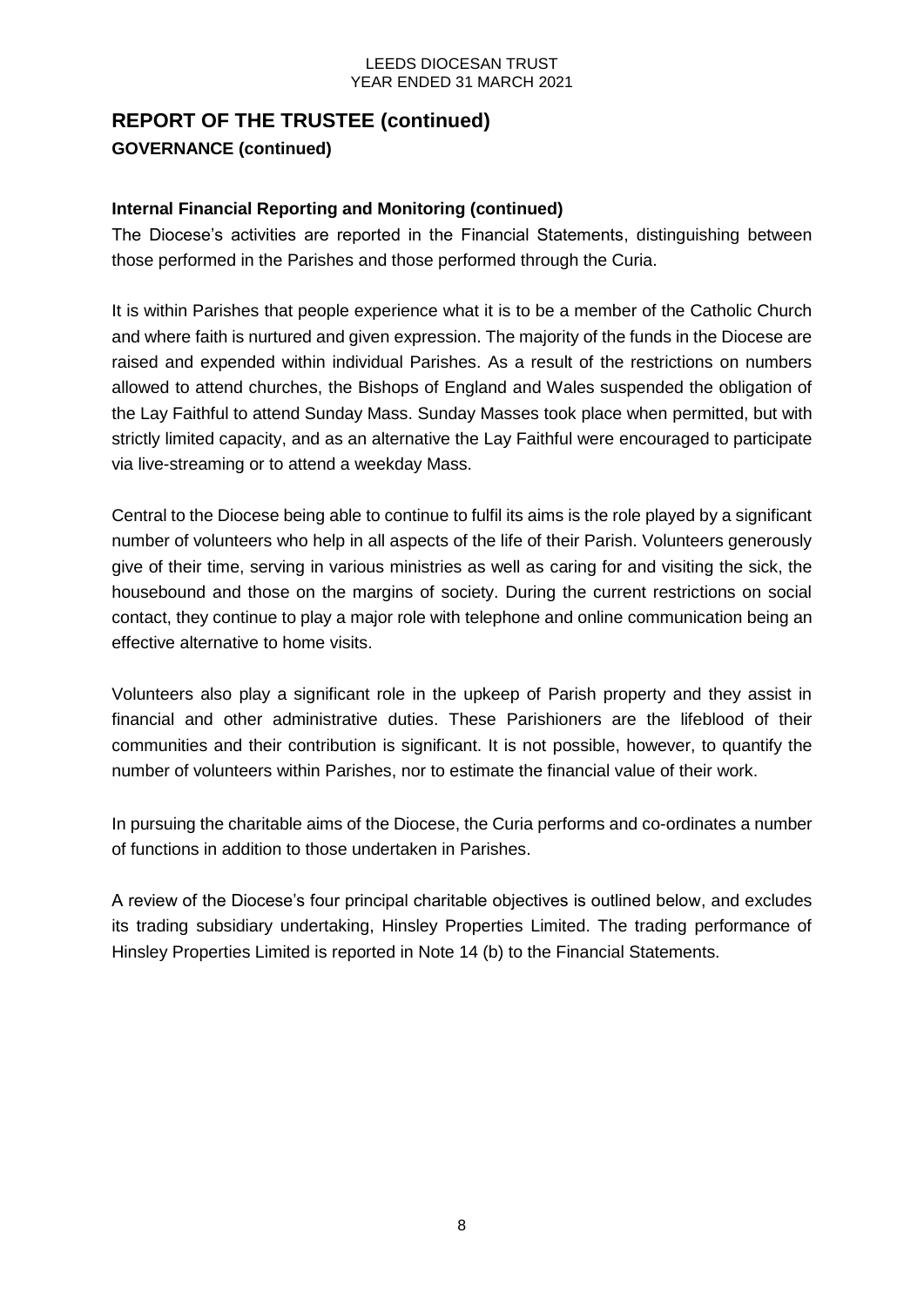## **REPORT OF THE TRUSTEE (continued) ACHIEVEMENTS AND PERFORMANCE**

### **1. Advancement of the Catholic Religion**

The Diocese supports and encourages the promotion of the Catholic Religion at a local, national and international level.

Locally, the Diocese encourages, facilitates and supports volunteering and a wide range of activities. The Diocese promotes Second Collections for local initiatives, including the Poor Mission Fund to support the smaller and poorer Parishes and Religious Communities within the Diocese.

Caritas Leeds is a forum for all Catholic charities, agencies, projects and groups within the Diocese. Amongst its objectives is the development of ongoing formation in Catholic Social Teaching and encouraging and promoting partnerships across the Diocese in the service of the poor. During the year, Caritas Leeds, together with Catholic Care, continued to support the work of the Diocesan Refugees and Asylum Seekers Group.

St Patrick's Mission is a centre for Catholic renewal based in the City of Bradford. The active co-operation between the Diocese and the Franciscan Friars of the Renewal seeks to create a culture of Catholic spiritual renewal and missionary outreach in Bradford's city centre. It provides concrete works of Christian charity to the poor and destitute, through the operation of a soup kitchen and clothing bank, as well as providing opportunities to evangelise those who visit, work and shop in Bradford's city centre. It is also a place where people can reconnect with their faith through Catholic history and heritage. On 1 January 2021, Bishop Marcus appointed Father Columba Jordan CFR, (a Franciscan Friar of the Renewal), as the Rector of the Church, succeeding Father Giles Barrie CFR.

The closure and restricted opening of Places of Worship, under the Coronavirus Regulations prevented the Lay Faithful from fully taking part in the celebration of the Mass and other liturgies in our churches. Across the Diocese many initiatives were put in place to enable Priests and Parishioners to provide spiritual and pastoral support through telephone calls, online facilities and social media platforms. Participation in the Mass and other devotions has been made possible through live-streaming. Liturgies from Leeds Cathedral's YouTube channel, (*[Leeds Cathedral](https://www.youtube.com/channel/UC-xVdN6rMCG0sSgxk8Rulow)*) have to date reached a worldwide 'virtual congregation' of 700,000, and there has also been live-streaming from many Parish Churches.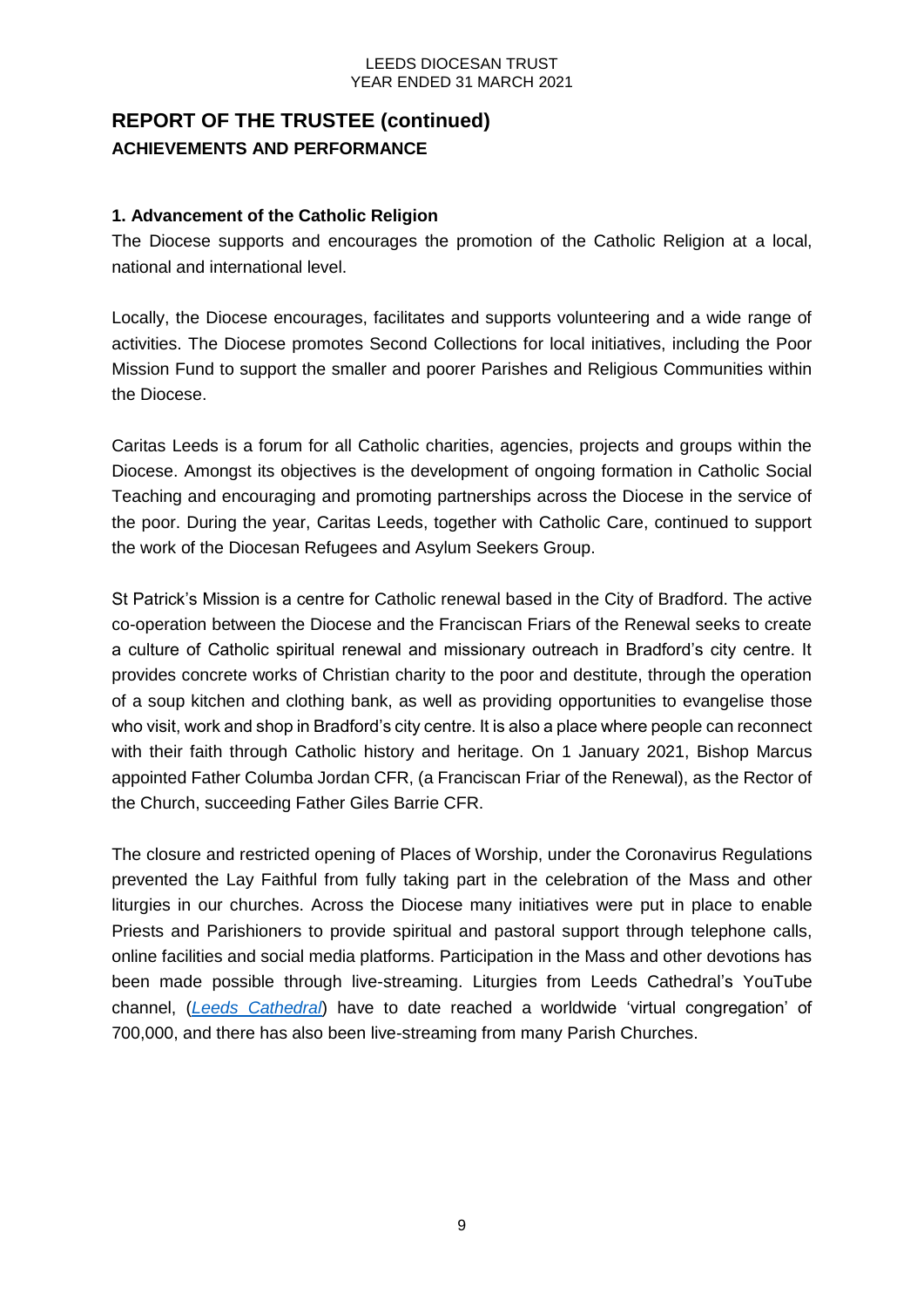## **REPORT OF THE TRUSTEE (continued) ACHIEVEMENTS AND PERFORMANCE (continued)**

### **1. Advancement of the Catholic Religion (continued)**

In addition to local livestreaming, music curated from the Diocesan Choirs' CDs and composite lockdown recordings enabled a national broadcast of [BBC Radio 4's Sunday Worship as part](https://www.bbc.co.uk/programmes/m000l1w9)  [of the 'Year of the Word'.](https://www.bbc.co.uk/programmes/m000l1w9)

The [Diocesan website](https://www.dioceseofleeds.org.uk/) has been used to communicate the additional Health and Safety guidance and Updates for Parishes, and during the year, visits to the Diocesan website have ranged between 10,000 and 17,000 per month. The Diocese's 2020 [Annual Review](https://www.dioceseofleeds.org.uk/communications/wp-content/uploads/2021/02/Annual-Review-2020.pdf) was published online only and made available via the website.

Many Parishes have their own well developed websites. In response to the Coronavirus pandemic restrictions, the Communications Department completed a project to ensure that every Parish had at least a basic website to enable our Clergy and Lay Faithful to keep in touch, to facilitate spiritual, pastoral and practical support and to enable secur[e Offertory giving](https://www.mygivinghub.com/detailed/donate?charity_id=1086222&type=2) to continue.

Significant grants from the Albert Gubay Foundation enabled Parish outreach projects to provide food banks and other practical support to the vulnerable in their local communities.

In October 2020, the annual [St Wilfrid's Way](https://www.dioceseofleeds.org.uk/st-wilfrids-day-st-wilfrids-way/) Pilgrimage, between Leeds Cathedral and Ripon, was able to take place legally, safely and successfully through the collaboration of Curia, Clergy, Lay Faithful, Local Authorities, Public Health Officials and the Police.

Nationally, the Diocese supports the work of Catholic charities such as CAFOD and the St Vincent de Paul Society (SVP). The Diocese supports the Bishops' Conference in its advocacy and promotion of the Catholic Religion.

Bishop Marcus expresses his gratitude for the work undertaken by these and other Catholic and faith-based charities across the Diocese, especially during this time of pandemic when people have felt more vulnerable.

The Diocese continues to support the work of the Church in Peru. The annual collection for the Diocese's Peru Mission raised £4k (2020: £22k) and grants of £18k (2020: £47k) were made to projects in Peru. Local Parishes also supported the Church's International Outreach work in countries such as Ethiopia, India, Kenya, Pakistan and Zimbabwe.

During the year, Bishop Marcus has established the Venerable Elizabeth Prout Bereavement Service in collaboration with the Sisters of the Cross and Passion. This new initiative will support Parishes and other Diocesan agencies in their pastoral ministry to the bereaved.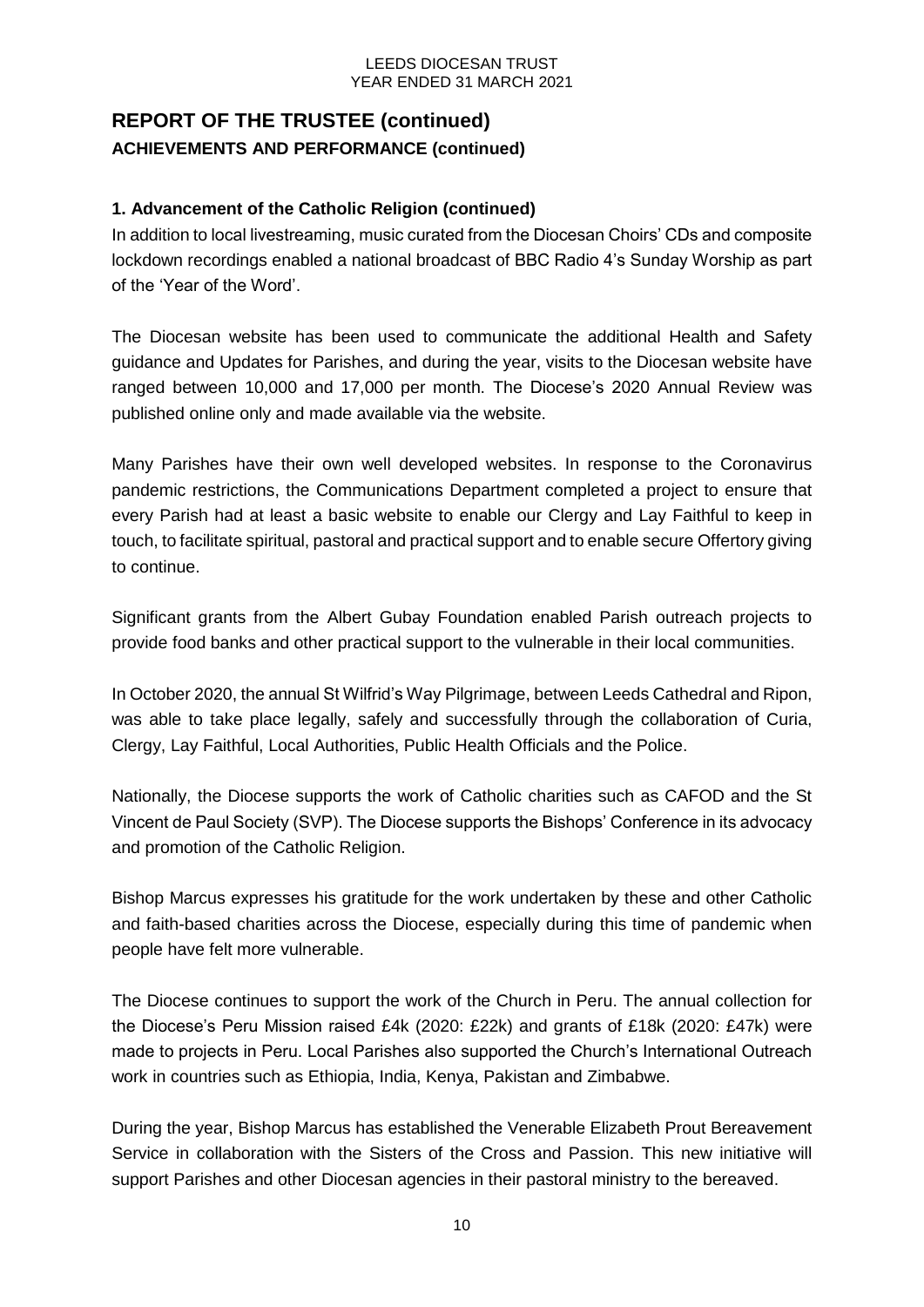## **REPORT OF THE TRUSTEE (continued) ACHIEVEMENTS AND PERFORMANCE (continued)**

### **2. Promotion of Catholic Teaching**

The Diocese has 79 Primary Schools, 12 High Schools and a Sixth Form College, as well as a non-maintained residential Special School (St John's Catholic School for the Deaf, a registered charity for which the Trustee is also the Trustee). All of these are designated as Catholic Schools.

During the year, Schools continued to convert to academy status and to join one of the five "Diocesan Family of Schools" Multi-Academy Trusts, which enable all pupils from the age of 2 years old to 18 years old to be supported in their education irrespective of the individual School they attend. At 31 March 2021, 57 per cent of Diocesan Schools had converted to Academies and a further 24 per cent of Diocesan Schools are in the process of converting to Academies.

The Coronavirus pandemic significantly interrupted education throughout the year and Bishop Marcus and the Directors are grateful to all school staff who continued to provide for keyworkers' children and vulnerable pupils throughout this challenging time, not only providing support for learning but establishing food banks and systems to support families with making grant claims.

The Coronavirus pandemic presented an unprecedented set of operational challenges for Multi-Academy Trusts and Schools to provide the most secure teaching environment possible for staff, students and pupils. The Vicariate for Education worked closely with Academies and Schools to ensure that systems and risk assessments were in place to mitigate risks associated with the Coronavirus pandemic.

As a member of the Secretary of State for Education's Covid Recovery Advisory Group, the Diocesan Schools Commissioner was able to advise Government on the challenges and concerns of staff, students and pupils in Diocesan Academies and Schools in an environment of rapidly-changing local as well as national infection levels.

The Vicariate for Education also provided training for school staff to enable them to provide Religious Education and Collective Worship remotely.

The Vicariate for Education welcomes Professor Charles Egbu as the new Vice-Chancellor at Leeds Trinity University and is committed to continuing stronger partnerships between Diocesan Schools and the University. The Vicariate for Education collaborates with national and regional bodies including Ofsted, the Regional Schools Commissioner and local councils to promote the highest educational standards across the Diocese and works with the Catholic Education Service, to promote Catholic education.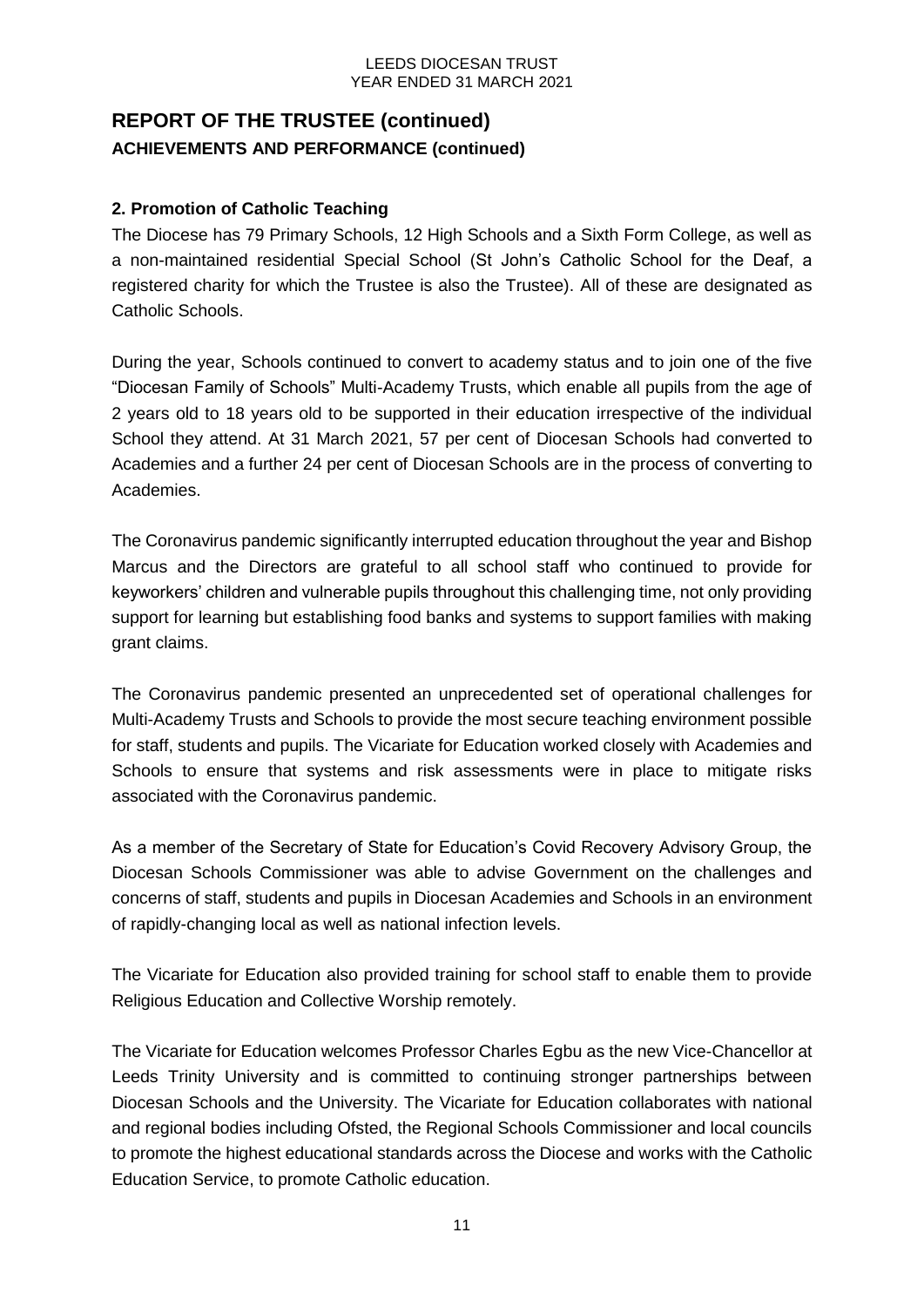## **REPORT OF THE TRUSTEE (continued) ACHIEVEMENTS AND PERFORMANCE (continued)**

### **2. Promotion of Catholic Teaching (continued)**

The Episcopal Vicar for Education is grateful to all those who volunteer to be Trust Directors or School Governors, ensuring that the mission of the Schools in proclaiming the Gospel is fulfilled.

The Vicariate for Education supported Parishes in developing online models of Catechesis to allow First Sacraments preparation to continue during the restrictions on our Places of Worship and the closure of Parish Centres and Halls. The new programmes for First Sacraments are popular with families and catechists and several other Dioceses have chosen to use these resources. Family Catechesis continues to be an excellent model for engaging parents and other family members in the faith journey of their children.

Online Catechists' networks have been developed to support Parish ministry and these are considered to be an effective tool in future collaborations. Six Parishioners have enrolled on the Loyola Certificate for Parish Ministry programme. Parish Catechists are commended for the dedication to their ministry during these challenging times.

In 2020, the Catholic Church in England and Wales inaugurated "The Year of the Word: the God Who Speaks". A series of talks planned at Hinsley Hall and throughout the Diocese was curtailed by the Coronavirus pandemic. The programme was reorganised to allow guest speakers to appear online, with Parishioners regularly participating in these talks.

Other resources have been created to enable online training, learning and engagement designed to appeal to the wider community. These include unique speech podcasts (a series of recordings of the whole of St Matthew's Gospel entitled, ["St Matthew's Gospel Unlocked"](https://www.dioceseofleeds.org.uk/unlocking-st-matthews-gospel-with-voices-from-the-diocese-of-leeds/)), plus photography and music initiatives (["Window on the Word"](https://www.dioceseofleeds.org.uk/education/window-on-the-word/), ["Hymns at Home"](https://www.dioceseofleeds.org.uk/hymns-at-home-one-diocese-many-voices-sunday-12-july/) and "Carols at Home").

The Youth Team continued to work with Bishop Marcus in supporting the Diocesan Youth Leadership Team of 13-18 year olds, "The Twelve". Named after the Twelve Apostles, they are committed to their faith and meet together for formation, fellowship and discussion. Their role is to collaborate with Bishop Marcus to give a voice to young people in decision-making regarding the future of the Diocese. The Twelve's first-hand experiences on the challenges of remote learning during the "lockdowns" provided valuable feedback to the Diocese's Academies and Schools. The Twelve participated in an international video conference introduced by Pope Francis and inspired by his "Let Us Dream" book.

The Youth Team are grateful for the grant awarded by Allchurches Trust which has provided equipment for filming, sound and lighting. This has enabled it to enhance its online activities.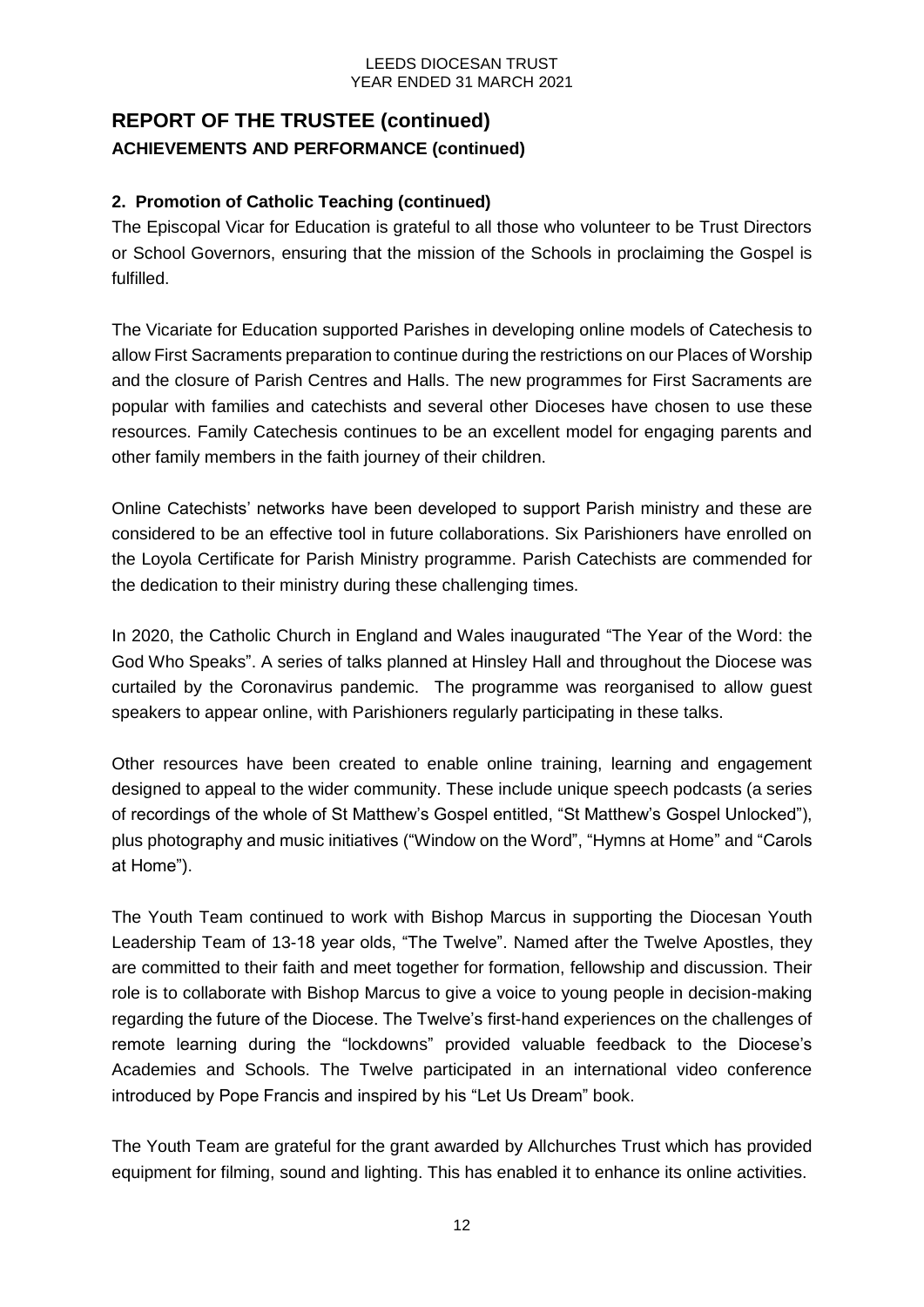## **REPORT OF THE TRUSTEE (continued) ACHIEVEMENTS AND PERFORMANCE (continued)**

### **2. Promotion of Catholic Teaching (continued)**

The Diocesan Music Department complements the work of the Vicariate for Education in Academies and Schools through its Schools Singing Programme and Keyboard Studies Programme. Both programmes are designed to bring the Christian faith, especially the sacred Scriptures, into the hearts of the children and young people participating in them and their families and the wider community who listen to and watch them.

The Schools Singing Programme is a collaboration between our Schools, Parishes and the Music Department. Established in 2003, the Programme delivers training in liturgical music to 4,500 children each week in 53 Diocesan Schools and comprises more than 100 choral groups. The Music Department's strategic impact on evangelisation and inclusion, focuses on the participation of young people in their Parish life and their School Acts of Worship. Children participate in liturgical celebrations, concerts, public broadcasts and musical festivals. Many schools are located within communities ranking amongst the most-deprived 10 per cent of communities nationally (IMD 2019) and the Music Department is committed to ensuring that the Church's patronage of the arts is available to all, fostering catechesis, individual aspiration and collective flourishing. The Music Department also leads 'Trinity Voices' in partnership with Leeds Trinity University.

The choirs sing at Masses and other liturgies both in Leeds Cathedral and in Parish Churches. The Music Department's online work with the choirs during the "lockdown" included broadcasts on BBC Radio 4 Religious Programmes in May, July and November 2020 and was featured in "Gramophone Magazine", by the Incorporated Society of Musicians and the Music Teachers Association.

During the "lockdowns", daily school lessons were provided online through a dedicated YouTube channel *[Diocese of Leeds Schools Singing Programme](https://www.dioceseofleedsmusic.org.uk/schools-singing-programme/)* which achieved more than 65,000 views during the year. After-school choirs were able to maintain their full rehearsal schedule online. In November 2020, the Music Department's dedication to engaging with their choirs was recognised with a Royal Philharmonic Society Award. The Diocesan Children's Choirs contributed to the online celebrations "Hymns at Home", "Carols at Home" and also to "Boys make Noise", an online workshop developed to encourage boys to participate in choirs.

The Music Department's online provision of its Schools Singing Programme was achieved in a relatively short period and staff hosted two national webinars for Cathedral Choirs and Schools to enable them to develop their own online provisions.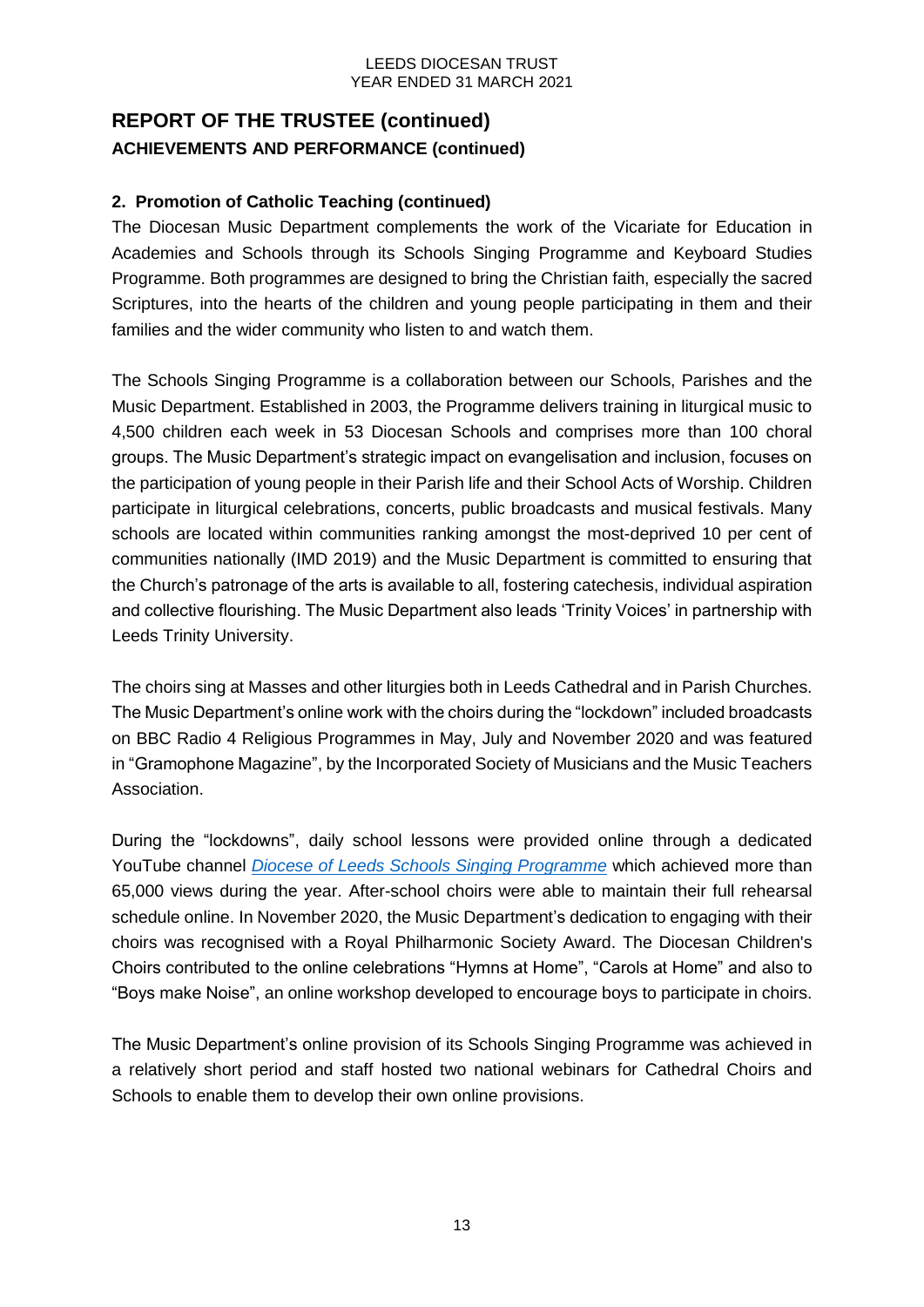## **REPORT OF THE TRUSTEE (continued) ACHIEVEMENTS AND PERFORMANCE (continued)**

### **2. Promotion of Catholic Teaching (continued)**

The Leeds Cathedral Choir School, established at Holy Rosary and St Anne's Primary School in Chapeltown, is funded by significant grants from the Holbeck Trust and Leeds College of Music as well as through individual donations from supporters.

The Keyboard Studies Programme maintained its provision through online tuition of its organ and piano students. To introduce children to the keyboard, an accordion tuition syllabus has been developed. This enables children to learn keyboard skills and disciplines on an accessible and portable instrument. The Music Department now has 20 children learning the accordion. Online keyboard tuition presents significant additional challenges and it is encouraging that many pupils overcome them. A pupil from St Bede's and St Joseph's Catholic College, Bradford, has been awarded a distinction in his recent organ examination.

The Director of Music is grateful for the valuable contributions the Keyboard Studies Programme receives from the Royal College of Organists and the University of Huddersfield to support its continuing development. The Director of Music is also grateful for a grant from the Liz and Terry Bramall Foundation to provide bursaries to enable children, irrespective of their personal circumstances, to learn to play keyboard musical instruments.

The third Leeds International Organ Festival was held online and included recorded performances from Friedhelm Flamme, Angela Metzger and Alessandro Bianchi. There was also a weekly podcast series, with guests including Owen Murray (Professor of Accordion at the Royal Academy of Music) and Rachel Mahon (newly-appointed Director of Music at Coventry Cathedral).

The Music Department resumed liturgical choirs, school sessions and instrumental teaching in person during the periods permitted by Government regulations, with all rehearsals and teaching following (or exceeding) safety guidelines for this activity.

In December 2020, the Music Department was awarded a significant grant from the Hamish Ogston Foundation. This grant will enable the Music Department to expand its Schools Singing Programme into all schools across the Diocese. The grant will also enable the Music Department to develop a new singing curriculum with faith themes co-ordinated with the Vicariate for Education's "Virtues to Live By" programme and an enhanced Music Curriculum content.

The Hamish Ogston Foundation is also funding a five year collaborative project between the Music Department and Catholic Dioceses throughout the United Kingdom to enable them to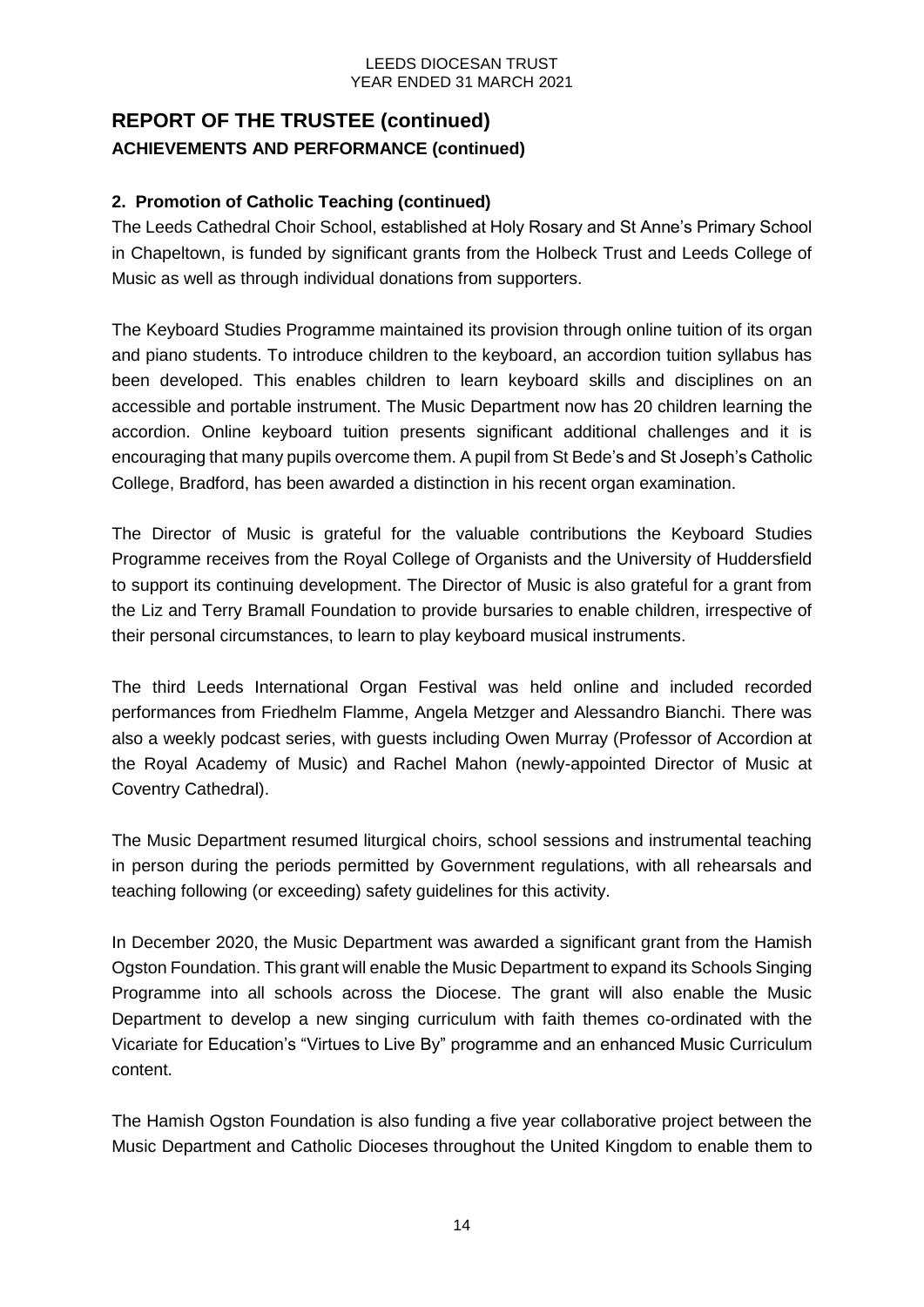## **REPORT OF THE TRUSTEE (continued) ACHIEVEMENTS AND PERFORMANCE (continued)**

### **2. Promotion of Catholic Teaching (continued)**

establish a financially sustainable, Schools Singing Programme based on the model developed in the Diocese of Leeds.

Bishop Marcus is grateful for the support that the Hamish Ogston Foundation is giving both to his Diocese and the Catholic Church throughout the United Kingdom in this important area of evangelisation.

Pope Francis in his Encyclical Letter "Laudato Si': On Care for Our Common Home" calls on the Catholic Church to make a significant commitment to the environment as responsible custodians of the earth's resources.

The Diocese was an 'early adopter' among the English and Welsh Dioceses in obtaining Electricity and Gas from renewable sources through Inter Diocesan Fuel Management Limited (IFM) a company in which the Charity is an Equity Shareholder as disclosed in Note 14(b) to the Financial Statements. This Renewable Electricity and Green Gas strategy is a practical response to Pope Francis' call. The Diocese currently obtains 100 per cent of its Electricity requirements from renewable sources and 71 per cent of its Gas requirement is similarly sourced, with the remaining 29 per cent being 'Offset' by investment in carbon-neutral projects.

A Diocesan Laudato Si' group is also taking a lead to develop property and travel innovations and to communicate 'green' decisions which are realistic, achievable and have a significant impact across the Charity. The group also encourages, supports and promotes practical and educational environmental initiatives at the local Parish and School level. The group's Laudato Si' Mini-Pilgrimage walk through the Myddelton Grange Estate and Calvary, a Diocesan treasure in the Parish of Ilkley, will enable visitors to witness the conservation activities taking place across this farming, forestry and historical place.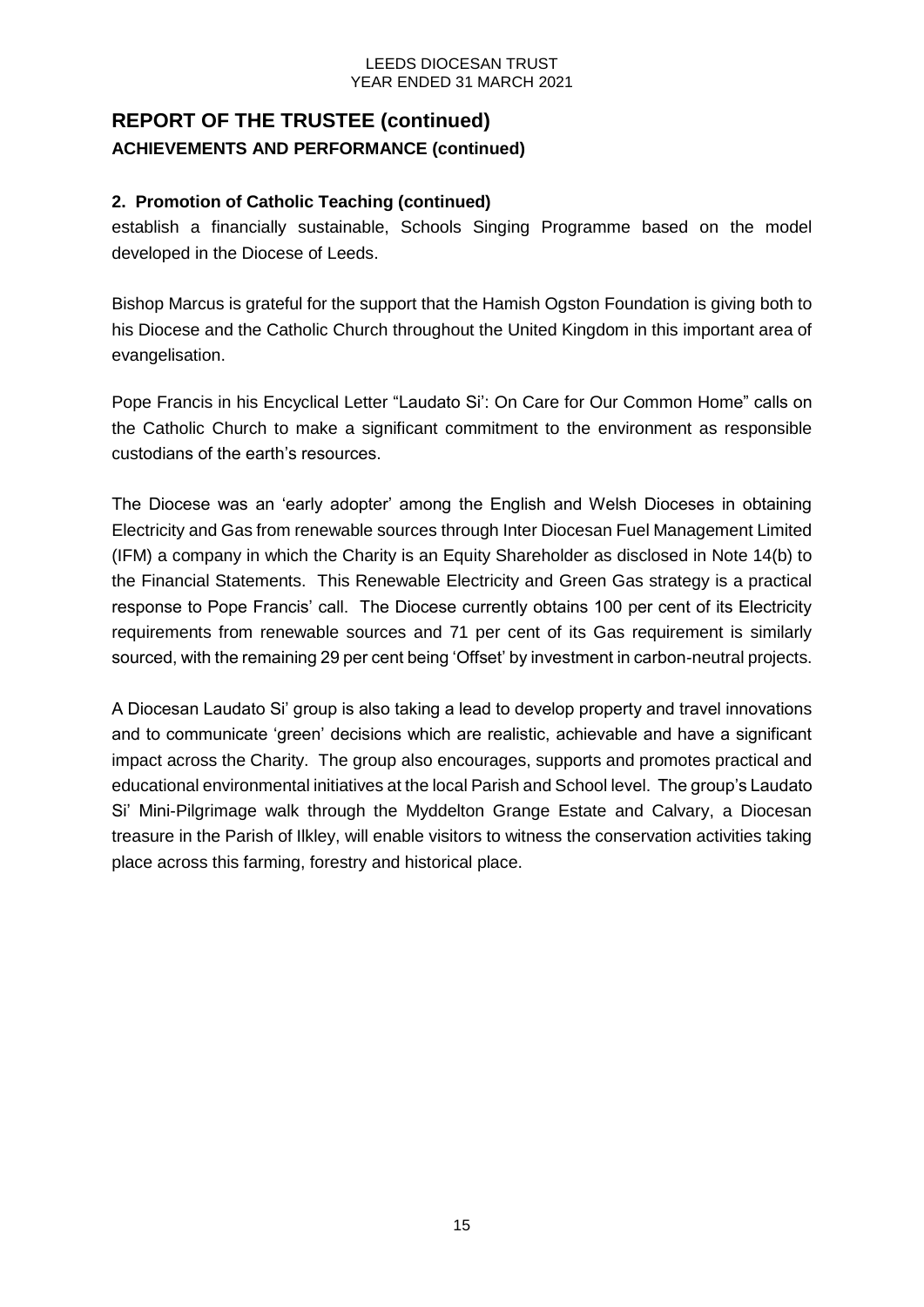## **REPORT OF THE TRUSTEE (continued) ACHIEVEMENTS AND PERFORMANCE (continued)**

### **3. Provision and Care of Priests**

Central to Parish life is the relationship between the Parish Priest, Assistant Priests and Parishioners. The welfare of Priests is defined in Canon Law. Within the Diocese, Parishes are responsible for the support of their own Priests. During the year, Parishes paid £606k (2020: £701k) in allowances and offerings, £318k (2020: £311k) in housekeeping costs and £81k (2020: £181k) in travel expenses to Priests.

To support Priests in their ministry, the Directors of Ongoing Spiritual and Pastoral Formation remain committed to providing a programme of reflection and study consisting of residential and day events (although this has been curtailed in line with Government restrictions in the current year). They are also developing a mentoring programme for Junior Clergy.

Directors of Ongoing Spiritual and Pastoral Formation participate in national forums to enable the growth of best practice in the Diocese.

Key to sustaining the advancement of the Catholic Religion is the promotion and support of vocations to the Priesthood and the Permanent Diaconate. Currently the Diocese has five (2020: eight) men training for the Priesthood. From September 2021 we anticipate having a total of seven candidates in formation.

In the year ended 31 March 2021, the Diocese invested £185k (2020: £177k) in seminary fees and living allowances. This expenditure was partially funded by collections taken in the Parishes amounting to £6k (2020: £28k) and by the continuing support of grants from the Jesuits' Osterley Fund.

Priests are supported in their full-time ministry by men ordained to the Permanent Diaconate. The Diocese has 22 Permanent Deacons (2020: 22) and has six candidates at various stages of formation. Permanent Deacons assist our Priests through teaching, sanctifying and giving pastoral governance in Parishes, and in specific pastoral responsibilities assigned to them by Bishop Marcus.

Permanent Deacons are supported in their training and ongoing formation by the Director for the Permanent Diaconate, the Assistant Director for Deacons and a Spiritual Director. Training and ongoing formation is provided in a supportive atmosphere to reflect their existing family and career responsibilities.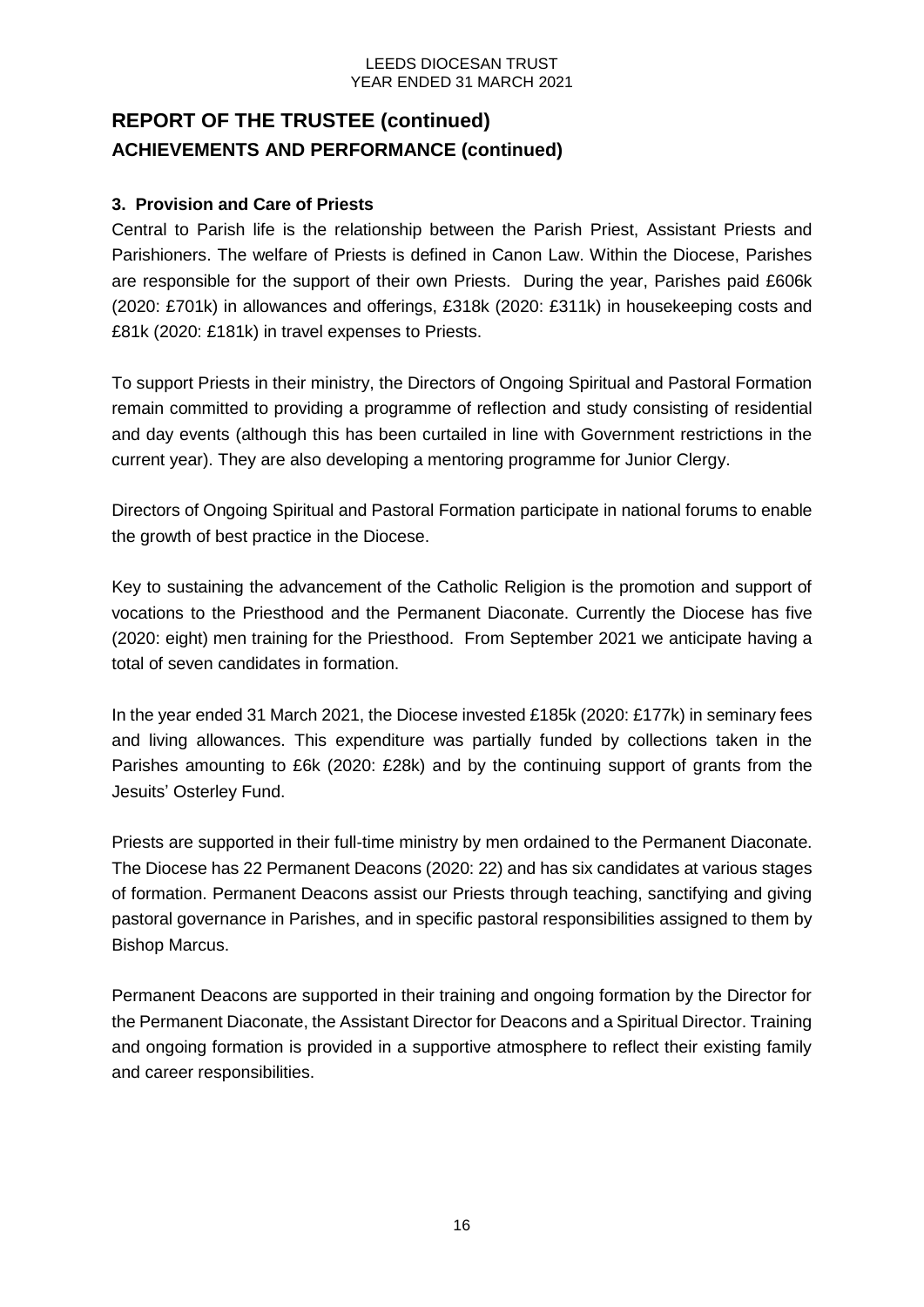## **REPORT OF THE TRUSTEE (continued) ACHIEVEMENTS AND PERFORMANCE (continued)**

### **3. Provision and Care of Priests (continued)**

The Diocese continues to engage with men and women discerning vocations to the Priesthood, Religious and Consecrated Life. This is achieved through individual accompaniment, discernment groups and through both the University Chaplaincies and the High Schools in the Diocese.

The Diocese supports Priests who have retired from active ministry by providing appropriate living accommodation and an allowance to supplement their statutory pensions. Retired Priests receive welfare and other practical support by Catholic Care. This is a bespoke service, tailored to meet the changing needs of each Priest.

The Directors are grateful for the additional support and work undertaken by Catholic Care during the Coronavirus pandemic.

During the year, the Diocese paid £317k (2020: £335k) in grants to retired Clergy and in addition paid accommodation costs for retired Clergy. This was financed in part by £3k (2020: £25k) in donations from second collections in the Parishes and by £118k (2020: £150k) from dividend income.

### **4. Maintenance of Property**

Churches and associated Parish buildings play a central role in the spiritual life of Parishioners. These are often significant landmarks and serve as a social hub in their wider local communities. Over 90 per cent of the buildings owned by Parishes are more than 50 years old. Collectively, Parishes spent £1,379k (2020: £2,566k) on refurbishments, maintenance and repairs to churches, presbyteries and parish halls during the year. This level of investment equates to 24 per cent (2020: 33 per cent) of Total Parish Operating Income and reflects the importance that the Diocese attaches to maintaining its Sacred Places.

The Property Department works with the Historic Churches Committee (a statutory body established under the Ecclesiastical Exemption (Listed Buildings and Conservation Areas) (England) Order 2010) to oversee and approve all building works on Listed Places of Worship. The Property Department also works with the Diocesan Art, Architecture and Heritage Committee which considers all applications to undertake building works on Diocesan properties. Members of the committees are drawn from the Clergy, Lay Professionals, Local Authority Planning Departments and the Amenity Societies.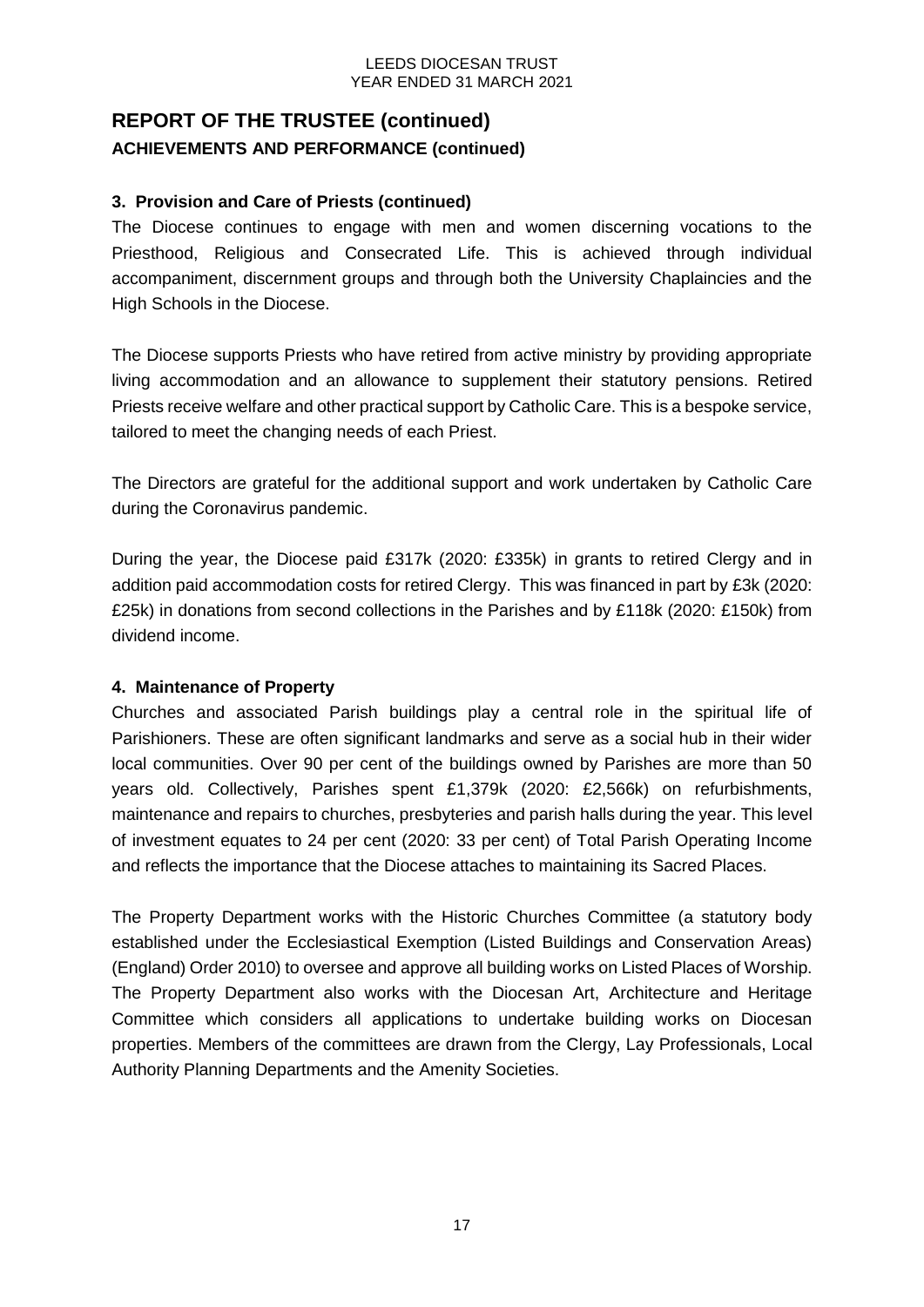## **REPORT OF THE TRUSTEE** (continued) **ACHIEVEMENTS AND PERFORMANCE (continued)**

### **4. Maintenance of Property (continued)**

During the year, the Diocese has invested in improvements to Health and Safety in Parishes, with considerable work being undertaken in asbestos management and the safety of gas and electrical installations.

As well as raising funds locally for capital projects, Parish volunteers supported by Curia staff have been instrumental in securing grant funding to help fund some of these projects. Significant grant funding included grants from The Albert Gubay Charitable Foundation, the National Churches Trust, Allchurches Trust, the Yorkshire Historic Churches Trust and The National Lottery Community Fund. The Curia also makes appropriate applications to the Listed Places of Worship (LPW) Grant Scheme, which makes grants to cover some of the VAT incurred in making repairs to those Listed Buildings in use as Places of Worship.

During the year, the Diocese received significant funding from Historic England to enable it to complete essential works on three Grade 2\* Listed Buildings: Leeds Cathedral, St Wilfrid's, Ripon and St Joseph's, Pontefract.

The Curia works with a dedicated team of external property professionals including experienced Architects and Chartered Surveyors. The team collaborates with Parishes and Schools to ensure that refurbishments, maintenance and repairs take full account of the needs of the users of these properties, the historic architecture of the buildings, the requirements for accessibility for Parishioners and Pupils with disabilities, and that they meet all current Health and Safety legislation.

The Property team manages the delivery of the Diocese's Health and Safety Policy as disclosed above.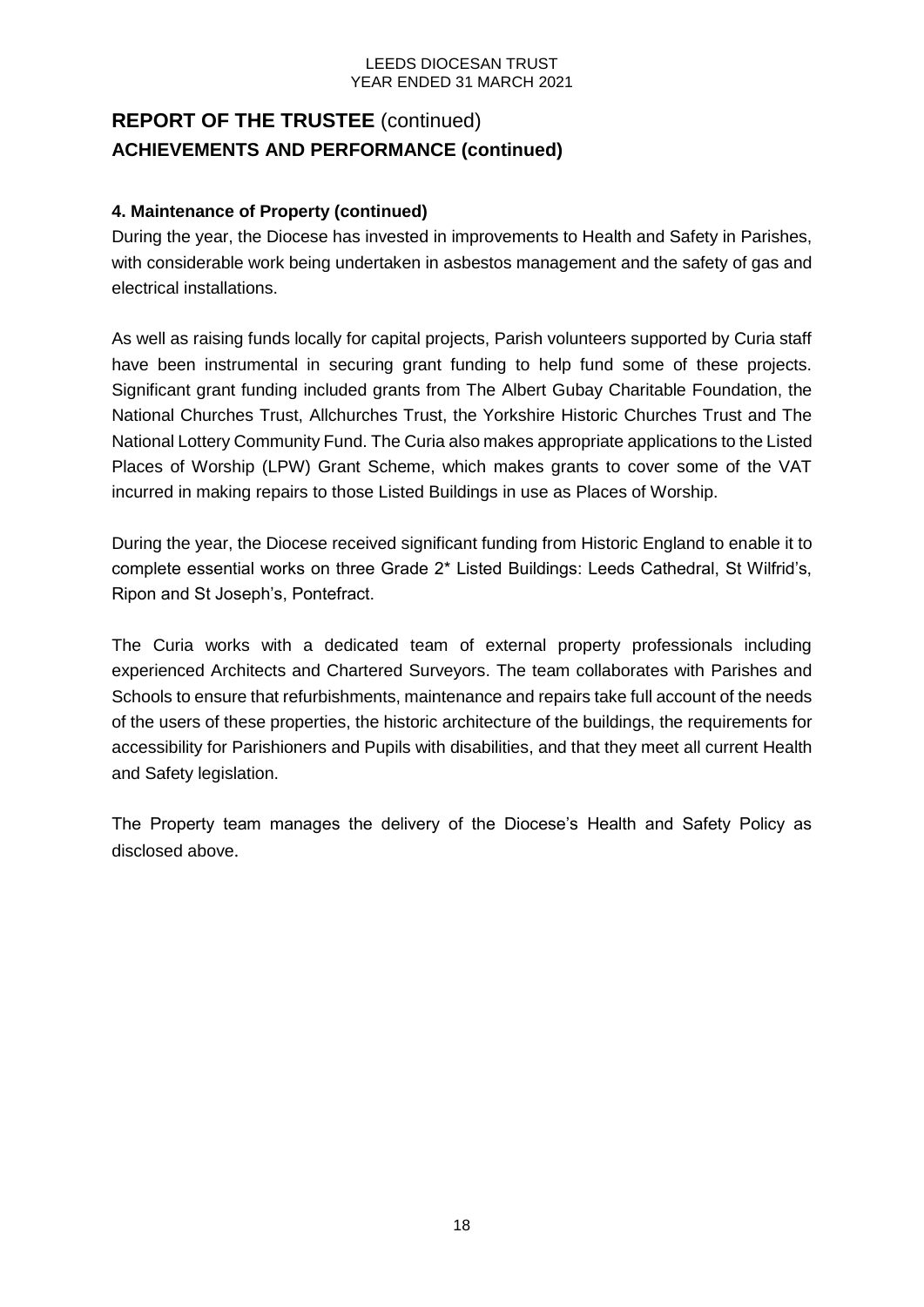## **REPORT OF THE TRUSTEE (continued) FUTURE PLANS**

The Trustee remains committed to the Mission of the Catholic Church and therefore to delivering the Charity's four principal objectives. The review of each of the four principal objectives above include references to future plans, initiatives and the investment required for their implementation.

The Charity will continue to comply with the Government's Coronavirus pandemic regulations and the guidance provided by the Catholic Bishops' Conference of England and Wales. The Trustee acknowledges that there will be a significant impact to the Charity's operations in the year ending 31 March 2022 and on the manner in which it is able to deliver its charitable objectives. The Charity's Clergy, employees and volunteers remain committed to serving its Parishes and their wider communities within these requirements by building on the innovations and initiatives that were developed throughout the year ended 31 March 2021.

The Directors remain focused on ensuring that future plans remain sufficiently resourced to deliver the charitable objectives.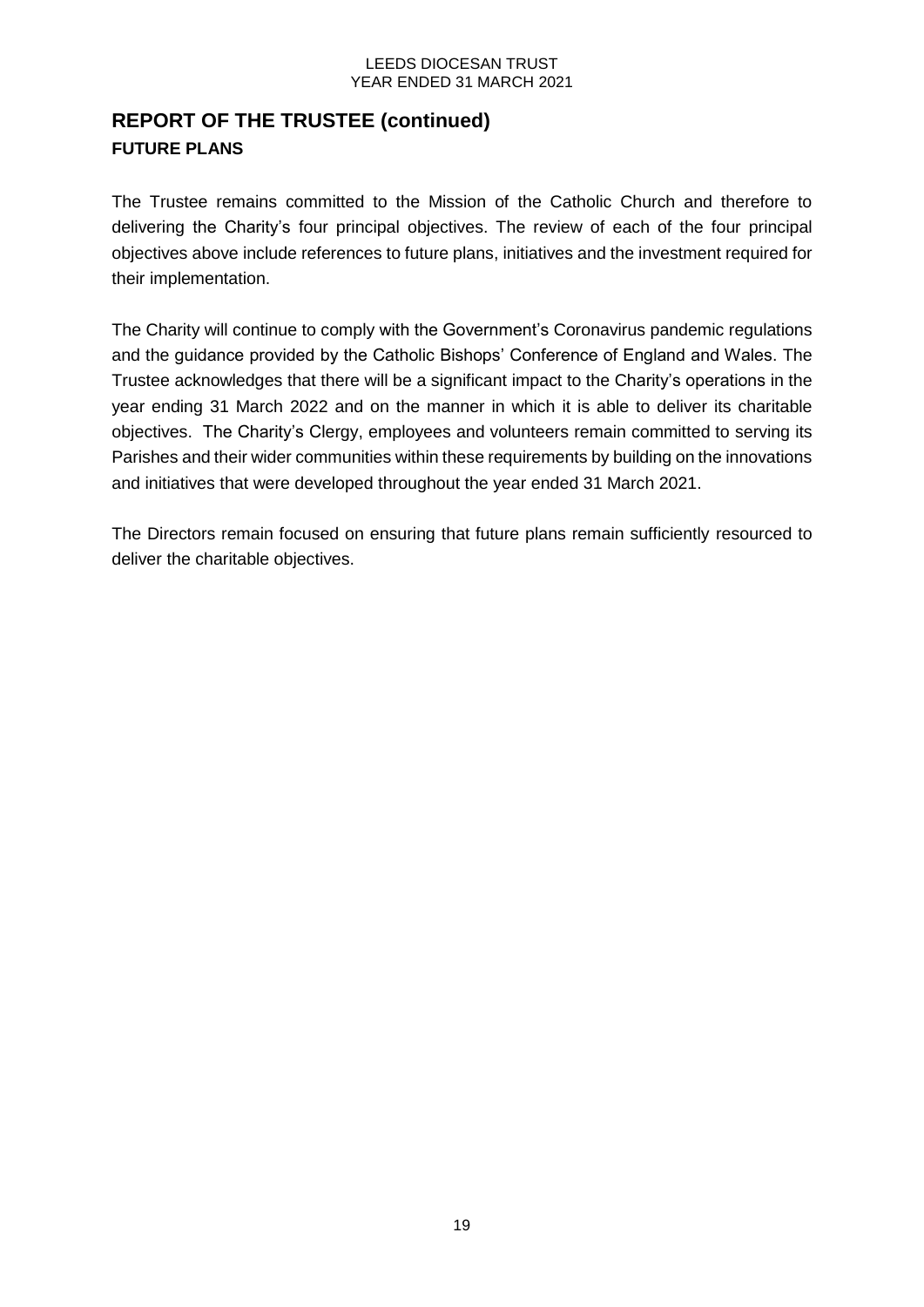## **REPORT OF THE TRUSTEE (continued) FINANCIAL REVIEW**

The table below summarises the financial activities of the Parishes and Curia during the year.

|                                         | 2021     | 2020     |
|-----------------------------------------|----------|----------|
|                                         | £'000    | £'000    |
| <b>Parishes</b>                         |          |          |
| Income                                  | 5,802    | 7,788    |
| Expenditure                             | (5, 194) | (6,865)  |
|                                         | 608      | 923      |
| Diocesan Assessment                     | (1, 296) | (1, 387) |
| <b>Transfers</b>                        | (15)     | (106)    |
| <b>Deficit</b>                          | (703)    | (570)    |
| Net Gains on the Sale and               |          |          |
| <b>Revaluation of Assets</b>            | 3,151    | 4,084    |
| <b>Increase in Reserves</b>             | 2,448    | 3,514    |
| Curia                                   |          |          |
| Income                                  | 2,636    | 3,516    |
| Diocesan Assessment                     | 1,296    | 1,387    |
| <b>Transfers</b>                        | 15       | 106      |
| Expenditure                             | (4,216)  | (5,023)  |
| <b>Deficit</b>                          | (269)    | (14)     |
| Net Gains/(Losses) on the Sale and      |          |          |
| <b>Revaluation of Assets</b>            | 3,416    | (1, 346) |
| <b>Increase/(Decrease) in Reserves</b>  | 3,147    | (1,360)  |
|                                         |          |          |
| <b>Total Group Increase in Reserves</b> | 5,595    | 2,154    |

Details of the income and expenditure are shown in the Consolidated Statements of Financial Activities on pages [31](#page-32-0) and [32.](#page-33-0)

The Diocese continues to comply with current statutory requirements and its governing documents.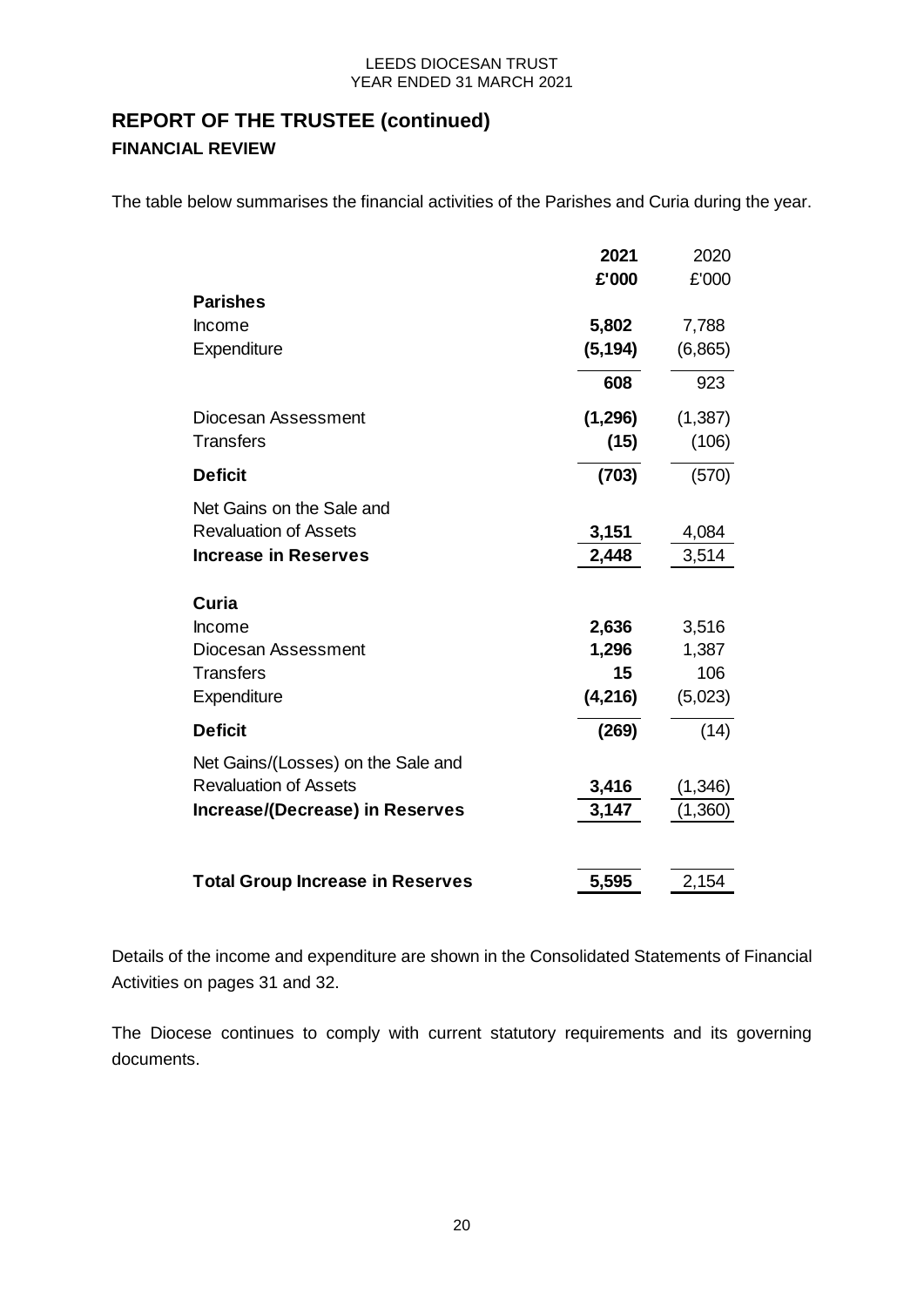## **REPORT OF THE TRUSTEE (continued) FINANCIAL REVIEW (continued)**

The total income for the Diocese in the year was £8,438k (2020: £11,304k) a decrease of 25 per cent (2020: a decrease of 1 per cent). The largest individual component of income is from Offertories amounting to £3,240k (2020: £4,169k) a fall of 22 per cent (2020: a decrease of 3 per cent) compared with the prior year. Due to the Coronavirus pandemic, churches were closed during the first part of the financial year and were only able to re-open with severe restrictions later in the year. Income from Donations, Gifts and Legacies, which is less predictable, was £262k lower (2020: £98k lower) than the prior year.

The total expenditure in the year was £9,410k (2020: £11,888k) a decrease of £2,478k compared with the prior year. The Total Cost of Raising Funds is analysed in Note 5 to the Financial Statements and Charitable Expenditure is analysed in Note 6 to the Financial Statements. Expenditure continues to be tightly managed and remained focused on delivering the Diocese's charitable objectives.

The operational deficit in the year was £972k (2020: £584k) and Net Resources increased in the year by £5,595k (2020: £2,154k).

As disclosed in Note 1 to the Financial Statements (Accounting Policies 1.12), occupied School properties are valued at £Nil (2020: £Nil) as the Directors consider these properties to be inalienable.

At 31 March 2021, the Diocese reported a net cash position of £2,077k (2020: £2,134k). The Cash Flow Statement on page [34](#page-35-0) shows a small net decrease in cash and cash equivalents of £57k (2020: increase of £468k).

### **Investment Policy and Performance**

The Trust Deed authorises the Trustee to make and hold investments using the general funds of the Diocese. The Diocese's funds are managed in one general fund (Main Fund) and four specific funds (Priests' Retirement Fund, Batley Carr Cockrem Fund, Episcopal Mensa Fund and Music Fund). The Diocese operates an ethical investment policy and has agreed an investment strategy with its investment managers. The investment managers oversee the funds and their portfolio of investments on a discretionary basis within these guidelines. The investment managers provide quarterly reports and meet with the FSC annually to review fund performance and to consider the investment outlook.

The market value of investments reported in the Financial Statements at 31 March 2021 was £14,569k (2020: £11,471k). The movements are analysed in Note 14 to the Financial Statements. The main components comprise investment income generated of £285k (2020: £407k), cash withdrawn of £281k (2020: £1,440k) and profits arising on the sale of investments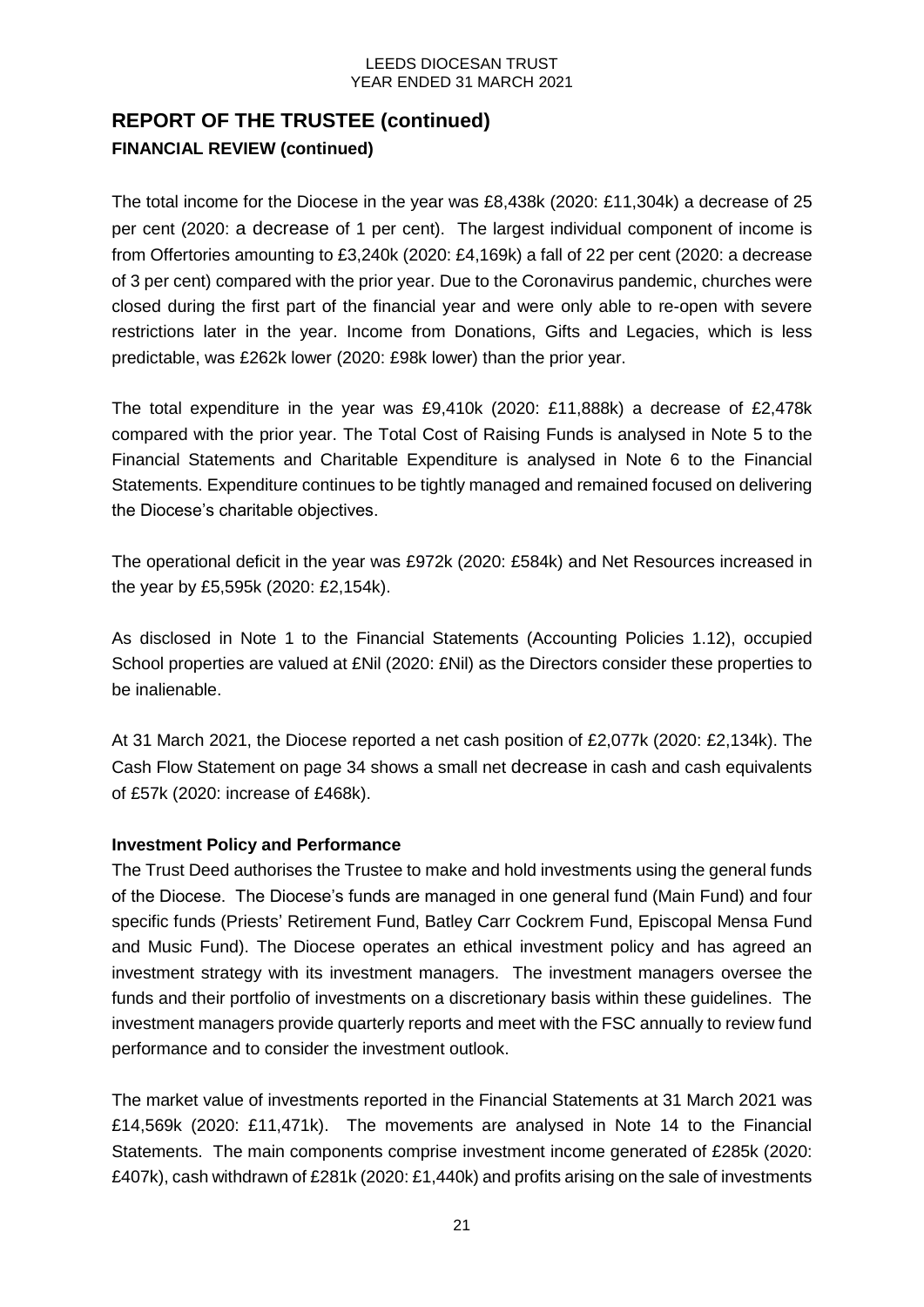## **REPORT OF THE TRUSTEE (continued) FINANCIAL REVIEW (continued)**

### **Investment Policy and Performance (continued)**

of £341k (2020: £386k). The unrealised gain on revaluation of £2,832k (2020: loss £1,996k) reflects the Markets' recovery from their initial reaction to the expected economic impact of the Coronavirus pandemic. No capital drawdowns were made in the year ended 31 March 2021 therefore preventing losses being realised on our investment portfolios. Working with investment managers and using cash forecasts, drawdowns will be managed to mitigate exposure to short term market fluctuations. At the date of signing this report the market value of investments has increased compared with 31 March 2021.

The Diocese holds a portfolio of investment properties that are held either for a long-term rental income stream or no longer required for meeting its principal charitable objectives and are therefore planned for long-term sale.

### **Reserves Policy**

The Total Funds of the Diocese at 31 March 2021 were £56,777k (2020: £51,182k) of which £38,150k (2020: £35,702k) related to Parishes and £18,627k (2020: £15,480k) related to the Curia and the subsidiary undertaking.

The Reserves Policy of the Diocese is to hold a value equivalent to at least three months of Total Operating Expenditure as Free Reserves. Free Reserves are defined as Unrestricted Funds less Tangible Fixed Assets. Funds invested in Tangible Fixed Assets are excluded from Free Reserves as these funds cannot be released without undermining the Diocese's ability to fulfil its principal charitable objectives. At 31 March 2021, Free Reserves were £16,175k (2020: £12,066k) and represented twenty months (2020: twelve months) of Total Operating Expenditure. The Directors consider that this level of Free Reserves is reasonable, especially at the present time, to enable the Diocese to fulfil its immediate financial obligations and commitments and to plan for future investment requirements. This includes the training of the Seminarians, Priests and Permanent Deacons, the welfare needs of retired Priests and the maintenance of the Diocese's Places of Worship.

Total Funds included £1,023k (2020: £1,021k) in Permanent Endowment Funds and £8,646k (2020: £7,284k) in Restricted Funds. The allocation of Permanent Endowment Funds and Restricted Funds is determined by the wishes of the donors and is disclosed in Note 19 to the Financial Statements. Unrestricted Funds of £47,108k (2020: £42,877k) comprise Designated Funds in Parishes of £37,348k (2020: £35,172k) and Designated and General Funds in the Curia of £9,760k (2020: £7,705k). Designated Funds in Parishes are raised to ensure the financial sustainability of each Parish and will be expended over the life of that Parish.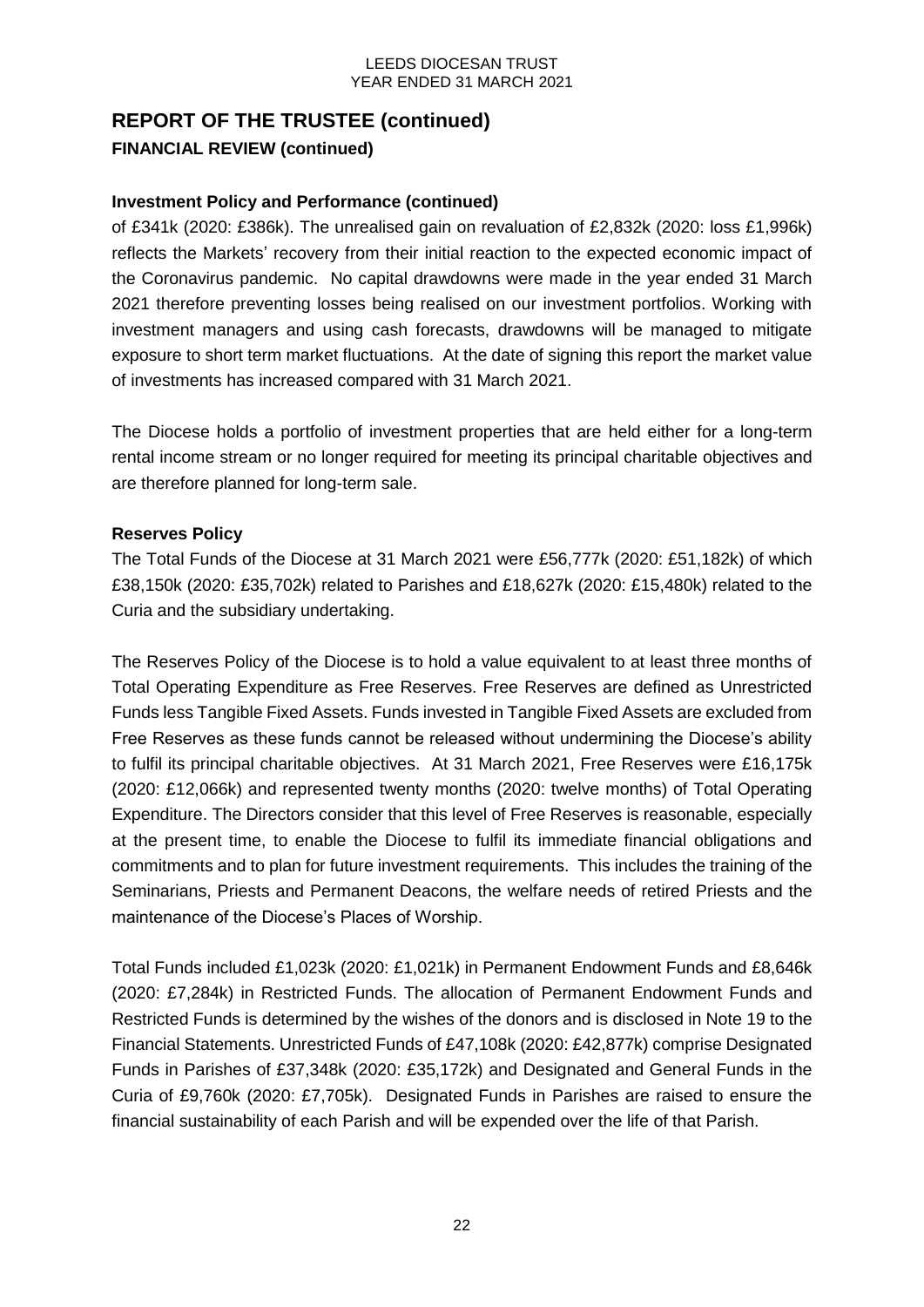## **REPORT OF THE TRUSTEE (continued)**

### **FINANCIAL REVIEW (continued)**

### **Subsidiary Trading Company**

The Diocese holds an investment in a wholly owned trading subsidiary, Hinsley Properties Limited. The Directors of this subsidiary company are appointed from the Directors and Officers of the Trustee. Hinsley Properties Limited was formed to manage the Diocesan Pastoral Centre at Hinsley Hall and an investment property, Cathedral Chambers. The Diocesan Pastoral Centre is also used by the wider national Catholic community. As disclosed in Note 14(b) to the Financial Statements, during the year the company generated a turnover of £34k (2020: £793k) and reported an operating loss of £388k (2020: loss £223k). The trading subsidiary, which derives turnover from the wider Hospitality Sector, has been adversely affected by the restrictions arising from the Coronavirus pandemic.

The retained loss for the year of £88k has been taken to the consolidated unrestricted reserves and includes a gain of £300k on the revaluation of the Investment Property as disclosed in Note 14 (b) to the Financial Statements.

### **Risk Management**

The Trustee considers and assesses the major risks to which the Diocese is exposed. This includes strategic, financial, operational and reputational risks. The Trustee implements policies and procedures in order to mitigate or minimise these risks and also monitors the effectiveness of its risk management processes.

The most significant short-term risk to the Charity is the impact on its pastoral and operational provision as a result of continuing Government restrictions. There is also a corresponding impact on the cash based component of the Charity's income. During the year, the Charity introduced new methods of replacing this lost cash income. The expenditure commitments of the Charity continue to be reviewed to offset the impact of this lost income. The Charity has, in recent years, strengthened its financial assets and this has enabled it to meet all financial commitments through an unprecedented financial year. The Charity is committed to delivering its objectives to the highest possible standards whilst fully complying with Government restrictions.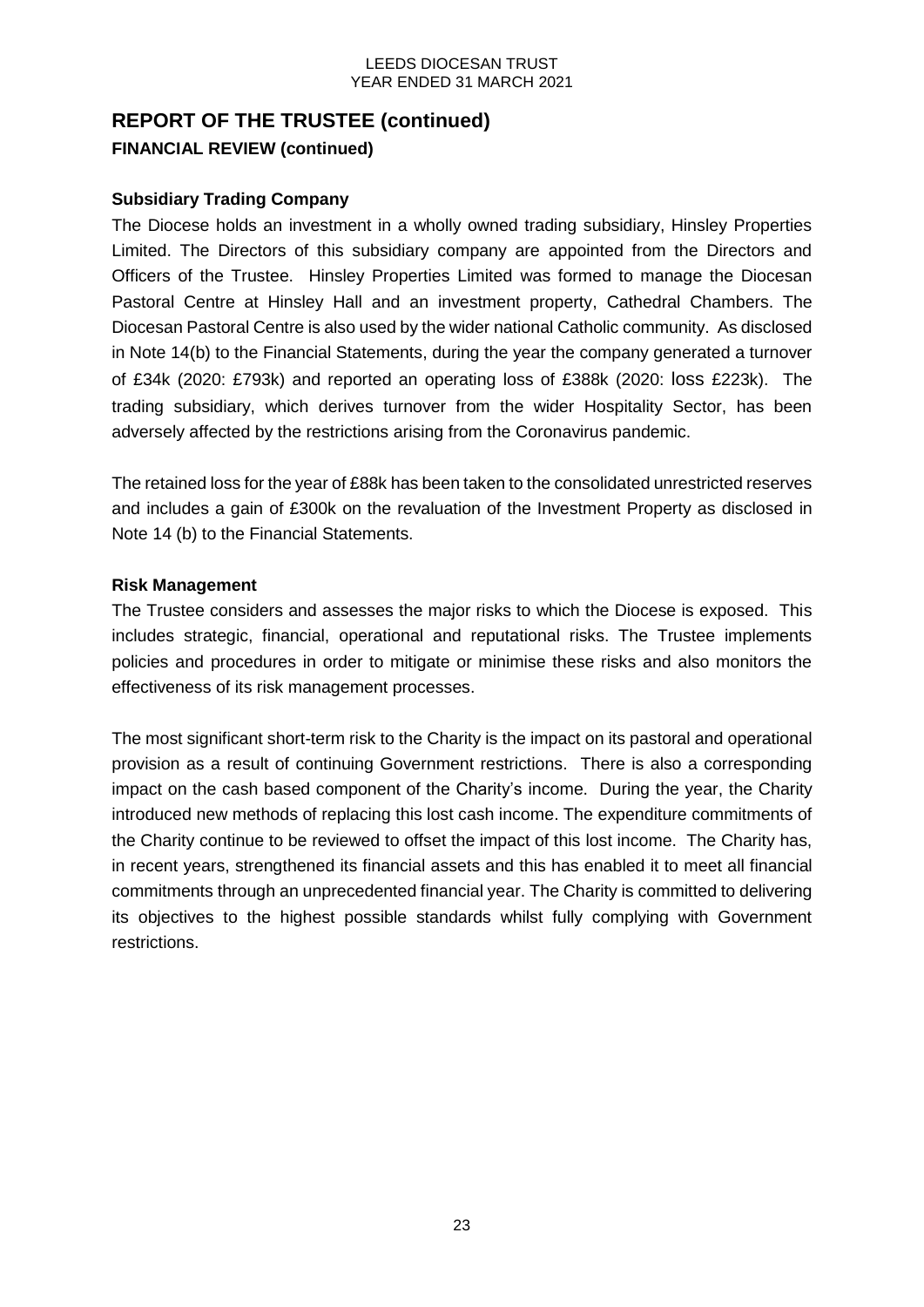## **REPORT OF THE TRUSTEE (continued) FINANCIAL REVIEW (continued)**

### **Financial Strategy**

The current Financial Strategy provides the Charity with the financial flexibility required to deliver its charitable objectives. The Strategy's working capital enables Parishes, Curia departments and Diocesan agencies to operate efficiently. The Strategy includes the efficient management of the Charity's financial assets by maximising the income and capital growth of these financial assets in line with the Charity's ethical investment policy and minimising interest costs through the management of its cash position.

The Financial Strategy has been modified to enable the Charity to react to the fast-moving impact of the Coronavirus pandemic on its income streams. In addition to an eighteen month cash flow forecast, the Directors carried out Stress Testing on its cash income.

The Directors are satisfied, taking into account the results of the Stress Testing, that the Charity has sufficient flexibility within its financial assets and its existing bank facilities to withstand the short-term impact of the Coronavirus pandemic to enable it to continue to deliver its charitable objectives.

Approved by the Trustee on 22 June 2021 and signed on its behalf by:

+ Marcus Stock

**Rt Rev M Stock** Bishop of Leeds **Director**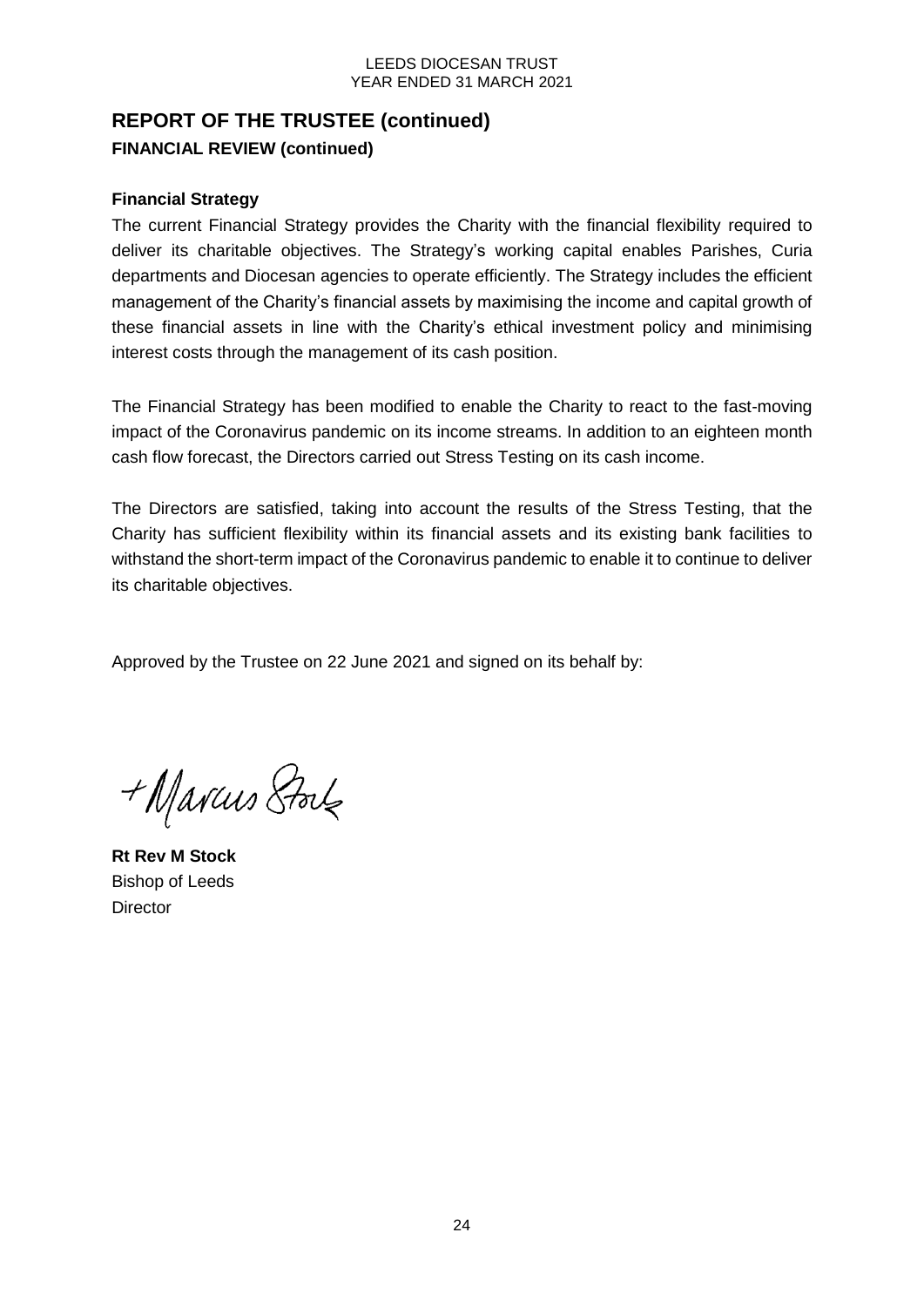### <span id="page-26-0"></span>**TRUSTEE'S RESPONSIBILITIES IN RELATION TO THE FINANCIAL STATEMENTS**

The Directors of the Trustee are responsible for preparing the Trustee's Report and the Financial Statements in accordance with applicable law and United Kingdom Accounting Standards (United Kingdom Generally Accepted Accounting Practice).

The law applicable to Charities in England and Wales requires the Trustee to prepare financial statements for each financial year which give a true and fair view of the state of the affairs of the Charity and the Group, and of its income and expenditure for that period. In preparing these Financial Statements, the Trustee is required to:

- select suitable accounting policies and then apply them consistently;
- observe the methods and principles of the Charities Statement of Recommended Practice and FRS 102;
- make judgements and estimates that are reasonable and prudent; and
- prepare the Financial Statements on the going concern basis unless it is inappropriate to presume that the Charitable Group will continue in business.

The Trustee is responsible for keeping proper accounting records that disclose with reasonable accuracy at any time the financial position of the Charity and enable it to ensure that the Financial Statements comply with the Charities Act 2011 and applicable accounting regulations. It is also responsible for safeguarding the assets of the Charity and the Group and hence for taking reasonable steps for the prevention and detection of fraud and other irregularities.

The Trustee is responsible for the maintenance and integrity of the Charity and financial information included on the Charity's website. Legislation in the United Kingdom governing the preparation and dissemination of financial statements may differ from legislation in other jurisdictions.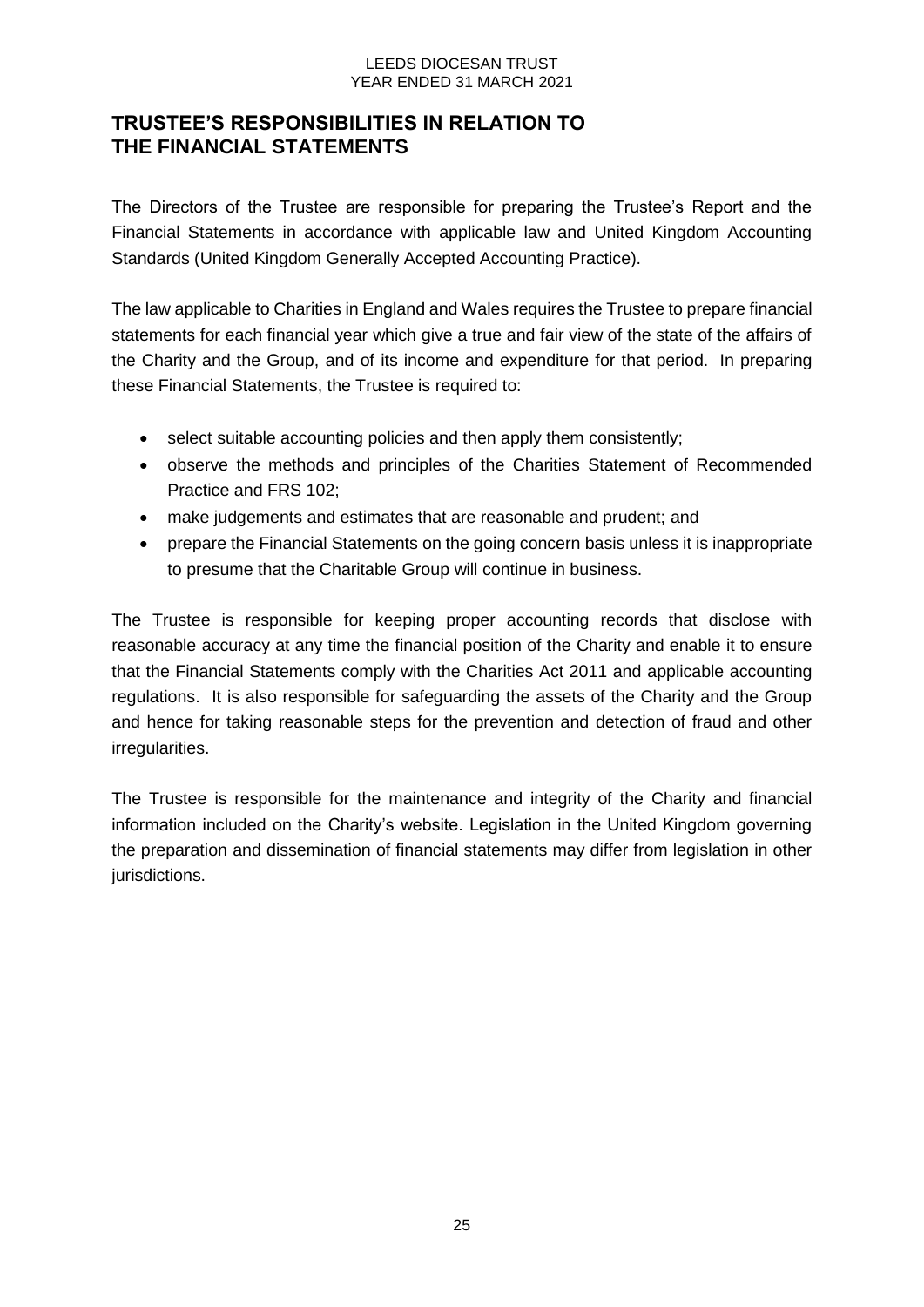### <span id="page-27-0"></span>**INDEPENDENT AUDITOR'S REPORT TO THE TRUSTEE OF THE LEEDS DIOCESAN TRUST**

### **Opinion**

We have audited the financial statements of the Leeds Diocesan Trust (the 'parent charity') and its subsidiaries (the 'group') for the year ended 31 March 2021 which comprise the Consolidated Statement of Financial Activities, the Consolidated and Charity Balance Sheets, the Consolidated Cash Flow Statement and Notes to the Financial Statements including significant accounting policies. The financial reporting framework that has been applied in their preparation is applicable law and United Kingdom Accounting Standards, including Financial Reporting Standard 102, the Financial Reporting Standard applicable in the UK and Republic of Ireland (United Kingdom Generally Accepted Accounting Practice).

In our opinion the Financial Statements:

- give a true and fair view of the state of the group and parent charity's affairs as at 31 March 2021 and of the group's and the parent charity's incoming resources and application of resources for the year then ended;
- have been properly prepared in accordance with United Kingdom Generally Accepted Accounting Practice; and
- have been prepared in accordance with the requirements of the Charities Act 2011.

### **Basis for Opinion**

We conducted our audit in accordance with International Standards on Auditing (UK) (ISAs (UK)) and applicable law. Our responsibilities under those standards are further described in the Auditor's responsibilities for the audit of the financial statements section of our report. We are independent of the group and parent charity in accordance with the ethical requirements that are relevant to our audit of the financial statements in the UK, including the FRC's Ethical Standard, and we have fulfilled our other ethical responsibilities in accordance with these requirements. We believe that the audit evidence we have obtained is sufficient and appropriate to provide a basis for our opinion.

### **Conclusions relating to Going Concern**

In auditing the financial statements, we have concluded that the Trustee's use of the going concern basis of accounting in the preparation of the financial statements is appropriate.

Based on the work we have performed, we have not identified any material uncertainties relating to events or conditions that, individually or collectively, may cast significant doubt on the group or the parent charity's ability to continue as a going concern for a period of at least twelve months from when the financial statements are authorised for issue.

Our responsibilities and the responsibilities of the Trustee with respect to going concern are described in the relevant sections of this report.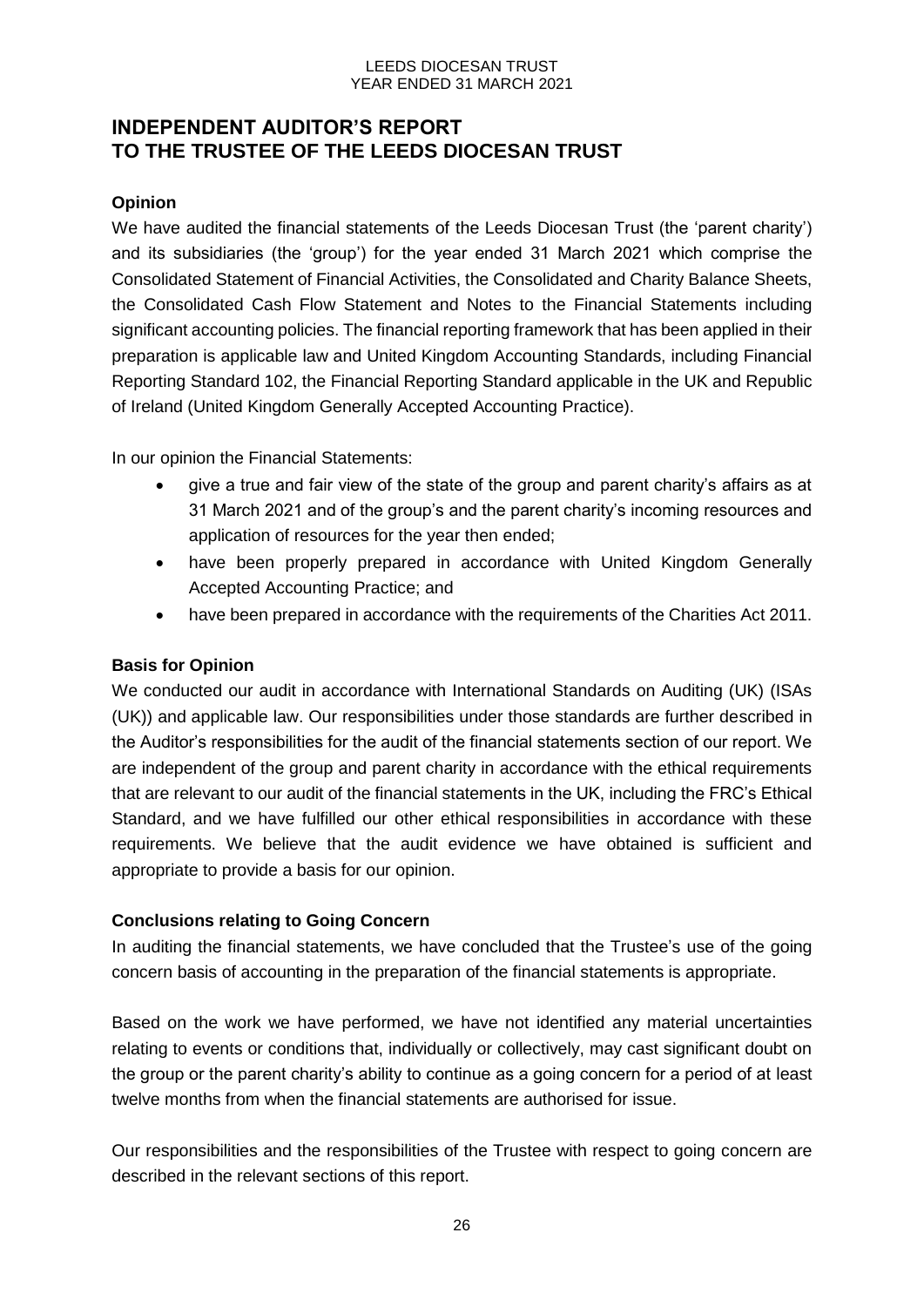### **INDEPENDENT AUDITOR'S REPORT TO THE TRUSTEE OF THE LEEDS DIOCESAN TRUST (continued)**

### **Other Information**

The Trustee is responsible for the other information. The other information comprises the information included in the annual report, other than the financial statements and our auditor's report thereon. Our opinion on the financial statements does not cover the other information and, except to the extent otherwise explicitly stated in our report, we do not express any form of assurance conclusion thereon.

Our responsibility is to read the other information and, in doing so, consider whether the other information is materially inconsistent with the financial statements or our knowledge obtained in the course of the audit or otherwise appears to be materially misstated. If we identify such material inconsistencies or apparent material misstatements, we are required to determine whether this gives rise to a material misstatement in the financial statements themselves. If, based on the work we have performed, we conclude that there is a material misstatement of this other information, we are required to report that fact.

We have nothing to report in this regard.

### **Matters on which we are required to report by exception**

We have nothing to report in respect of the following matters in relation to which the Charities (Accounts and Reports) Regulations 2008 require us to report to you if, in our opinion:

- the information given in the Trustee's Annual Report is inconsistent in any material respect with the financial statements; or
- the parent charity has not kept sufficient accounting records; or
- the parent charity's financial statements are not in agreement with the accounting records and returns; or
- we have not received all the information and explanations we require for our audit.

### **Responsibilities of the Trustee**

As explained more fully in the Trustee's Responsibilities Statement set out on page [25,](#page-26-0) the Trustee is responsible for the preparation of the financial statements and for being satisfied that they give a true and fair view, and for such internal control as the Trustee determines is necessary to enable the preparation of financial statements that are free from material misstatement, whether due to fraud or error.

In preparing the financial statements, the Trustee is responsible for assessing the group and the parent charity's ability to continue as a going concern, disclosing, as applicable, matters related to going concern and using the going concern basis of accounting unless the Trustee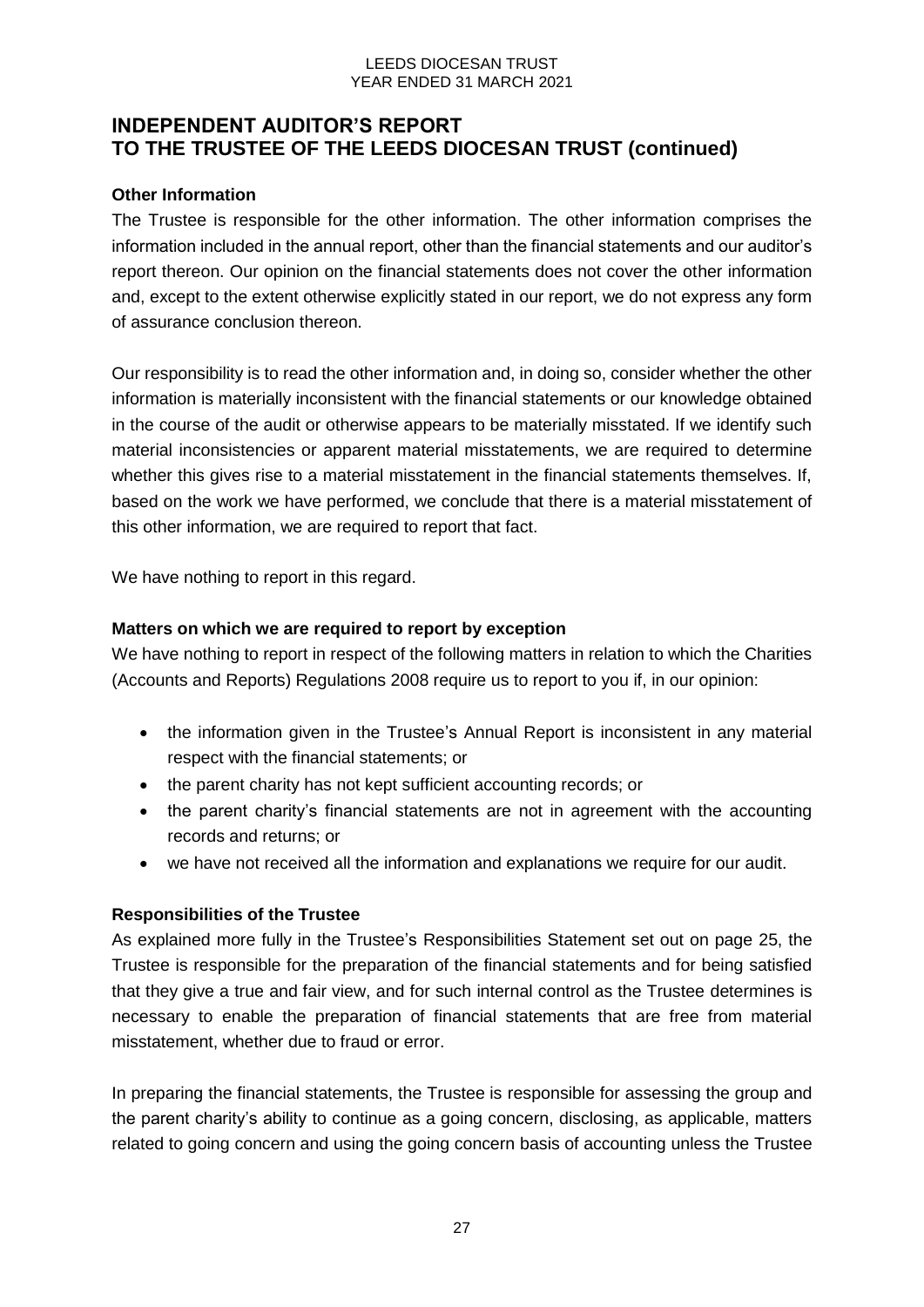### **INDEPENDENT AUDITOR'S REPORT TO THE TRUSTEE OF THE LEEDS DIOCESAN TRUST (continued)**

### **Responsibilities of the Trustee (continued)**

either intends to liquidate the group or the parent charity or to cease operations, or has no realistic alternative but to do so.

### **Auditor's responsibilities for the Audit of the Financial Statements**

We have been appointed as auditors under the Charities Act 2011 and report in accordance with regulations made under that Act.

Our objectives are to obtain reasonable assurance about whether the group and parent financial statements as a whole are free from material misstatement, whether due to fraud or error, and to issue an auditor's report that includes our opinion. Reasonable assurance is a high level of assurance, but is not a guarantee that an audit conducted in accordance with ISAs (UK) will always detect a material misstatement when it exists. Misstatements can arise from fraud or error and are considered material if, individually or in the aggregate, they could reasonably be expected to influence the economic decisions of users taken on the basis of these financial statements.

Irregularities, including fraud, are instances of non-compliance with laws and regulations. We design procedures in line with our responsibilities, outlined above, to detect material misstatements in respect of irregularities, including fraud. The specific procedures for this engagement and the extent to which these are capable of detecting irregularities, including fraud are detailed below.

Identifying and assessing risks related to irregularities:

We assessed the susceptibility of the group and parent charity's financial statements to material misstatement and how fraud might occur, including through discussions with the Trustee, discussions within our audit team planning meeting, updating our record of internal controls and ensuring these controls operated as intended. We evaluated possible incentives and opportunities for fraudulent manipulation of the financial statements. We identified laws and regulations that are of significance in the context of the group and parent charity by discussions with the Trustee and updating our understanding of the sector in which the group and parent charity operate.

Laws and regulations of direct significance in the context of the group and parent charity include the Charities Act 2011, the Charities (Accounts and Reports) Regulations 2008 and guidance issued by the Charity Commission for England and Wales.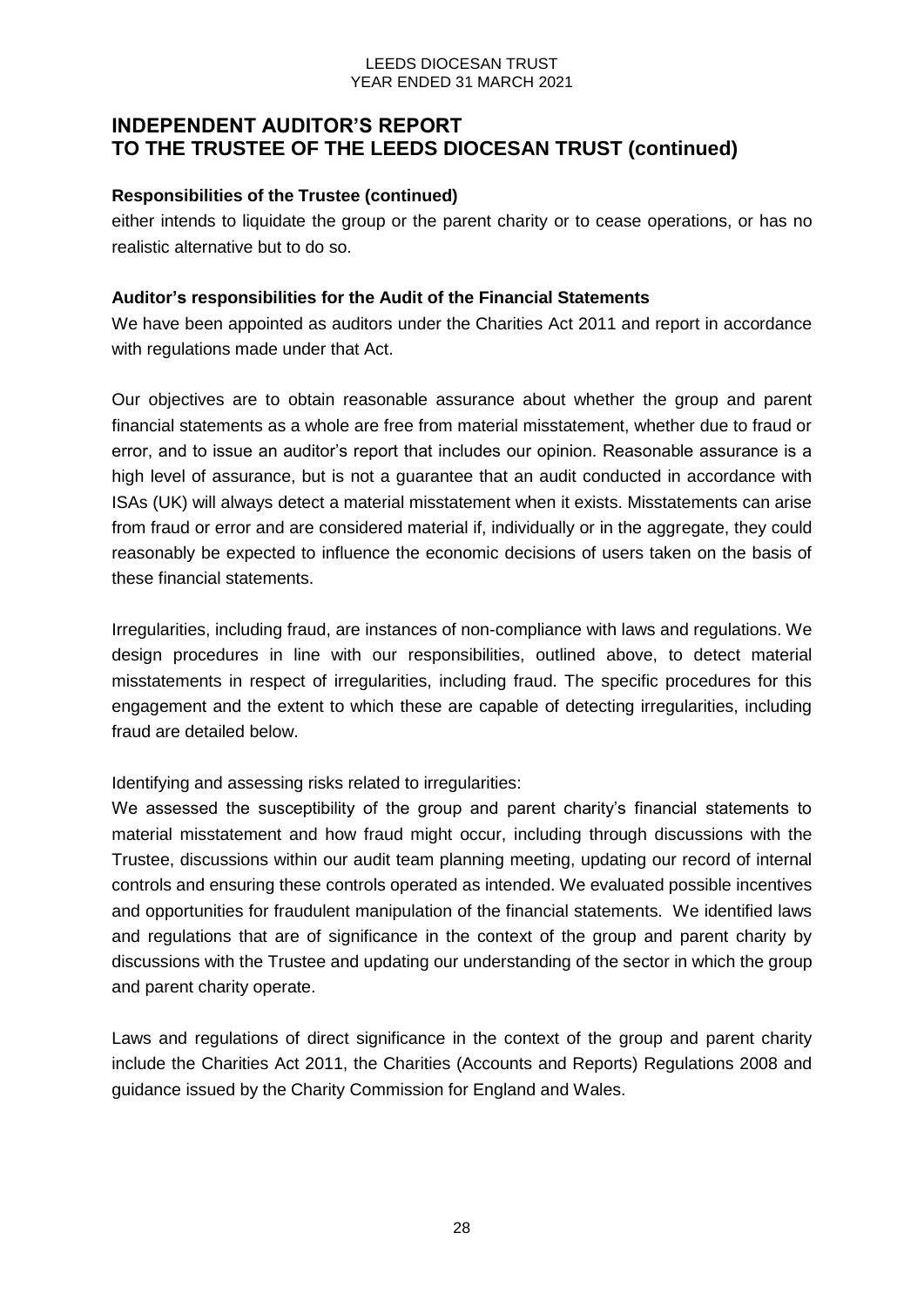### **INDEPENDENT AUDITOR'S REPORT TO THE TRUSTEE OF THE LEEDS DIOCESAN TRUST (continued)**

### **Auditor's responsibilities for the Audit of the Financial Statements (continued)** Audit response to risks identified:

We considered the extent of compliance with these laws and regulations as part of our audit procedures on the related financial statement items including a review of financial statement disclosures. We reviewed the parent charity's records of breaches of laws and regulations, minutes of meetings and correspondence with relevant authorities to identify potential material misstatements arising. We discussed the parent charity's policies and procedures for compliance with laws and regulations with members of management responsible for compliance.

During the planning meeting with the audit team, the engagement partner drew attention to the key areas which might involve non-compliance with laws and regulations or fraud. We enquired of management whether they were aware of any instances of non-compliance with laws and regulations or knowledge of any actual, suspected or alleged fraud. We addressed the risk of fraud through management override of controls by testing the appropriateness of journal entries and identifying any significant transactions that were unusual or outside the normal course of business. We assessed whether judgements made in making accounting estimates gave rise to a possible indication of management bias. At the completion stage of the audit, the engagement partner's review included ensuring that the team had approached their work with appropriate professional scepticism and thus the capacity to identify noncompliance with laws and regulations and fraud.

There are inherent limitations in the audit procedures described above and the further removed non-compliance with laws and regulations is from the events and transactions reflected in the financial statements, the less likely we would become aware of it. Also, the risk of not detecting a material misstatement due to fraud is higher than the risk of not detecting one resulting from error, as fraud may involve deliberate concealment by, for example, forgery or intentional misrepresentations, or through collusion.

A further description of our responsibilities is available on the Financial Reporting Council's website at: [www.frc.org.uk/auditorsresponsibilities.](http://www.frc.org.uk/auditorsresponsibilities) This description forms part of our auditor's report.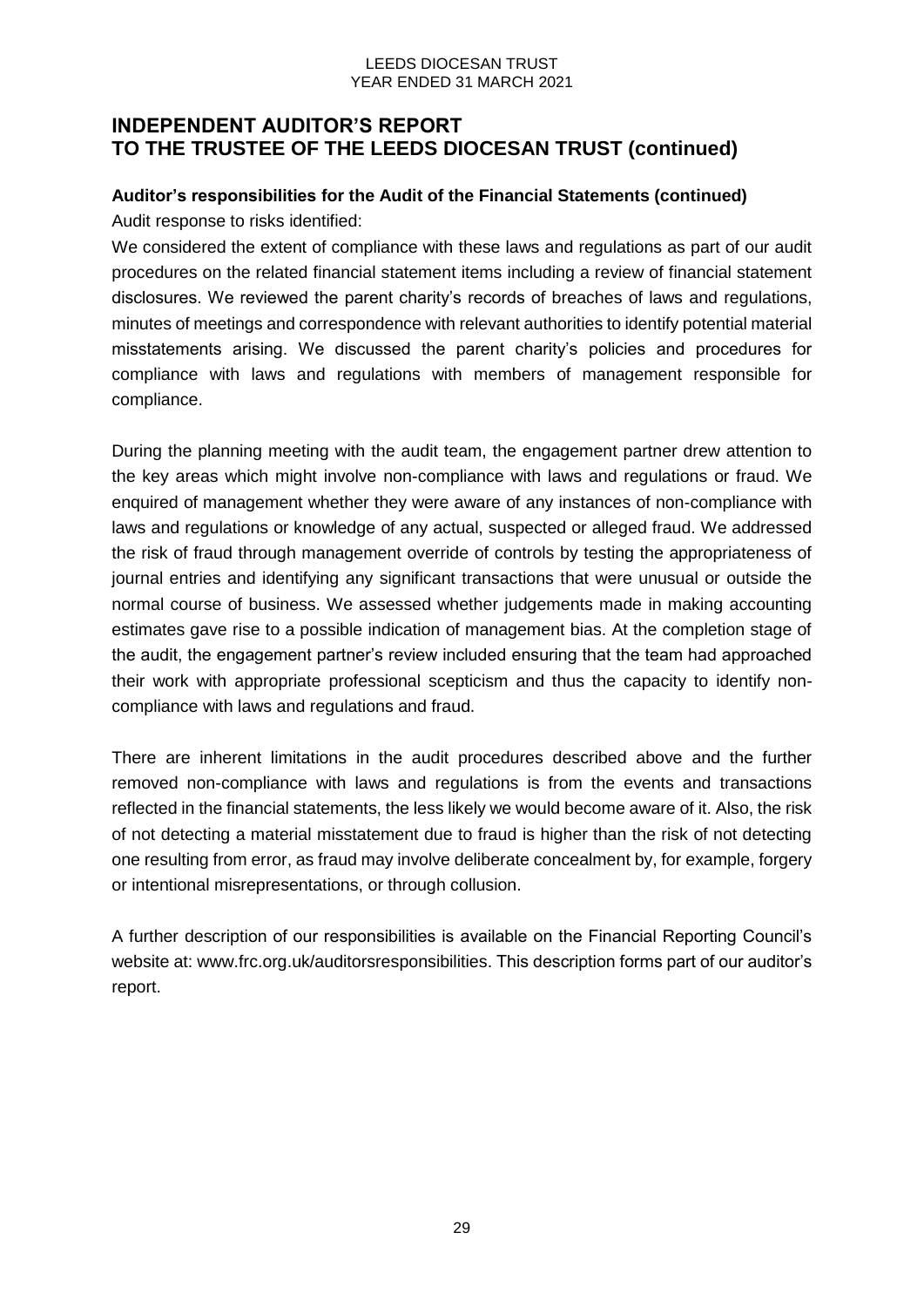### **INDEPENDENT AUDITOR'S REPORT TO THE TRUSTEE OF THE LEEDS DIOCESAN TRUST (continued)**

### **Use of our report**

This report is made solely to the parent charity's Trustee, as a body, in accordance with Part 4 of the Charities (Accounts and Reports) Regulations 2008. Our audit work has been undertaken so that we might state to the parent charity Trustee those matters we are required to state to them in an auditor's report and for no other purpose. To the fullest extent permitted by law, we do not accept or assume responsibility to anyone other than the parent charity and the parent charity's Trustee as a body, for our audit work, for this report, or for the opinions we have formed.

Saffery Charpiers UP

Saffery Champness LLP Chartered Accountants and Statutory Auditors Mitre House North Park Road Harrogate HG1 5RX

22 June 2021

Saffery Champness LLP is eligible to act as an auditor in terms of section 1212 of the Companies Act 2006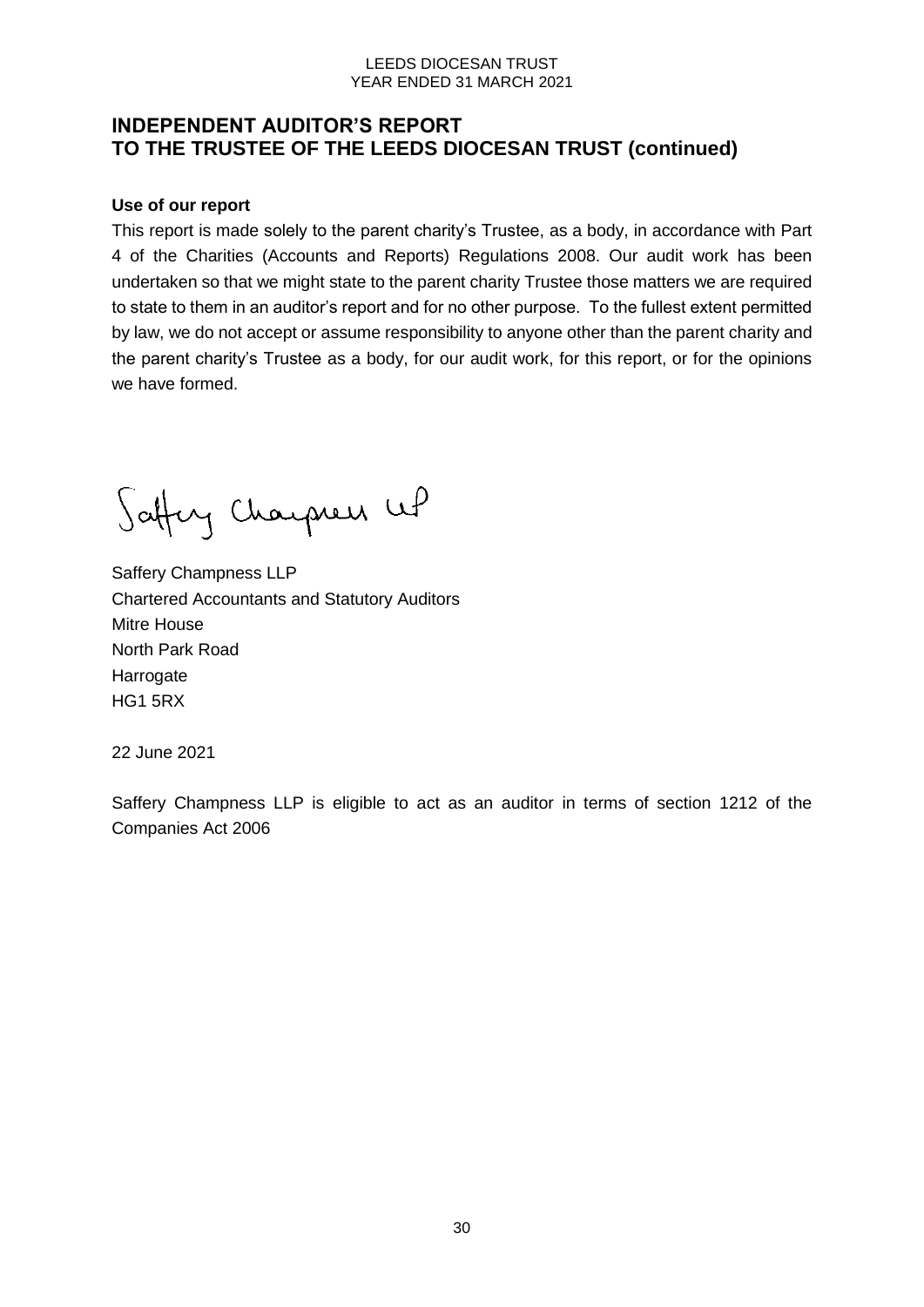### **CONSOLIDATED STATEMENT OF FINANCIAL ACTIVITIES 2021**

|                                                                           | Note           | Parishes                            |                                     |                                |                                       | <b>Curia and Subsidiary</b>         |                                                 |                                |                                | Group |
|---------------------------------------------------------------------------|----------------|-------------------------------------|-------------------------------------|--------------------------------|---------------------------------------|-------------------------------------|-------------------------------------------------|--------------------------------|--------------------------------|-------|
|                                                                           |                | Designated<br><b>Funds</b><br>£'000 | Restricted<br><b>Funds</b><br>£'000 | Total<br><b>Funds</b><br>£'000 | Unrestricted<br><b>Funds</b><br>£'000 | Restricted<br><b>Funds</b><br>£'000 | Permanent<br>Endowment<br><b>Funds</b><br>£'000 | Total<br><b>Funds</b><br>£'000 | Total<br><b>Funds</b><br>£'000 |       |
| Income and Endowments from:                                               |                |                                     |                                     |                                |                                       |                                     |                                                 |                                |                                |       |
| Donations, Legacies and Grants                                            | $\overline{2}$ | 4,619                               | 694                                 | 5,313                          | 562                                   | 535                                 | $\overline{c}$                                  | 1,099                          | 6,412                          |       |
| <b>Charitable Activities</b>                                              | 3              | 38                                  |                                     | 38                             | 820                                   | ÷,                                  |                                                 | 820                            | 858                            |       |
| <b>Trading Activities</b>                                                 |                | 446                                 | $\overline{\phantom{a}}$            | 446                            | 92                                    | $\ddot{\phantom{1}}$                | $\sim$                                          | 92                             | 538                            |       |
| Investment Income                                                         | $\overline{4}$ |                                     | 5                                   | 5                              | 476                                   | 124                                 | 25                                              | 625                            | 630                            |       |
| <b>Total Operating Income</b>                                             |                | 5,103                               | 699                                 | 5,802                          | 1,950                                 | 659                                 | 27                                              | 2,636                          | 8,438                          |       |
| Expenditure on:                                                           |                |                                     |                                     |                                |                                       |                                     |                                                 |                                |                                |       |
| <b>Total Cost of Raising Funds</b>                                        | 5              |                                     |                                     |                                | 761                                   | ٠                                   | $\blacksquare$                                  | 761                            | 761                            |       |
| Charitable Expenditure                                                    | 6              | 4,696                               | 498                                 | 5,194                          | 2,887                                 | 543                                 | 25                                              | 3,455                          | 8,649                          |       |
| <b>Total Operating Expenditure</b>                                        |                | 4,696                               | 498                                 | 5,194                          | 3,648                                 | 543                                 | 25                                              | 4,216                          | 9,410                          |       |
|                                                                           |                | 407                                 | 201                                 | 608                            | (1,698)                               | 116                                 | $\mathbf{2}$                                    | (1,580)                        | (972)                          |       |
| Gross Transfer between Funds                                              |                | (1,296)                             | (15)                                | (1, 311)                       | 1,243                                 | 68                                  | $\blacksquare$                                  | 1,311                          |                                |       |
| Net Operating (Expenditure)/Income                                        |                | (889)                               | 186                                 | (703)                          | (455)                                 | 184                                 | $\mathbf{2}$                                    | (269)                          | (972)                          |       |
| Net Gains on Investment Assets                                            |                | $\sim$                              | 86                                  | 86                             | 2,181                                 | 906                                 | $\sim$                                          | 3,087                          | 3,173                          |       |
| Net Gains on the Sale of Fixed Assets and<br><b>Investment Properties</b> |                | 788                                 | $\sim$                              | 788                            |                                       |                                     |                                                 |                                | 788                            |       |
| Net (Expenditure)/ Income                                                 |                | (101)                               | 272                                 | $\frac{1}{171}$                | 1,726                                 | 1,090                               | $\mathbf{2}$                                    | 2,818                          | 2,989                          |       |
| <b>Revaluation of Investment Properties</b>                               |                | 2,277                               | $\sim$                              | 2,277                          | 329                                   |                                     | $\overline{\phantom{a}}$                        | 329                            | 2,606                          |       |
| <b>Net Movement in Funds</b>                                              | 11             | 2,176                               | 272                                 | 2,448                          | 2,055                                 | 1,090                               | $\overline{2}$                                  | 3,147                          | 5,595                          |       |
| Reconciliation of Funds:                                                  |                |                                     |                                     |                                |                                       |                                     |                                                 |                                |                                |       |
| Total Funds brought forward                                               |                | 35,172                              | 530                                 | 35,702                         | 7,705                                 | 6,754                               | 1,021                                           | 15,480                         | 51,182                         |       |
| <b>Total Funds carried forward</b>                                        |                | 37,348                              | 802                                 | 38,150                         | 9,760                                 | 7,844                               | 1,023                                           | 18,627                         | 56,777                         |       |

<span id="page-32-0"></span>All activities are from continuing operations. The Notes from page [35](#page-36-1) to [60](#page-61-0) form part of these Financial Statements. There were no recognised gains or losses for the year ended 31 March 2021 other than those included in the Consolidated Statement of Financial Activities. The results of Hinsley Properties Limited are included in Curia Unrestricted Funds.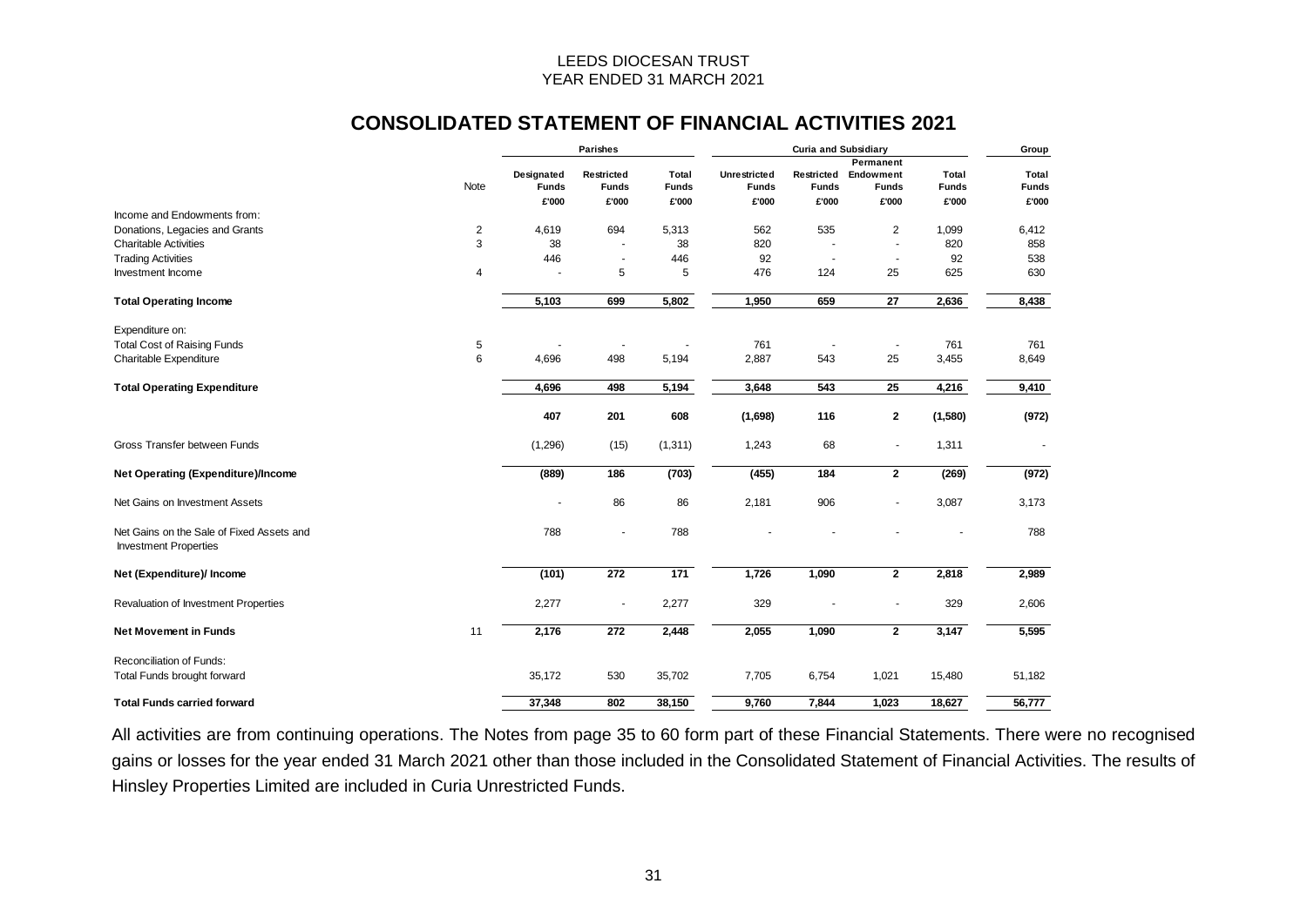### **CONSOLIDATED STATEMENT OF FINANCIAL ACTIVITIES 2020**

|                                                                | Note           | Parishes                            |                                     |                                |                                              | <b>Curia and Subsidiary</b>         |                                                 |                                |                                | Group |
|----------------------------------------------------------------|----------------|-------------------------------------|-------------------------------------|--------------------------------|----------------------------------------------|-------------------------------------|-------------------------------------------------|--------------------------------|--------------------------------|-------|
|                                                                |                | Designated<br><b>Funds</b><br>£'000 | Restricted<br><b>Funds</b><br>£'000 | Total<br><b>Funds</b><br>£'000 | <b>Unrestricted</b><br><b>Funds</b><br>£'000 | Restricted<br><b>Funds</b><br>£'000 | Permanent<br>Endowment<br><b>Funds</b><br>£'000 | Total<br><b>Funds</b><br>£'000 | Total<br><b>Funds</b><br>£'000 |       |
| Income and Endowments from:                                    |                |                                     |                                     |                                |                                              |                                     |                                                 |                                |                                |       |
| Donations, Legacies and Grants                                 | $\overline{2}$ | 5,830                               | 887                                 | 6,717                          | 335                                          | 492                                 | 35                                              | 862                            | 7,579                          |       |
| <b>Charitable Activities</b>                                   | 3              | 87                                  | $\overline{\phantom{a}}$            | 87                             | 829                                          | 172                                 | $\blacksquare$                                  | 1,001                          | 1,088                          |       |
| <b>Trading Activities</b>                                      |                | 974                                 | $\sim$                              | 974                            | 863                                          | $\overline{\phantom{a}}$            | $\sim$                                          | 863                            | 1,837                          |       |
| Investment Income                                              | 4              |                                     | 10                                  | 10                             | 583                                          | 170                                 | 37                                              | 790                            | 800                            |       |
| <b>Total Operating Income</b>                                  |                | 6,891                               | 897                                 | 7,788                          | 2,610                                        | 834                                 | 72                                              | 3,516                          | 11,304                         |       |
| Expenditure on:                                                |                |                                     |                                     |                                |                                              |                                     |                                                 |                                |                                |       |
| <b>Total Cost of Raising Funds</b>                             | 5              |                                     | $\overline{\phantom{a}}$            |                                | 1,106                                        | $\overline{\phantom{a}}$            | $\sim$                                          | 1,106                          | 1,106                          |       |
| Charitable Expenditure                                         | 6              | 5,989                               | 876                                 | 6,865                          | 3,077                                        | 803                                 | 37                                              | 3,917                          | 10,782                         |       |
| <b>Total Operating Expenditure</b>                             |                | 5,989                               | 876                                 | 6,865                          | 4,183                                        | 803                                 | 37                                              | 5,023                          | 11,888                         |       |
|                                                                |                | 902                                 | 21                                  | 923                            | (1, 573)                                     | 31                                  | 35                                              | (1,507)                        | (584)                          |       |
| Gross Transfer between Funds                                   |                | (1, 387)                            | (106)                               | (1, 493)                       | 1,357                                        | 106                                 | 30                                              | 1,493                          |                                |       |
| Net Operating (Expenditure)/Income                             |                | (485)                               | (85)                                | (570)                          | (216)                                        | 137                                 | 65                                              | (14)                           | (584)                          |       |
| Net Losses on Investment Assets                                |                |                                     | (42)                                | (42)                           | (1, 107)                                     | (461)                               | $\overline{\phantom{a}}$                        | (1,568)                        | (1,610)                        |       |
| Net Gains on the Sale of Fixed Assets                          |                |                                     |                                     |                                | 8                                            |                                     |                                                 | 8                              | 8                              |       |
| Net (Expenditure)/ Income                                      |                | (485)                               | (127)                               | (612)                          | (1, 315)                                     | (324)                               | 65                                              | (1, 574)                       | (2, 186)                       |       |
| Revaluation of Investment Properties                           |                | 4,126                               | $\blacksquare$                      | 4,126                          | 214                                          |                                     | $\sim$                                          | 214                            | 4,340                          |       |
| <b>Net Movement in Funds</b>                                   | 11             | 3,641                               | (127)                               | 3,514                          | (1, 101)                                     | (324)                               | 65                                              | (1, 360)                       | 2,154                          |       |
| <b>Reconciliation of Funds:</b><br>Total Funds brought forward |                | 31,531                              | 657                                 | 32,188                         | 8,806                                        | 7,078                               | 956                                             | 16,840                         | 49,028                         |       |
| <b>Total Funds carried forward</b>                             |                | 35.172                              | 530                                 | 35,702                         | 7,705                                        | 6,754                               | 1,021                                           | 15,480                         | $\overline{51,182}$            |       |

<span id="page-33-0"></span>All activities are from continuing operations. The Notes from page [35](#page-36-2) to [60](#page-61-0) form part of these Financial Statements. There were no recognised gains or losses for the year ended 31 March 2020 other than those included in the Consolidated Statement of Financial Activities. The results of Hinsley Properties Limited are included in Curia Unrestricted Funds.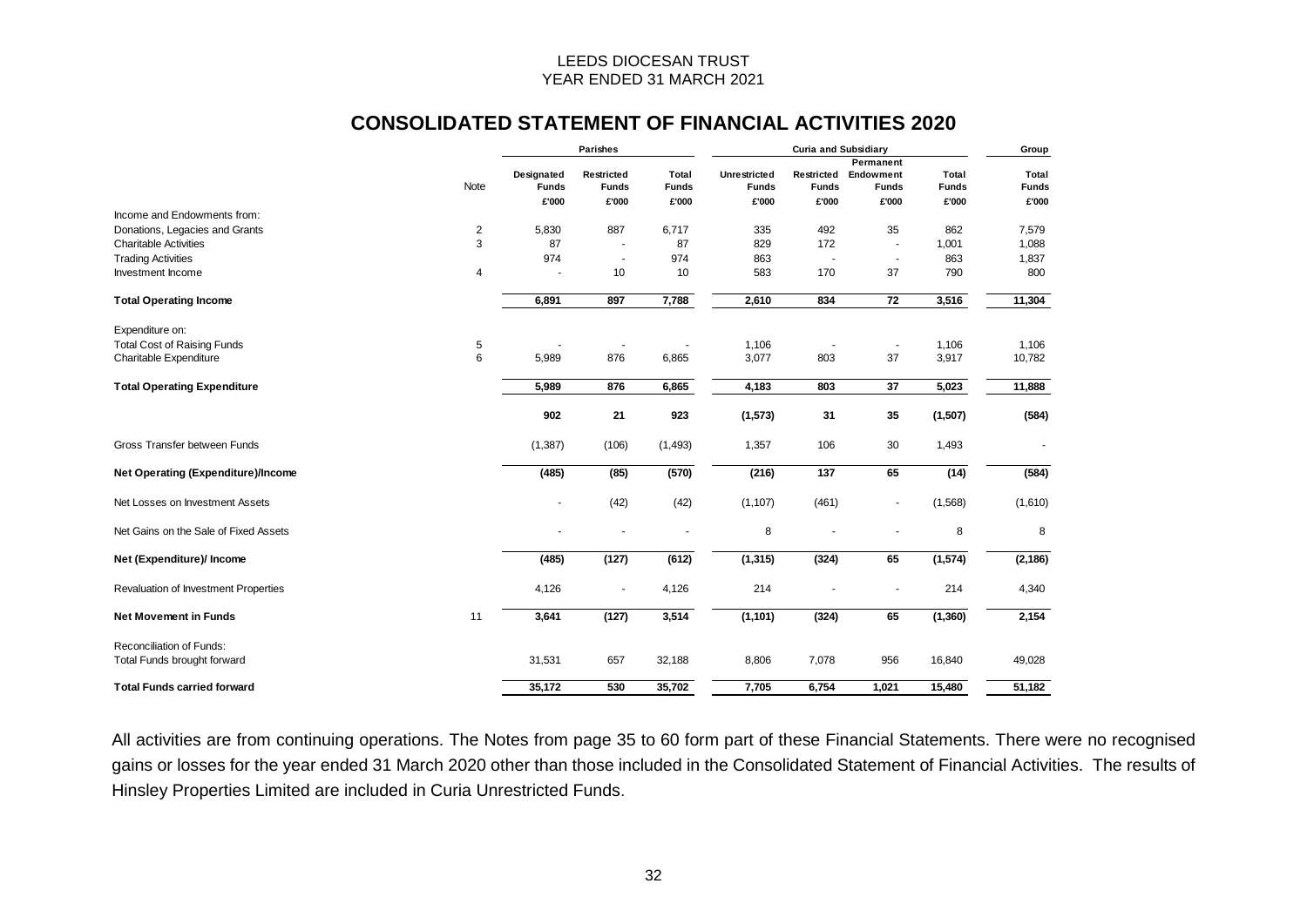## <span id="page-34-0"></span>**CONSOLIDATED BALANCE SHEET AND CHARITY BALANCE SHEET**

|                                                |             | Group   |         | <b>Charity</b> |          |  |
|------------------------------------------------|-------------|---------|---------|----------------|----------|--|
|                                                |             | 2021    | 2020    | 2021           | 2020     |  |
|                                                | <b>Note</b> | £'000   | £'000   | £'000          | £'000    |  |
| <b>Fixed Assets</b>                            |             |         |         |                |          |  |
| Tangible Assets                                | 12          | 30,933  | 30,811  | 29,587         | 29,385   |  |
| <b>Investment Properties</b>                   | 13          | 12,939  | 9,828   | 11,739         | 8,928    |  |
| <b>Investments</b>                             | 14          | 14,569  | 11,471  | 16,984         | 12,974   |  |
| <b>Total Fixed Assets</b>                      |             | 58,441  | 52,110  | 58,310         | 51,287   |  |
| <b>Current Assets</b>                          |             |         |         |                |          |  |
| <b>Inventories</b>                             |             | 4       | 7       |                |          |  |
| <b>Debtors</b>                                 | 15          | 1,083   | 830     | 1,178          | 1,607    |  |
| Cash at Bank and in Hand                       |             | 2,077   | 2,134   | 2,066          | 2,123    |  |
| <b>Total Current Assets</b>                    |             | 3,164   | 2,971   | 3,244          | 3,730    |  |
| <b>Current Liabilities</b>                     |             |         |         |                |          |  |
| Creditors and Accrued Expenses                 | 16          | (4,828) | (3,899) | (4, 777)       | (3, 835) |  |
| Creditors: Amounts falling due within one year |             | (4,828) | (3,899) | (4, 777)       | (3, 835) |  |
| <b>Net Current (Liabilities)</b>               |             | (1,664) | (928)   | (1, 533)       | (105)    |  |
| <b>Net Assets</b>                              |             | 56,777  | 51,182  | 56,777         | 51,182   |  |
| The Funds of the Charity:                      |             |         |         |                |          |  |
| <b>Unrestricted Funds</b>                      |             |         |         |                |          |  |
| - Designated Funds                             | 19          | 37,348  | 35,172  | 37,348         | 35,172   |  |
| - General Funds                                | 19          | 9,760   | 7,705   | 9,760          | 7,705    |  |
| <b>Restricted Funds</b>                        | 19          | 8,646   | 7,284   | 8,646          | 7,284    |  |
| <b>Permanent Endowments</b>                    | 19          | 1,023   | 1,021   | 1,023          | 1,021    |  |
| <b>Total Charity Funds</b>                     |             | 56,777  | 51,182  | 56,777         | 51,182   |  |

The Notes from page [35](#page-36-0) to [60](#page-61-1) form part of these Financial Statements.

These Financial Statements were approved and authorised by the Directors on 22 June 2021 and signed on their behalf by:

+ Marcus Stock

**Rt Rev M Stock** Bishop of Leeds **Director**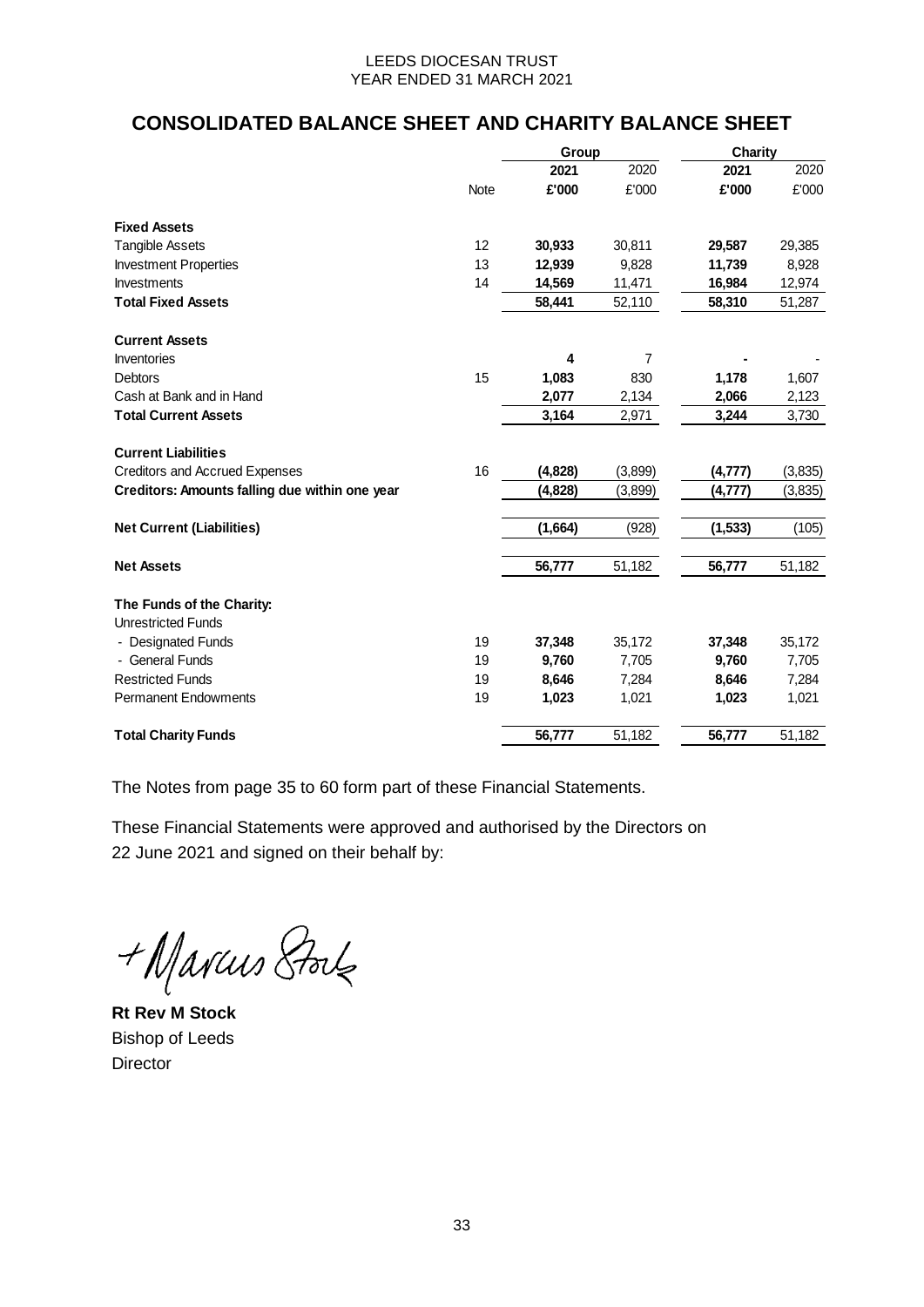## <span id="page-35-0"></span>**CONSOLIDATED CASH FLOW STATEMENT**

|                                                        | 2021     | 2020     |
|--------------------------------------------------------|----------|----------|
|                                                        | £'000    | £'000    |
| <b>Cash Flows from Operating Activities</b>            |          |          |
| Net Movement in Funds                                  | 5,595    | 2,154    |
| Adjusted for:                                          |          |          |
| <b>Deprecation Charges</b>                             | 679      | 629      |
| <b>Revaluation of Investment Properties</b>            | (2,606)  | (4, 340) |
| Gain on Disposal of Investment Properties              | (43)     |          |
| Gain on Disposal of Fixed Assets                       | (745)    | (8)      |
| Net (Gains)/Losses on Investments                      | (3, 173) | 1,610    |
| Investment Income                                      | (630)    | (800)    |
| (Increase) / Decrease in Debtors                       | (253)    | 92       |
| Increase in Creditors                                  | 929      | 15       |
| Decrease / (Increase) Inventories                      | 3        | (2)      |
| Other non cash Expenditure                             | 124      | 80       |
| <b>Net Cash used in Operating Activities</b>           | (120)    | (570)    |
| <b>Cash Flows from Investing Activities</b>            |          |          |
| Proceeds from the Disposal of Fixed Asset Investments  | 281      | 1,440    |
| Payments to Acquire Fixed Asset Investments            |          | (40)     |
| <b>Investment Properties Income</b>                    | 345      | 393      |
| Proceeds from the Sale of Tangible Fixed Assets        | 755      | 164      |
| Proceeds from the Sale of Investment Properties        | 488      |          |
| Proceeds from the Sale of Assets Held for Sale         |          | 750      |
| Payments to Acquire Tangible Fixed Assets              | (1,806)  | (1,669)  |
| <b>Net Cash provided by Investing Activities</b>       | 63       | 1,038    |
| Net (Decrease) / Increase in Cash and Cash Equivalents | (57)     | 468      |
| Cash and Cash Equivalents at the beginning of year     | 2,134    | 1,666    |
| Cash and Cash Equivalents at the end of year           | 2,077    | 2,134    |

#### **Analysis of Net Cash**

|                          |       | 2021 Movement | 2020  | Movement | 2019  |
|--------------------------|-------|---------------|-------|----------|-------|
|                          | £'000 | £'000         | £'000 | £'000    | £'000 |
| Cash at Bank and in Hand | 2.077 | (57)          | 2.134 | 468      | .666  |

The Notes from page [35](#page-36-3) to [60](#page-61-1) form part of these Financial Statements.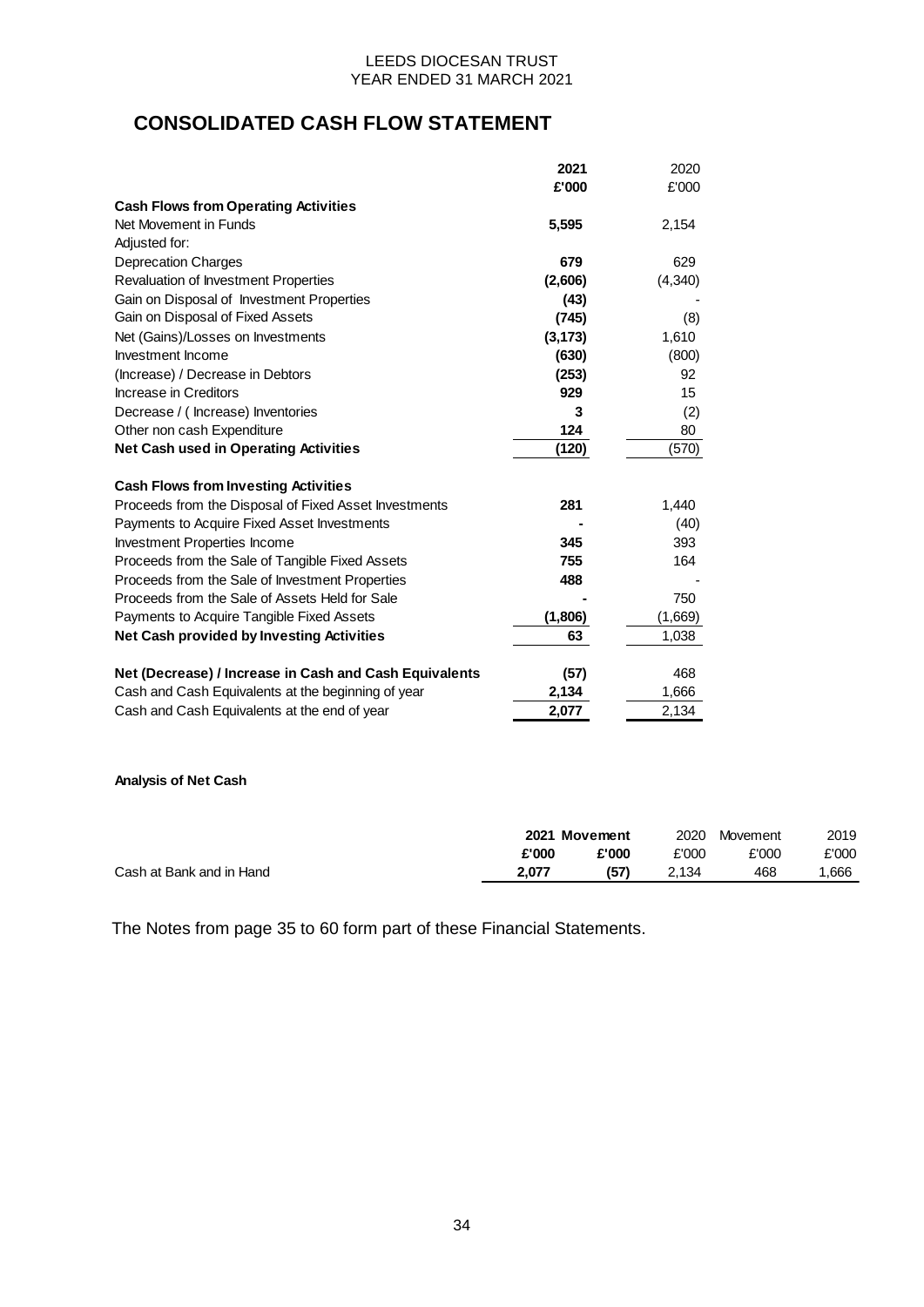## <span id="page-36-2"></span><span id="page-36-1"></span><span id="page-36-0"></span>**NOTES TO THE FINANCIAL STATEMENTS**

### <span id="page-36-3"></span>**1. ACCOUNTING POLICIES**

### **1.1 Basis of Accounting**

These Financial Statements are prepared on a going concern basis, under the historical cost convention as modified by the revaluation of certain fixed assets, and include the results of the Charity and its subsidiary's operations which are described in the Trustee's Report.

The Financial Statements are prepared in Sterling which is the functional currency of the entity. Monetary amounts in these Financial Statements are rounded to the nearest thousand pounds (£'000). The Financial Statements have been prepared in accordance with the Statement of Recommended Practice: Accounting and Reporting by Charities preparing their accounts in accordance with the Financial Reporting Standard applicable in the UK and Republic of Ireland (FRS 102) and the Financial Reporting Standard applicable in the United Kingdom and Republic of Ireland (FRS 102) and the Charities Act 2011 and UK Generally Accepted Accounting Practice. The Charity is a public benefit entity for the purposes of FRS 102.

### **1.2 Going Concern**

The Directors have assessed whether the use of the going concern basis is appropriate and have considered possible events or conditions that might cast significant doubt on the ability of the Charitable Group to continue as a going concern and to meet its net current liabilities. The Directors have made this assessment for a period of at least twelve months from the date of approval of the Financial Statements. In particular the Directors have considered the Charity's forecasts and projections and have taken account of pressures on offertory, donation and investment income with a particular emphasis on the potential impact of the Coronavirus pandemic. After making enquiries the Directors have concluded that there is a reasonable expectation that the Charity has adequate resources to continue in operational existence for the foreseeable future. The Charity therefore continues to adopt the going concern basis in preparing its Financial Statements.

### **1.3 Basis of Consolidation**

The Statement of Financial Activities, Balance Sheet and Cash Flow consolidate the Financial Statements of the Charity, comprising the Curia and the Parishes, together with a subsidiary undertaking, Hinsley Properties Limited.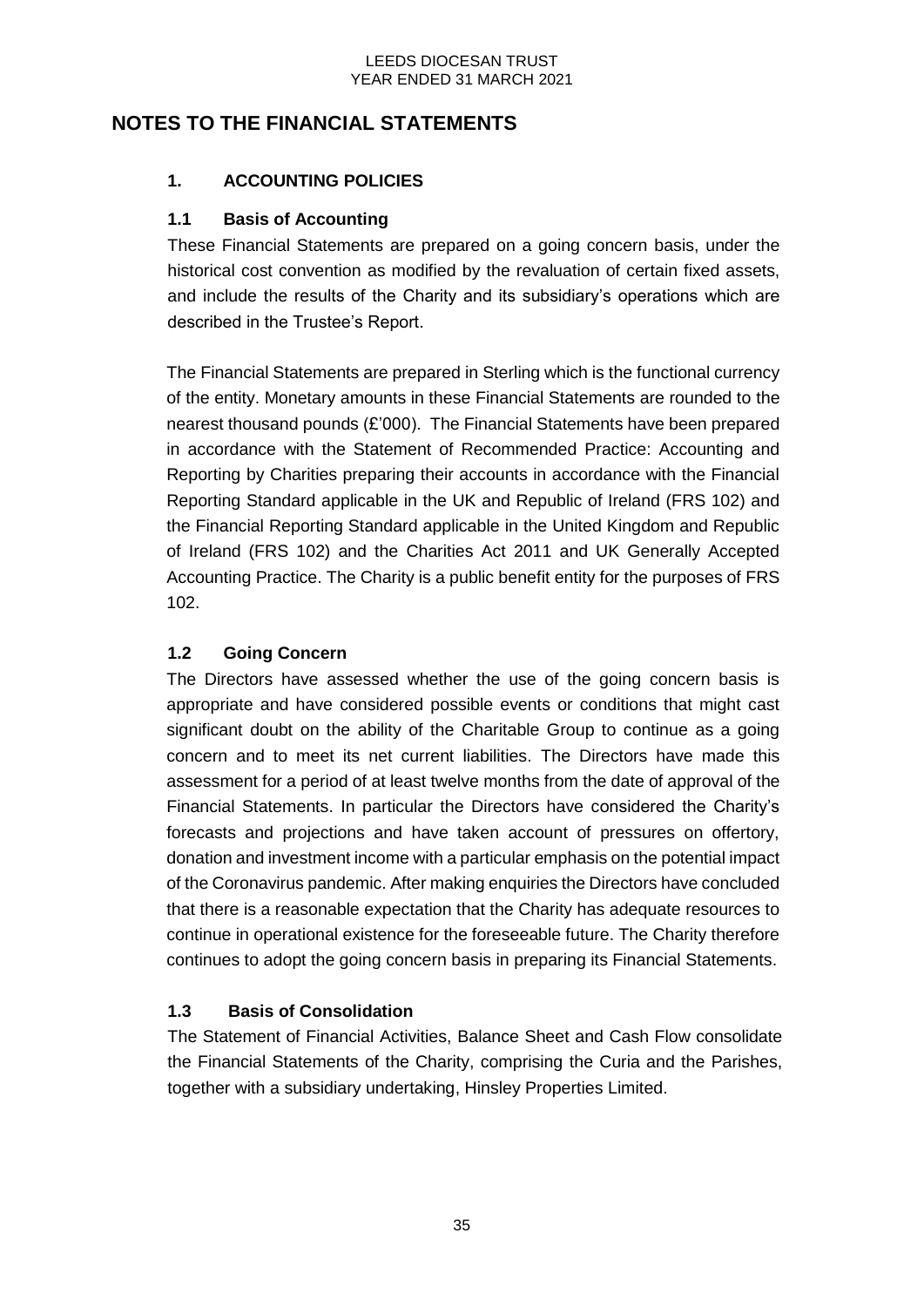### **NOTES TO THE FINANCIAL STATEMENTS (continued)**

### **1.4 Income**

Income, including grants, is included in the Statement of Financial Activities on the basis of the amounts receivable for the year. Income from trading activities is included in the period that the Charity is entitled to the receipt.

In Parishes, the majority of income is received from voluntary donations and legacies. Legacies are recognised following probate and once there is sufficient evidence that the receipt is probable and the amount of the legacy receivable can be measured reliably. Where entitlement to a legacy exists but there is uncertainty as to its receipt or the amount receivable, the details are disclosed as a contingent asset, if material, until the criteria for income recognition are met.

Curial income includes income from services carried out at the Diocesan Pastoral Centre, Hinsley Hall, and income from Investment Properties and other Investments.

Gifts of fixed assets are included at valuation and the equivalent value is recorded as donations. If a gifted asset is under construction, then its value is recorded on completion.

### **1.5 Expenditure**

Expenditure is included in the Statement of Financial Activities on the basis of the amounts payable for goods and services provided in the year.

Charitable expenditure consists of all expenditure directly relating to the objectives of the Diocese. Certain central costs, which cannot be directly apportioned, are allocated in proportion to the direct costs of the aims of the Charity.

The Diocese does not incur direct costs in its voluntary fundraising activities. The Diocese receives substantial voluntary help in its work, and it is not possible to place a financial value on this work.

Investment management fees, interest costs and the cost of sales and administrative costs of the subsidiary company are included in the cost of raising funds.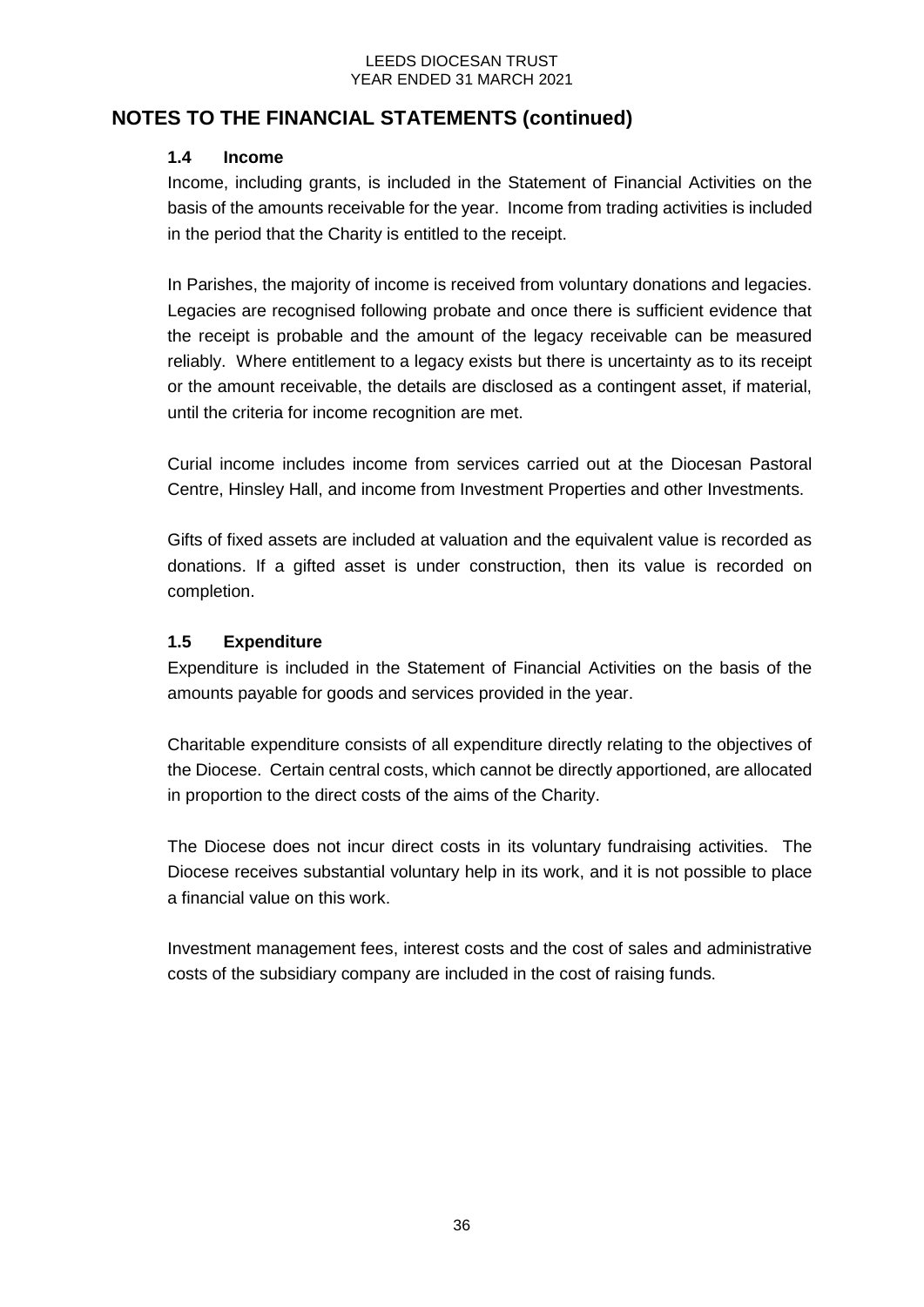## **NOTES TO THE FINANCIAL STATEMENTS (continued)**

### **1.5 Expenditure (continued)**

Liabilities are recognised once there is a legal or constructive obligation to transfer economic benefit to a third party, it is probable that a transfer of economic benefits will be required in settlement and the amount of the obligation can be measured reliably. All expenditure is accounted for on an accruals basis and has been classified under headings that aggregate all costs related to the category. Expenditure includes VAT where it cannot be fully recovered and is reported as part of the expenditure to which it relates.

Governance costs are those incurred in connection with the audit of the Charity and its compliance with constitutional and statutory requirements, including legal fees.

### **1.6 Commitments**

Commitments that are made by the Trustee that are legally binding have been accrued. Those that are not legally binding have not been charged in the Financial Statements but have been disclosed in the Notes to the Financial Statements.

### **1.7 Grants Payable**

Discretionary grants are paid as a contribution to the running costs of organisations whose objectives are consistent with those of the Charity. Grants are paid on an ad– hoc basis and payment in one financial year does not imply continued support in future financial years. Liabilities relating to grants payable are recognised once the Charity is irrevocably committed to the provision of the grant.

### **1.8 Investments**

Investments are a form of basic financial instrument and are initially recognised at their transaction value and subsequently measured at their fair value as at the balance sheet date using the closing quoted mid-market price. Realised and unrealised gains and losses on Investments are reported in the Statement of Financial Activities. Investment income plus any associated tax recoverable is credited to income on an accruals basis.

Investments in subsidiaries are accounted for at cost less impairment in the individual Financial Statements.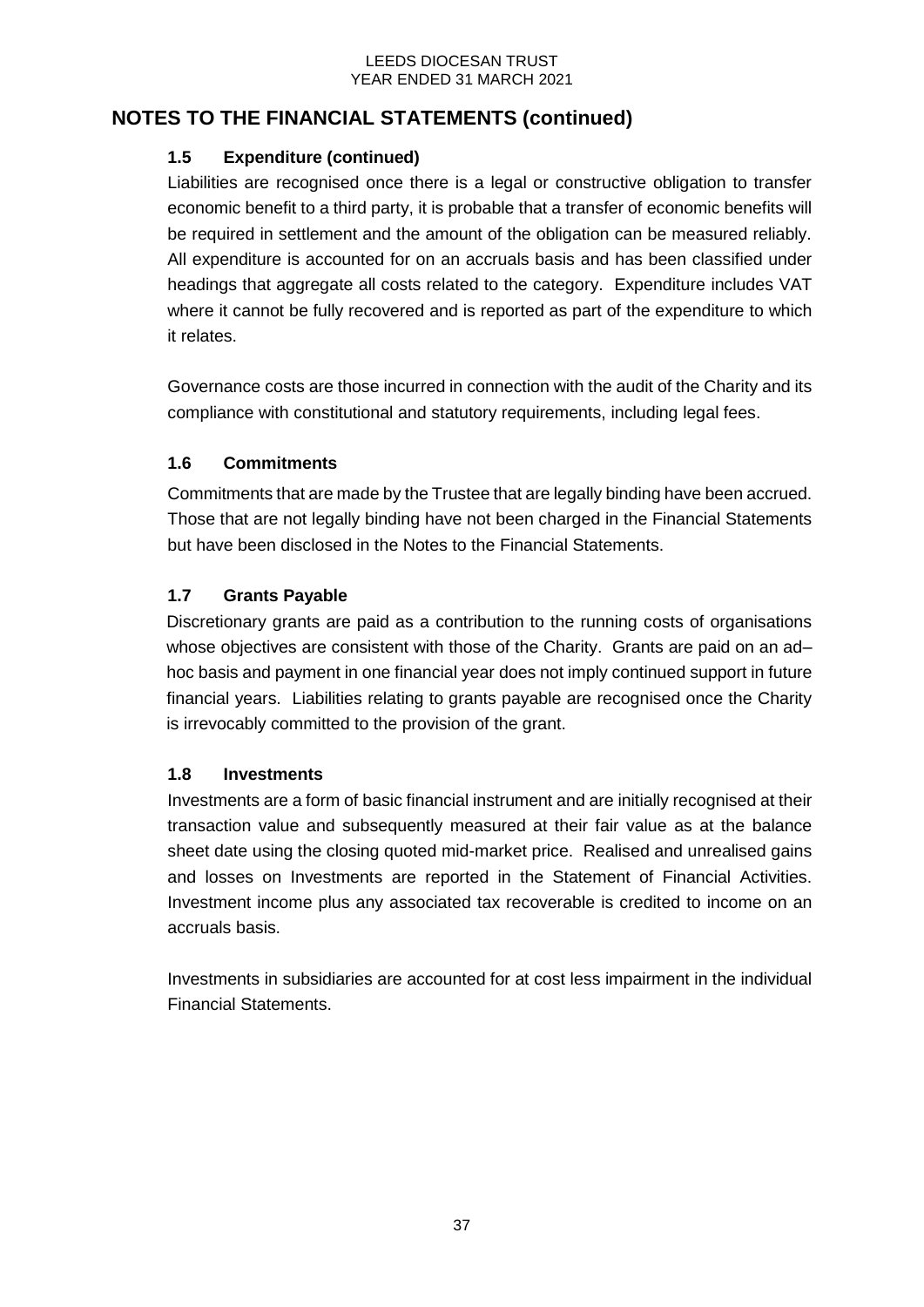## **NOTES TO THE FINANCIAL STATEMENTS (continued)**

### **1.9 Investment Properties**

Investment property, which is property held to earn rentals and capital appreciation, is measured using the fair value model as at the Balance Sheet date. The surplus or deficit on revaluation is recognised in the Statement of Financial Activities.

### **1.10 Taxation**

The Trustee considers that the Charity is exempt from taxation and therefore no provision has been made for it.

### **1.11 Pension Scheme**

The Charity makes defined contributions to a Group personal pension scheme for certain employees. Contributions payable for the year are charged in the Statement of Financial Activities. Contributions are also paid for eligible employees, to the Teachers' Pension Scheme (England and Wales), and further information regarding this scheme is disclosed in Note 9 to the Financial Statements. Contributions payable are charged as charitable expenditure in the Statement of Financial Activities.

### **1.12 Tangible Assets**

### **Parish Property**

The value of Parish properties is capitalised in the Financial Statements as follows:

- Properties acquired on or before 31 March 1997: these properties were capitalised at 10 per cent of their insurance value at that date.
- Properties acquired since 31 March 1997: these are capitalised at cost.

All Parish buildings are depreciated on a straight line basis of two per cent per annum.

### **Curial Freehold Buildings**

A review of building valuations is carried out annually and, where required, an appropriate impairment charge is made in the Statement of Financial Activities. Curial freehold buildings are maintained to a high standard and depreciation is not provided for as, in the Trustee's opinion, the residual value is equal to the carrying value in the Financial Statements.

### **Freehold Property Improvements**

Improvements to freehold properties are capitalised at cost and depreciated on a straight line basis of two per cent per annum.

Impairment reviews are undertaken on an annual basis.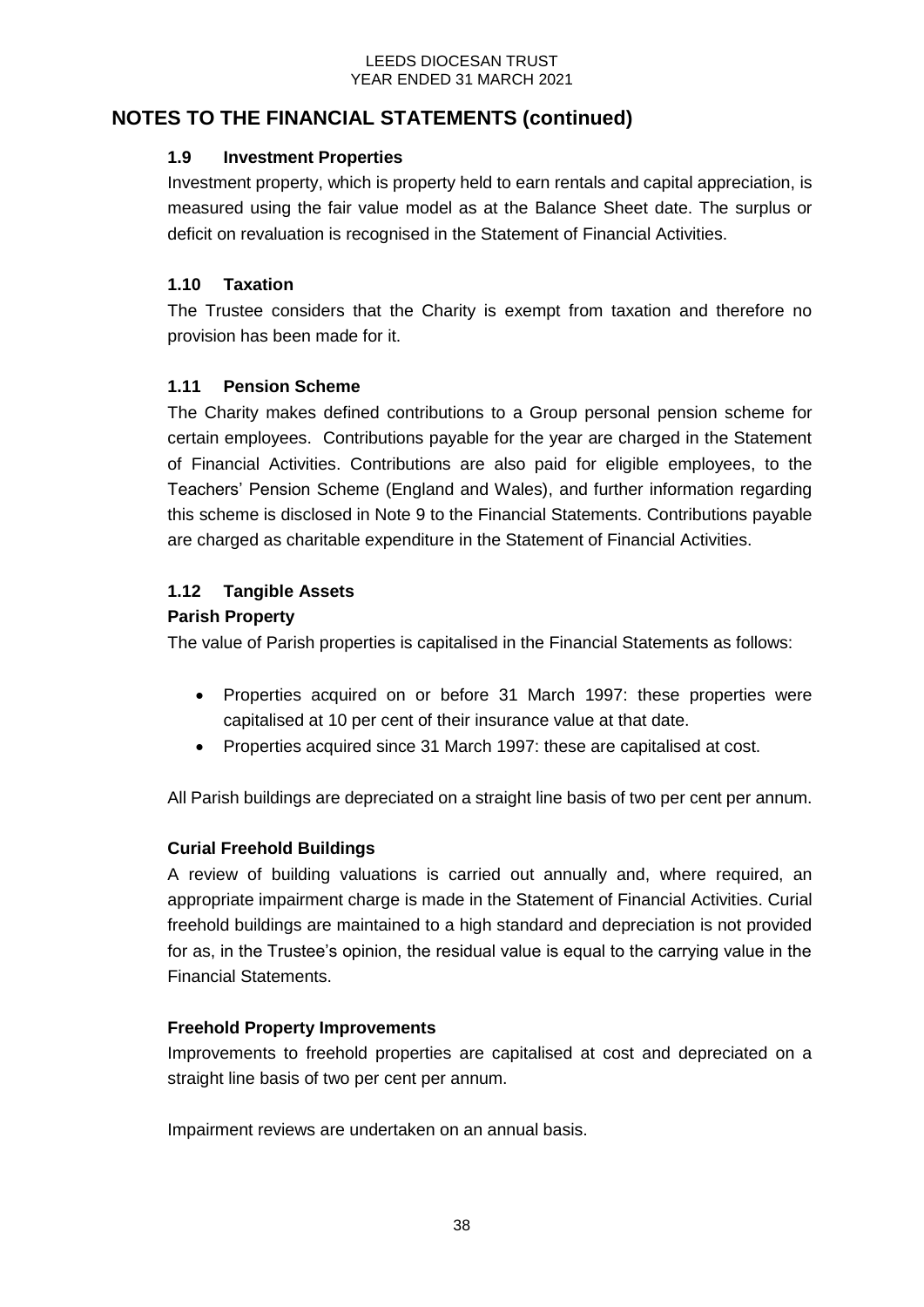### **NOTES TO THE FINANCIAL STATEMENTS (continued)**

### **1.12 Tangible Assets (continued) Fixtures, Fittings and Equipment**

Fixtures, fittings and equipment are stated at cost less depreciation. Depreciation is calculated by the straight line method to write off the cost or value, less anticipated residual value, over the expected useful lives of the assets. Assets have an expected useful life of between three years and ten years.

Impairment reviews are undertaken on an annual basis.

### **School Property**

Certain school properties are owned by the Diocese and are occupied and run by independent charities in the form of Voluntary Aided (maintained) schools and Multi-Academy Trusts. There are significant legal restrictions on the disposal of these properties under education legislation. The Trustee considers the ownership of these assets to be in the nature of custodianship and they are therefore not capitalised in the Financial Statements.

### **1.13 Properties Held for Resale**

Curia and Parish properties no longer used by the Diocese in pursuing its charitable aims, and whose sale is expected to complete within twelve months of the Balance Sheet date, are reported as Properties Held for Sale within current assets on the face of the Balance Sheet and are included at their estimated realisable value.

### **1.14 Schools Building Programme**

The Diocese acts as agent on behalf of School Governors. Grants received, and contributions through the Voluntary Contributions Scheme (VCS), are netted off against total costs so that only the residual cost is included in the Financial Statements. As an agent, the Diocese is bound by agreement with each individual school and therefore has no discretion over the use of these funds.

### **1.15 Inventories**

Inventories consist of purchased goods for resale and are valued at the lower of cost and net realisable value.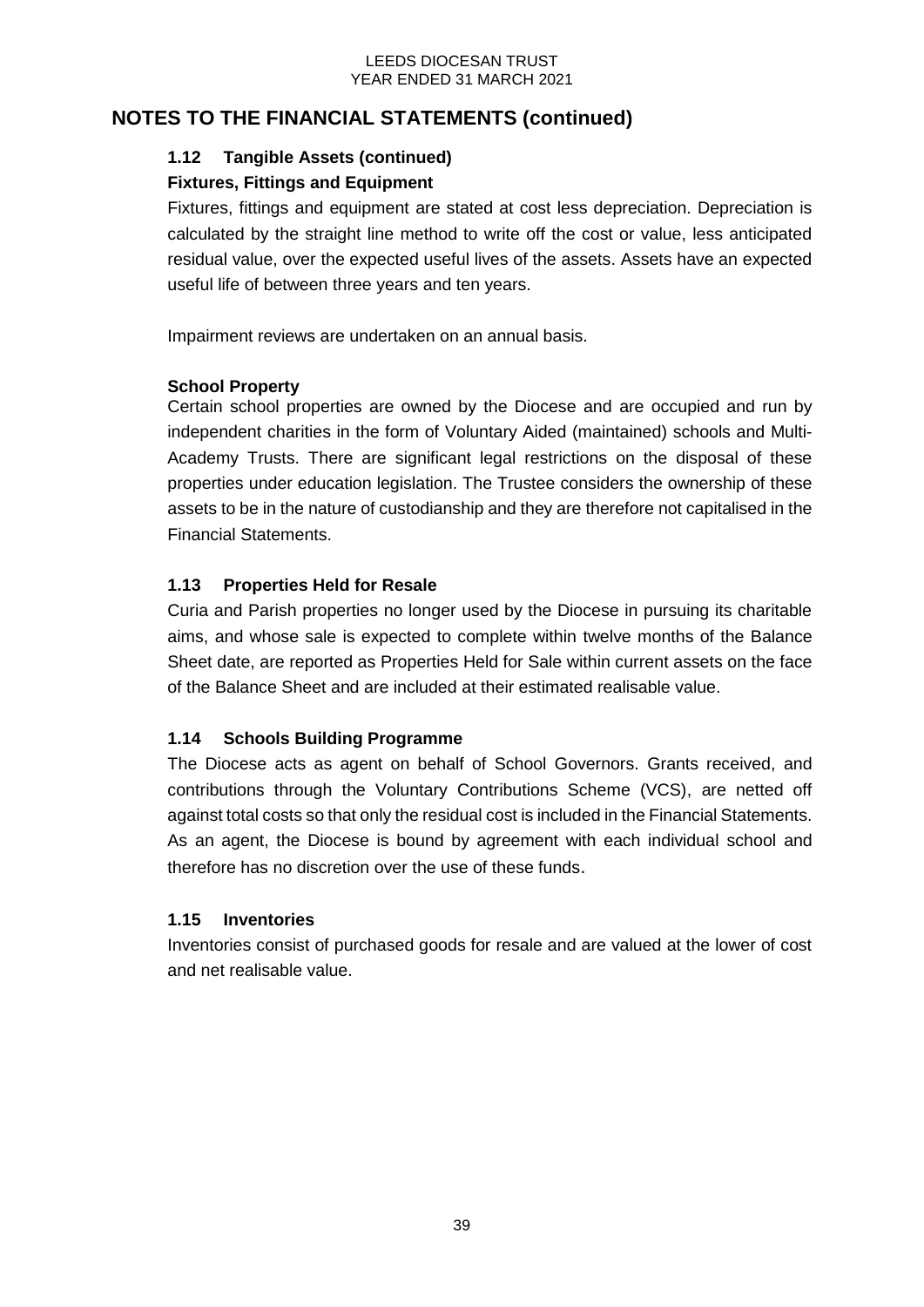## **NOTES TO THE FINANCIAL STATEMENTS (continued)**

### **1.16 Fund Accounting**

General Funds are Unrestricted Funds which are available for use at the discretion of the Trustee in furtherance of the general objectives of the Charity and which have not been designated for other purposes.

The Parishes in the Diocese are established and operate under Canon Law, which gives each Parish a distinct status within the Church. Unrestricted Parish funds are reported as Designated Funds in the Financial Statements, to reflect the relative autonomy given to the Parish Priest under Canon Law.

Restricted Funds are funds that are used in accordance with specific instructions made by donors, or which have been raised by the Diocese for particular purposes. The costs of raising and administering such funds are charged against the specific fund. The aim and use of each Restricted Fund is set out in these Notes to the Financial Statements.

The capital of Permanent Endowment Funds must be maintained intact with any income arising being available for restricted or general charitable purposes of the Diocese, according to the terms of the original gift.

### **1.17 Financial Instruments**

Basic financial instruments are measured at amortised cost. The Group has no other financial instruments or basic financial instruments measured at fair value.

### **1.18 Critical Accounting Estimates**

In preparing financial statements, it is necessary to make certain judgements, estimates and assumptions that affect the amounts recognised in those financial statements. The following judgements and estimates are considered by the Trustee to have the most significant effect on amounts recognised in the Financial Statements.

Useful Economic Life: the annual depreciation charge for buildings, fixtures, fittings and equipment is sensitive to change in the estimated useful economic lives and residual value of assets. These are reassessed annually and are amended where necessary to reflect current circumstances.

Investment Properties are valued on the basis of market value every five years. In the intervening years a review of Investment Properties' fair value is carried out annually and an appropriate revaluation credit or impairment charge is made in the Statement of Financial Activities.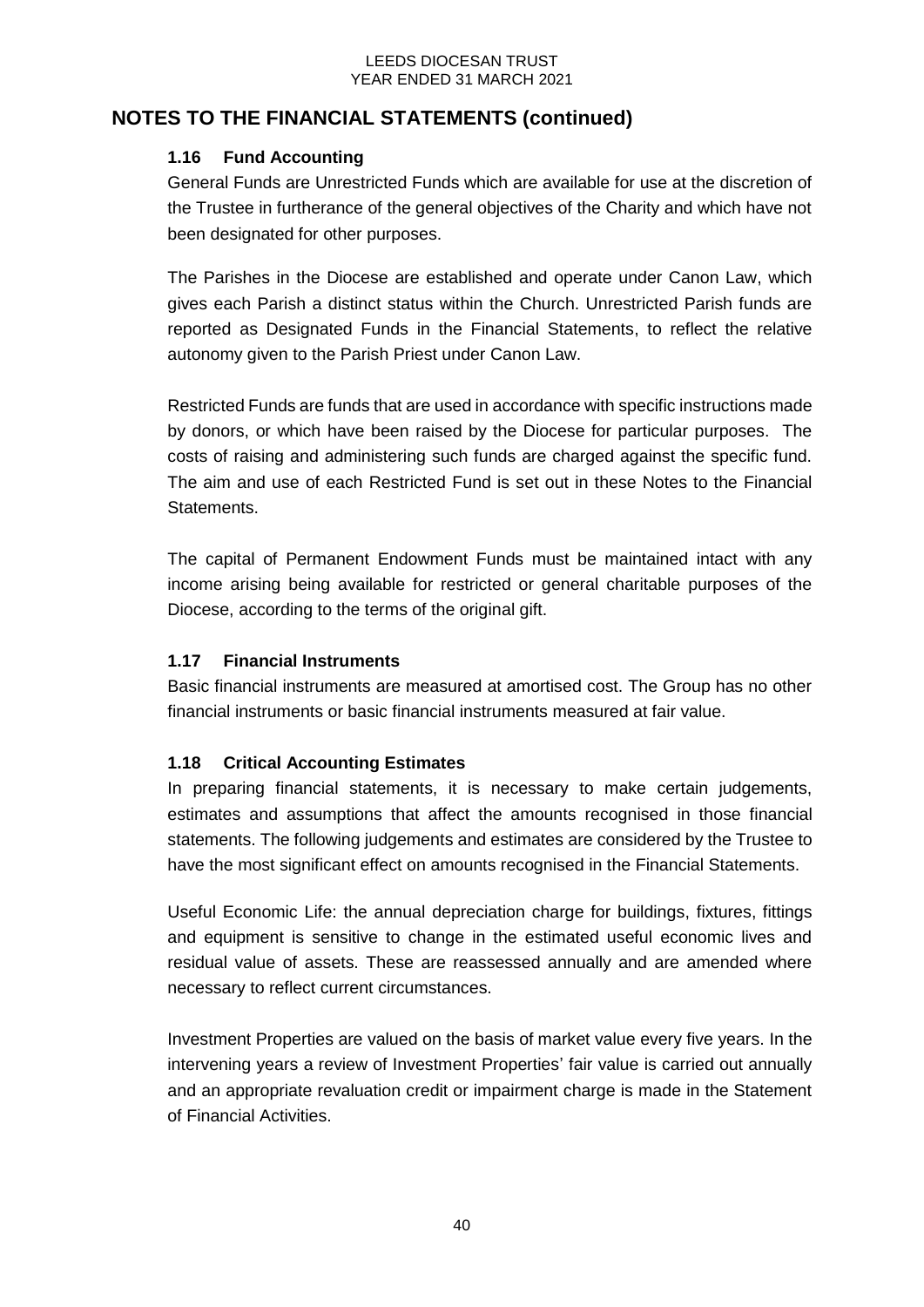## **NOTES TO THE FINANCIAL STATEMENTS (continued)**

### **2. DONATIONS, LEGACIES AND GRANTS**

|                                    | 2021         |                   |              |                     |                   |                |              |              |  |
|------------------------------------|--------------|-------------------|--------------|---------------------|-------------------|----------------|--------------|--------------|--|
|                                    |              | <b>Parishes</b>   |              |                     | Curia             |                |              |              |  |
|                                    |              |                   |              |                     |                   | Permanent      |              |              |  |
|                                    | Designated   | <b>Restricted</b> | Total        | <b>Unrestricted</b> | <b>Restricted</b> | Endowment      | Total        | <b>Total</b> |  |
|                                    | <b>Funds</b> | <b>Funds</b>      | <b>Funds</b> | <b>Funds</b>        | <b>Funds</b>      | <b>Funds</b>   | <b>Funds</b> | <b>Funds</b> |  |
|                                    | £'000        | £'000             | £'000        | £'000               | £'000             | £'000          | £'000        | £'000        |  |
| Offertories                        | 3,226        | ۰                 | 3,226        |                     | 14                | ۰              | 14           | 3,240        |  |
| Donations and Gifts                | 220          | ۰                 | 220          | 33                  | 101               | 2              | 136          | 356          |  |
| <b>Votives</b>                     | 59           | ۰                 | 59           |                     |                   | ٠              |              | 60           |  |
| Legacies                           | 301          | ٠                 | 301          | 30                  | 25                | ٠              | 55           | 356          |  |
| Gift Aid Tax Refunds               | 664          | ۰                 | 664          | 33                  |                   | ٠              | 33           | 697          |  |
| Parish Projects                    |              | 117               | 117          |                     |                   | ٠              | ۰            | 117          |  |
| <b>Parish Second Collections</b>   |              | 84                | 84           |                     |                   | ٠              | ۰            | 84           |  |
| Diocesan Second Collections        |              | 34                | 34           |                     |                   |                |              | 34           |  |
| <b>National Second Collections</b> |              | 46                | 46           |                     |                   | $\blacksquare$ |              | 46           |  |
| Grants                             | 116          | 413               | 529          | 466                 | 394               |                | 860          | 1,389        |  |
| Other                              | 33           | ٠                 | 33           |                     | ٠                 | ۰              | ۰            | 33           |  |
| Total                              | 4,619        | 694               | 5,313        | 562                 | 535               | 2              | 1,099        | 6,412        |  |

|                                    |                          |                          |       | 2020         |            |                          |                          |              |  |
|------------------------------------|--------------------------|--------------------------|-------|--------------|------------|--------------------------|--------------------------|--------------|--|
|                                    |                          | Parishes                 |       |              | Curia      |                          |                          |              |  |
|                                    |                          |                          |       |              |            | Permanent                |                          |              |  |
|                                    | Designated               | Restricted               | Total | Unrestricted | Restricted | Endowment                | Total                    | Total        |  |
|                                    | Funds                    | Funds                    | Funds | Funds        | Funds      | <b>Funds</b>             | <b>Funds</b>             | <b>Funds</b> |  |
|                                    | £'000                    | £'000                    | £'000 | £'000        | £'000      | £'000                    | £'000                    | £'000        |  |
| <b>Offertories</b>                 | 4,159                    | $\overline{\phantom{a}}$ | 4,159 |              | 10         |                          | 10                       | 4,169        |  |
| Donations and Gifts                | 267                      | ۰                        | 267   | 148          | 157        | 35                       | 340                      | 607          |  |
| <b>Votives</b>                     | 267                      | $\overline{\phantom{a}}$ | 267   |              |            | $\overline{\phantom{0}}$ |                          | 268          |  |
| Legacies                           | 209                      |                          | 209   | 147          | 11         | ٠                        | 158                      | 367          |  |
| Gift Aid Tax Refunds               | 791                      | ۰                        | 791   | 40           |            | $\overline{\phantom{a}}$ | 40                       | 831          |  |
| Parish Projects                    |                          | 156                      | 156   | ٠            |            | $\overline{\phantom{a}}$ | ۰                        | 156          |  |
| <b>Parish Second Collections</b>   | ٠                        | 184                      | 184   |              | ٠          | $\overline{\phantom{a}}$ | $\overline{\phantom{a}}$ | 184          |  |
| Diocesan Second Collections        |                          | 116                      | 116   |              |            |                          | ۰                        | 116          |  |
| <b>National Second Collections</b> | $\overline{\phantom{0}}$ | 197                      | 197   |              |            | $\overline{\phantom{a}}$ |                          | 197          |  |
| Grants                             |                          | 234                      | 234   |              | 313        | ٠                        | 313                      | 547          |  |
| Other                              | 137                      | $\overline{\phantom{a}}$ | 137   |              | ۰          | $\overline{\phantom{a}}$ |                          | 137          |  |
| Total                              | 5,830                    | 887                      | 6,717 | 335          | 492        | 35                       | 862                      | 7,579        |  |

### **3. INCOME FROM CHARITABLE ACTIVITIES**

Income from charitable activities consists of:

|                                   | 2021  | 2020  |
|-----------------------------------|-------|-------|
|                                   | £'000 | £'000 |
| <b>School Contribution Scheme</b> | 305   | 326   |
| <b>Music Contribution Scheme</b>  | 124   | 146   |
| Youth Pilgrimages                 |       | 172   |
| Conference Fees                   | 6     | 39    |
| <b>Cemetery Fees</b>              | 321   | 287   |
| Other                             | 102   | 118   |
| <b>Total</b>                      | 858   | 1,088 |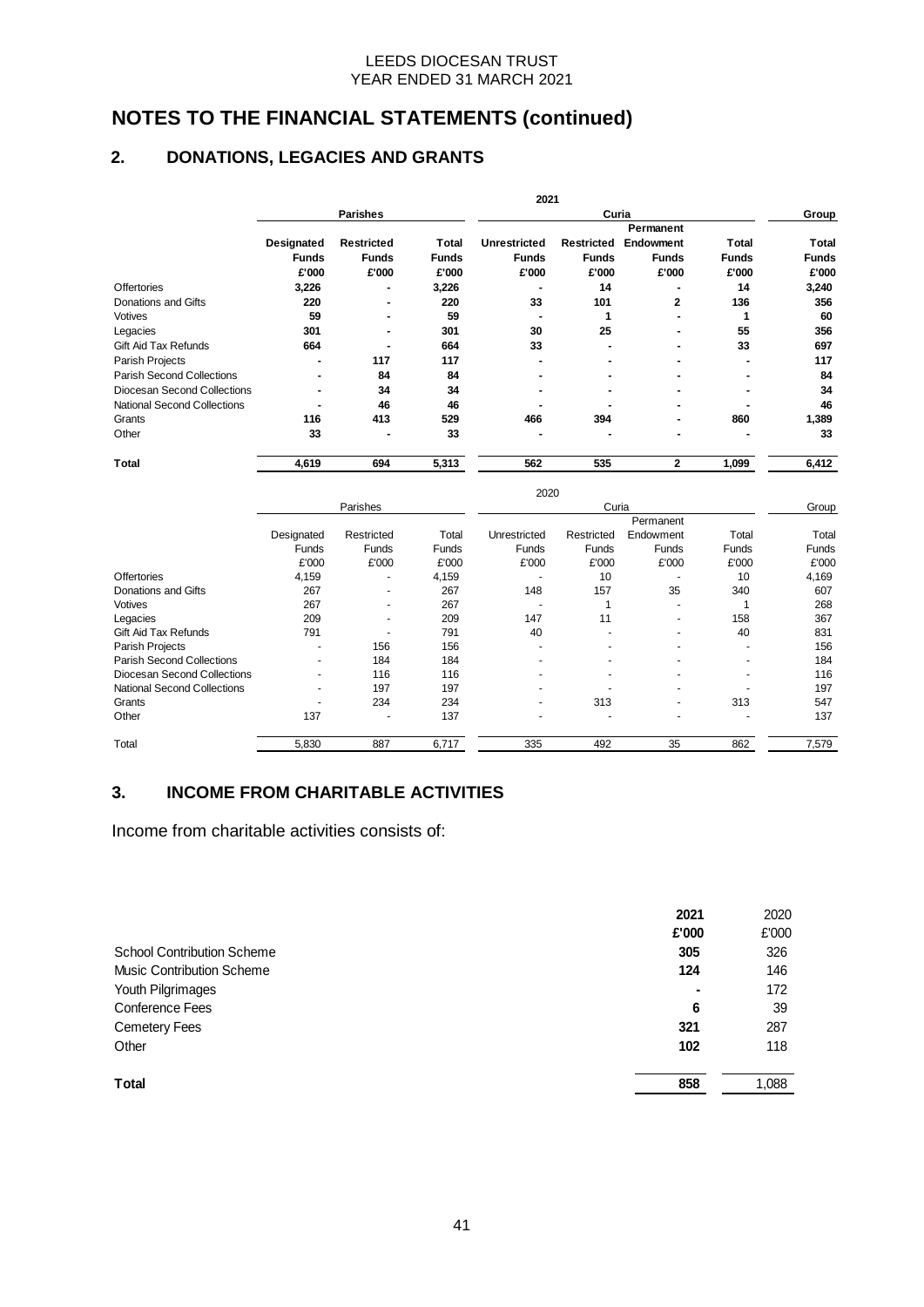## **NOTES TO THE FINANCIAL STATEMENTS (continued)**

### **4. INVESTMENT INCOME**

|                              |              | 2021                        |                       |              |  |  |  |  |
|------------------------------|--------------|-----------------------------|-----------------------|--------------|--|--|--|--|
|                              | Unrestricted | <b>Restricted Permanent</b> |                       | Total        |  |  |  |  |
|                              | <b>Fund</b>  |                             | <b>Fund Endowment</b> | <b>Funds</b> |  |  |  |  |
|                              |              |                             | <b>Fund</b>           |              |  |  |  |  |
|                              | £'000        | £'000                       | £'000                 | £'000        |  |  |  |  |
| Income arising from:         |              |                             |                       |              |  |  |  |  |
| <b>Investment Properties</b> | 340          | 5                           | ۰                     | 345          |  |  |  |  |
| <b>Listed Investments</b>    | 136          | 124                         | 25                    | 285          |  |  |  |  |
| <b>Total</b>                 | 476          | 129                         | 25                    | 630          |  |  |  |  |

|                              | 2020         |                         |                        |              |  |  |
|------------------------------|--------------|-------------------------|------------------------|--------------|--|--|
|                              | Unrestricted | Restricted<br>Permanent |                        |              |  |  |
|                              | Fund         |                         | Fund Endowment<br>Fund | <b>Funds</b> |  |  |
|                              | £'000        | £'000                   | £'000                  | £'000        |  |  |
| Income arising from:         |              |                         |                        |              |  |  |
| <b>Investment Properties</b> | 387          | 6                       | ۰                      | 393          |  |  |
| <b>Listed Investments</b>    | 196          | 174                     | 37                     | 407          |  |  |
| Total                        | 583          | 180                     | 37                     | 800          |  |  |

### **5. TOTAL COST OF RAISING FUNDS**

The total cost of raising funds consists of:

|                                        | 2021  | 2020  |
|----------------------------------------|-------|-------|
|                                        | £'000 | £'000 |
| Interest Payable                       | 4     | 10    |
| Investment Management Fees             | 77    | 80    |
| Hinsley Properties Limited Expenditure | 680   | 1,016 |
| <b>Total</b>                           | 761   | 1,106 |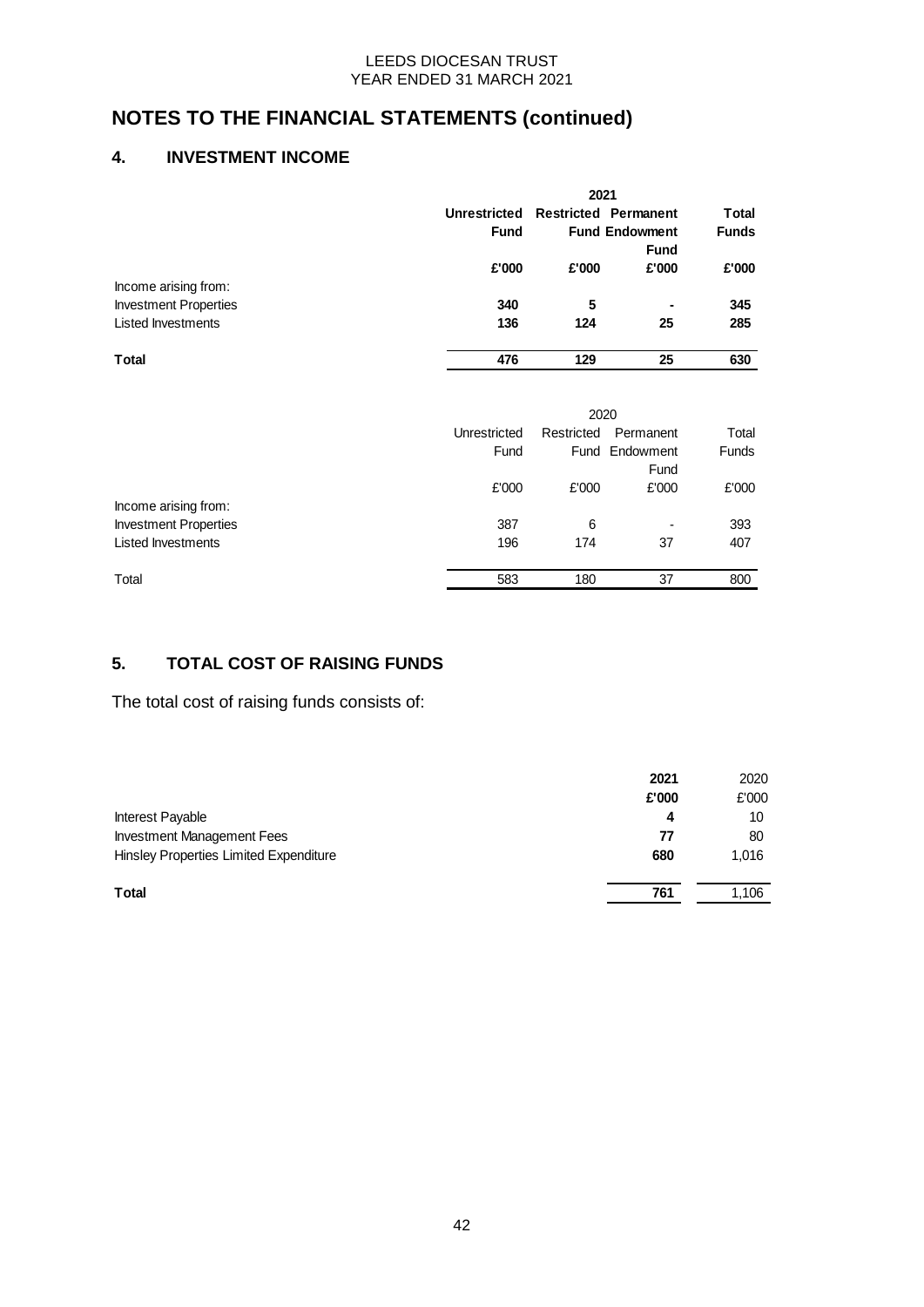## **NOTES TO THE FINANCIAL STATEMENTS (continued)**

### **6. CHARITABLE EXPENDITURE**

|                 |                           | 2021            |                     |                |                    |       |  |  |  |
|-----------------|---------------------------|-----------------|---------------------|----------------|--------------------|-------|--|--|--|
|                 |                           |                 | Aims of the Charity |                |                    |       |  |  |  |
|                 |                           | Advancement     | <b>Promotion of</b> |                |                    |       |  |  |  |
|                 |                           | of Catholic     | Catholic            | Care of        | <b>Maintenance</b> |       |  |  |  |
|                 |                           | <b>Religion</b> | Teaching            | <b>Priests</b> | of Properties      | Total |  |  |  |
|                 |                           | £'000           | £'000               | £'000          | £'000              | £'000 |  |  |  |
| <b>Parishes</b> | <b>Grants Payable</b>     | 38              |                     |                |                    | 38    |  |  |  |
|                 | <b>Other Direct Costs</b> | 492             | 14                  | 1,166          | 2,655              | 4,327 |  |  |  |
|                 | <b>Support Costs</b>      | 101             | 3                   | 223            | 502                | 829   |  |  |  |
|                 | <b>Total</b>              | 631             | 17                  | 1,389          | 3,157              | 5,194 |  |  |  |
| Curia           | <b>Grants Payable</b>     | 95              | 33                  | 340            |                    | 468   |  |  |  |
|                 | <b>Other Direct Costs</b> | 356             | 839                 | 367            | 384                | 1,946 |  |  |  |
|                 | <b>Support Costs</b>      | 194             | 376                 | 305            | 166                | 1,041 |  |  |  |
|                 | <b>Total</b>              | 645             | 1,248               | 1,012          | 550                | 3,455 |  |  |  |
| <b>Total</b>    | <b>Grants Payable</b>     | 133             | 33                  | 340            |                    | 506   |  |  |  |
|                 | <b>Other Direct Costs</b> | 848             | 853                 | 1,533          | 3,039              | 6,273 |  |  |  |
|                 | <b>Support Costs</b>      | 295             | 379                 | 528            | 668                | 1,870 |  |  |  |
|                 | <b>Total</b>              | 1,276           | 1,265               | 2,401          | 3,707              | 8,649 |  |  |  |

|                 |                           | 2020           |                     |         |               |        |  |  |  |
|-----------------|---------------------------|----------------|---------------------|---------|---------------|--------|--|--|--|
|                 |                           |                | Aims of the Charity |         |               |        |  |  |  |
|                 |                           | Advancement of | Promotion of        |         |               |        |  |  |  |
|                 |                           | Catholic       | Catholic            | Care of | Maintenance   |        |  |  |  |
|                 |                           | Religion       | Teaching            | Priests | of Properties | Total  |  |  |  |
|                 |                           | £'000          | £'000               | £'000   | £'000         | £'000  |  |  |  |
| <b>Parishes</b> | <b>Grants Payable</b>     | 29             |                     |         |               | 29     |  |  |  |
|                 | <b>Other Direct Costs</b> | 1,441          | 44                  | 1,301   | 3,111         | 5,897  |  |  |  |
|                 | <b>Support Costs</b>      | 224            | 7                   | 198     | 510           | 939    |  |  |  |
|                 | <b>Total</b>              | 1,694          | 51                  | 1,499   | 3,621         | 6,865  |  |  |  |
| Curia           | <b>Grants Payable</b>     | 118            | 33                  | 360     |               | 511    |  |  |  |
|                 | <b>Other Direct Costs</b> | 364            | 1,187               | 418     | 427           | 2,396  |  |  |  |
|                 | <b>Support Costs</b>      | 169            | 426                 | 272     | 143           | 1,010  |  |  |  |
|                 | <b>Total</b>              | 651            | 1,646               | 1,050   | 570           | 3,917  |  |  |  |
| <b>Total</b>    | <b>Grants Payable</b>     | 147            | 33                  | 360     |               | 540    |  |  |  |
|                 | <b>Other Direct Costs</b> | 1,805          | 1,231               | 1,719   | 3,538         | 8,293  |  |  |  |
|                 | <b>Support Costs</b>      | 393            | 433                 | 470     | 653           | 1,949  |  |  |  |
|                 | <b>Total</b>              | 2,345          | 1,697               | 2,549   | 4,191         | 10,782 |  |  |  |

Support Costs have been apportioned across the four aims of the Charity by pro-rating those costs to the grants payable and other direct costs of the individual aims. Included in Support Costs are Governance Costs of £22k (2020: £22k).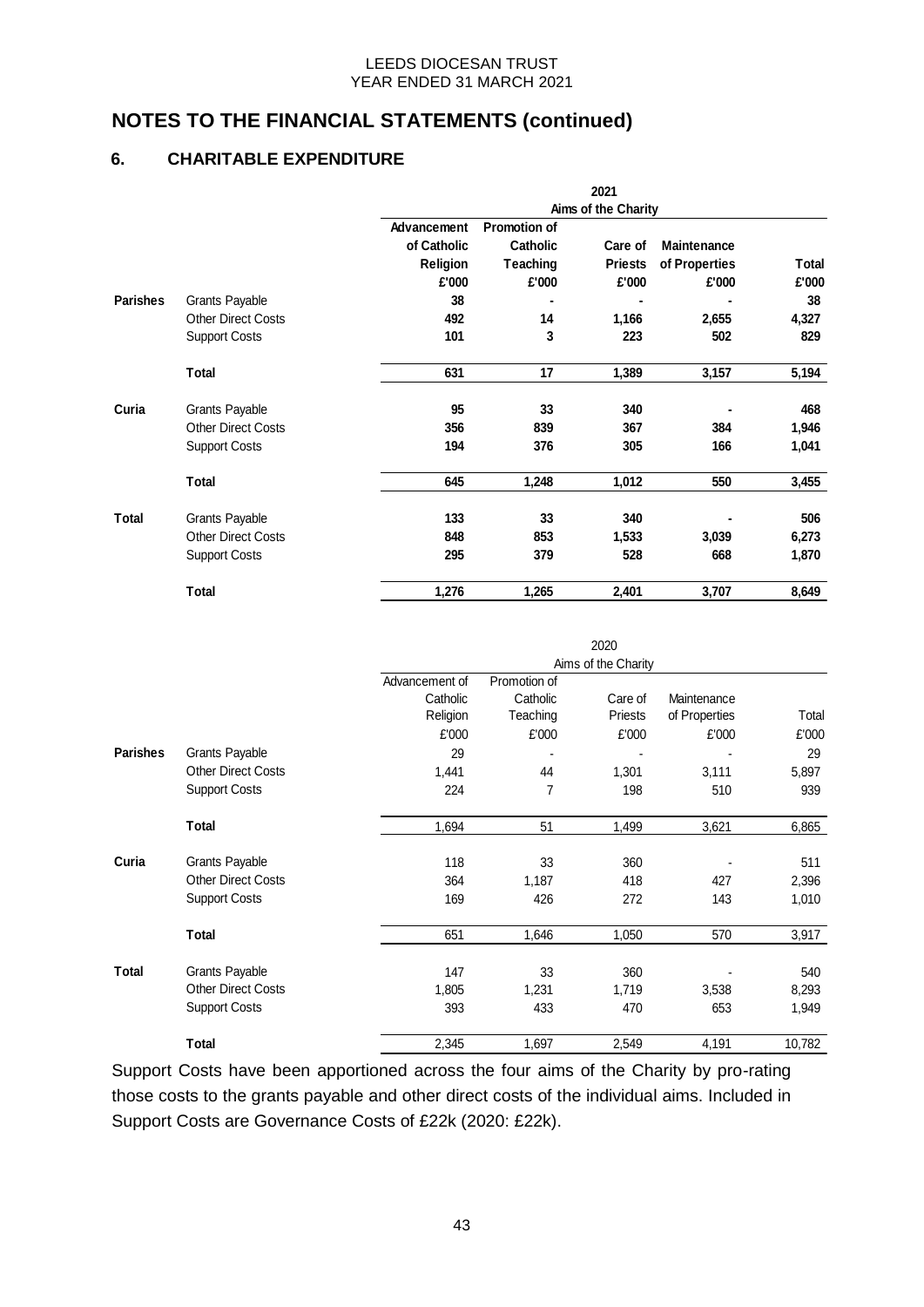## **NOTES TO THE FINANCIAL STATEMENTS (continued)**

### **7. ANALYSIS OF GRANTS PAYABLE**

|                                      | 2021                     |       |       |       |  |
|--------------------------------------|--------------------------|-------|-------|-------|--|
|                                      | <b>Grants to</b>         |       |       |       |  |
|                                      | Institutions Individuals |       | Total | Total |  |
|                                      | £'000                    | £'000 | £'000 | £'000 |  |
| Catholic Trust for England and Wales | 67                       | -     | 67    | 71    |  |
| <b>Catholic Education Service</b>    | 33                       |       | 33    | 33    |  |
| <b>Clergy Retirement Grants</b>      |                          | 317   | 317   | 335   |  |
| Seminarian Grants                    |                          | 23    | 23    | 25    |  |
| Peru Mission                         | 18                       | ۰     | 18    | 47    |  |
| Local Organisations                  | 48                       |       | 48    | 29    |  |
|                                      | 166                      | 340   | 506   | 540   |  |

Grants paid to institutions are paid as a contribution to the running costs of charities with objectives similar to those of the Leeds Diocesan Trust. There were 46 (2020: 45) grants given for the benefit of Retired Clergy amounting to £317k (2020: £335k).

### **8. CLERGY COSTS**

|      | <b>Clergy Allowances</b> |       |       |  |
|------|--------------------------|-------|-------|--|
|      | <b>Parishes</b>          | Curia | Total |  |
|      | £'000                    | £'000 | £'000 |  |
| 2021 | 606                      | 153   | 759   |  |
| 2020 | 701                      | 151   | 852   |  |

These allowances relate to Clergy in active ministry.

### **9. EMPLOYMENT COSTS AND NUMBERS**

Staff costs comprise the following:

|                                        |                 | 2020  |              |       |
|----------------------------------------|-----------------|-------|--------------|-------|
|                                        | <b>Parishes</b> | Curia | <b>Total</b> | Total |
|                                        | £'000           | £'000 | £'000        | £'000 |
| Salaries and Wages                     | 500             | 1.311 | 1,811        | 1,868 |
| <b>Employers' National Insurance</b>   | 65              | 126   | 191          | 176   |
| Pension Costs                          | 6               | 86    | 92           | 66    |
| <b>Gross Employment Costs</b>          | 571             | 1.523 | 2,094        | 2,110 |
| Coronavirus Job Retention Scheme Grant | (116)           | (349) | (465)        |       |
|                                        | 455             | 1.174 | 1,629        | 2,110 |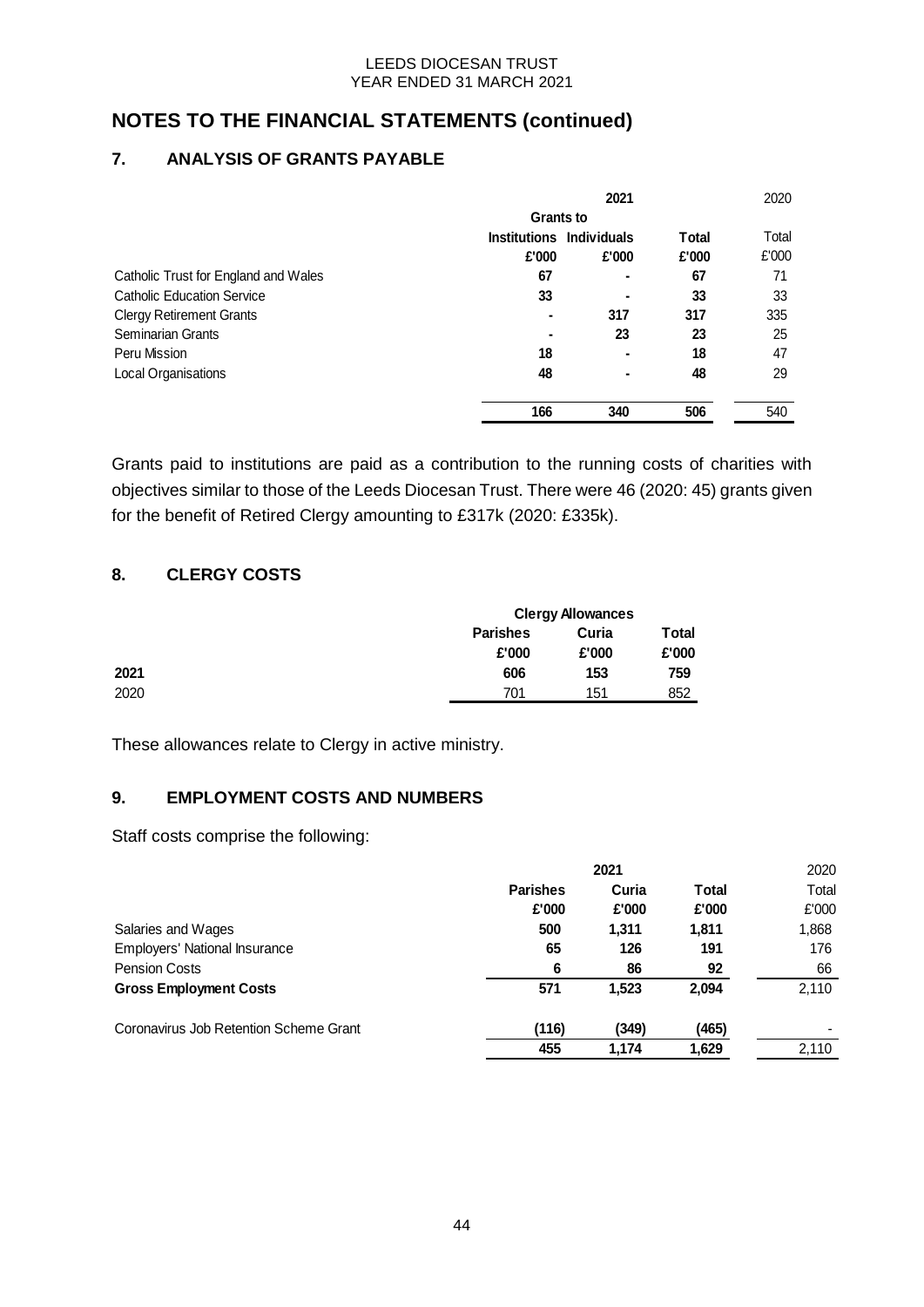## **NOTES TO THE FINANCIAL STATEMENTS (continued)**

### **9. 9. EMPLOYMENT COSTS AND NUMBERS (continued)**

During the year payments of £17k (2020: £Nil) were paid to seven (2020: None) employees in relation to statutory redundancy payments.

The number of employees who received a salary in excess of £60,000 per annum was as follows:

|                    | 2021 | 2020 |
|--------------------|------|------|
| £60,001 to £70,000 | כי   |      |
| £70,001 to £80,000 |      |      |
| £80,001 to £90,000 |      |      |
|                    |      | Ω    |

The Diocese contributes, for eligible staff, to one of two qualifying defined contribution pension schemes which are fully compliant with the requirements of auto-enrolment. The schemes are managed by an independent firm of pension administrators. The Diocese matches employee contributions up to a maximum of 6 per cent of pensionable salary. Each member of staff has their own individual pension account within the schemes.

In addition, the Diocese makes contributions to the Teachers' Pension Scheme (England and Wales) (TPS), a defined benefits scheme, for eligible staff.

The TPS is an unfunded multi-employer defined benefits pension scheme governed by the Teachers' Pensions Regulations 2014. Members contribute on a "pay as you go" basis with contributions from members and the employer being credited to the Exchequer. Retirement and other pension benefits are paid by public funds provided by Parliament. Under the definitions set out in FRS 102 the TPS is a multi-employer pension scheme. The Charity has accounted for its contributions to the Scheme as if it were a defined contribution pension scheme.

The latest valuation of the TPS uses membership data as at 31 March 2016. As a result of this valuation the Charity paid a contribution rate of 23.68% with effect from 1 September 2019 (this includes the administration levy of 0.08%). This employer rate will be payable until the completion and outcome of the next actuarial valuation.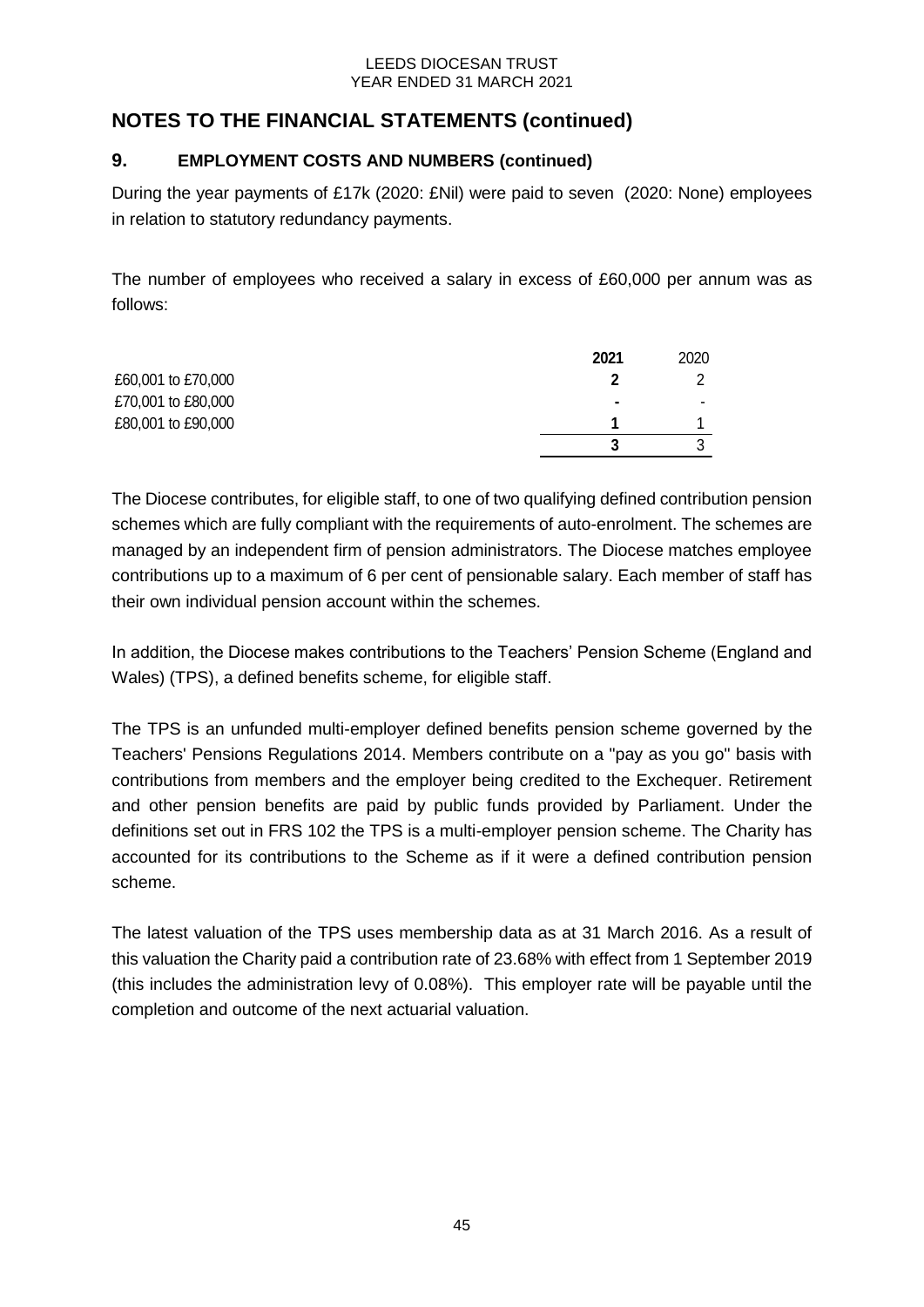## **NOTES TO THE FINANCIAL STATEMENTS (continued)**

### **10. 9. EMPLOYMENT COSTS AND NUMBERS (continued)**

The average weekly number of full-time and part-time employees is analysed as follows:

|      |                 | <b>Total Diocesan Employees</b> |       |  |  |  |
|------|-----------------|---------------------------------|-------|--|--|--|
|      | <b>Parishes</b> | Curia                           | Гotal |  |  |  |
| 2021 | 82              | 65                              | 147   |  |  |  |
| 2020 | 125             | 68                              | 193   |  |  |  |

### **10. DIRECTORS AND KEY MANAGEMENT PERSONNEL**

The Directors do not receive any payments in respect of their Office. Directors who are members of the Clergy receive allowances and expenses for their work in active ministry which are paid by their Parish or by the Curia if they have a non-Parish role. No payments were made to Lay Directors in either the current year or the prior year. No reimbursement of expenses was paid to the Directors of the Trustee in either the current year or prior year.

The Charity considers that its key management personnel comprise the Directors and the Chief Operating Officer. The Directors did not receive any employment benefits in either the current year or the prior year. The Chief Operating Officer received total employment benefits in the year of £91,904 (2020: £90,280), including employers' National Insurance Contributions of £10,078 (2020: £9,990) and £Nil (2020: £Nil) of pension contributions.

Central to the fulfilment of the Charity's objectives is the role played by volunteers in ministries in the Parishes. It is not practical to collate the number of volunteers involved across all 78 Parishes and Diocesan agencies.

### **11. NET MOVEMENT IN FUNDS IN THE YEAR**

Movement in net funds in the year is stated after charging:

|                                | 2021  | 2020  |
|--------------------------------|-------|-------|
|                                | £'000 | £'000 |
| Auditor's Remuneration         |       |       |
| - audit services               | 21    | 21    |
| - other services               |       |       |
| Depreciation of Owned Assets   | 679   | 629   |
| <b>Operating Lease Rentals</b> | 40    | 40    |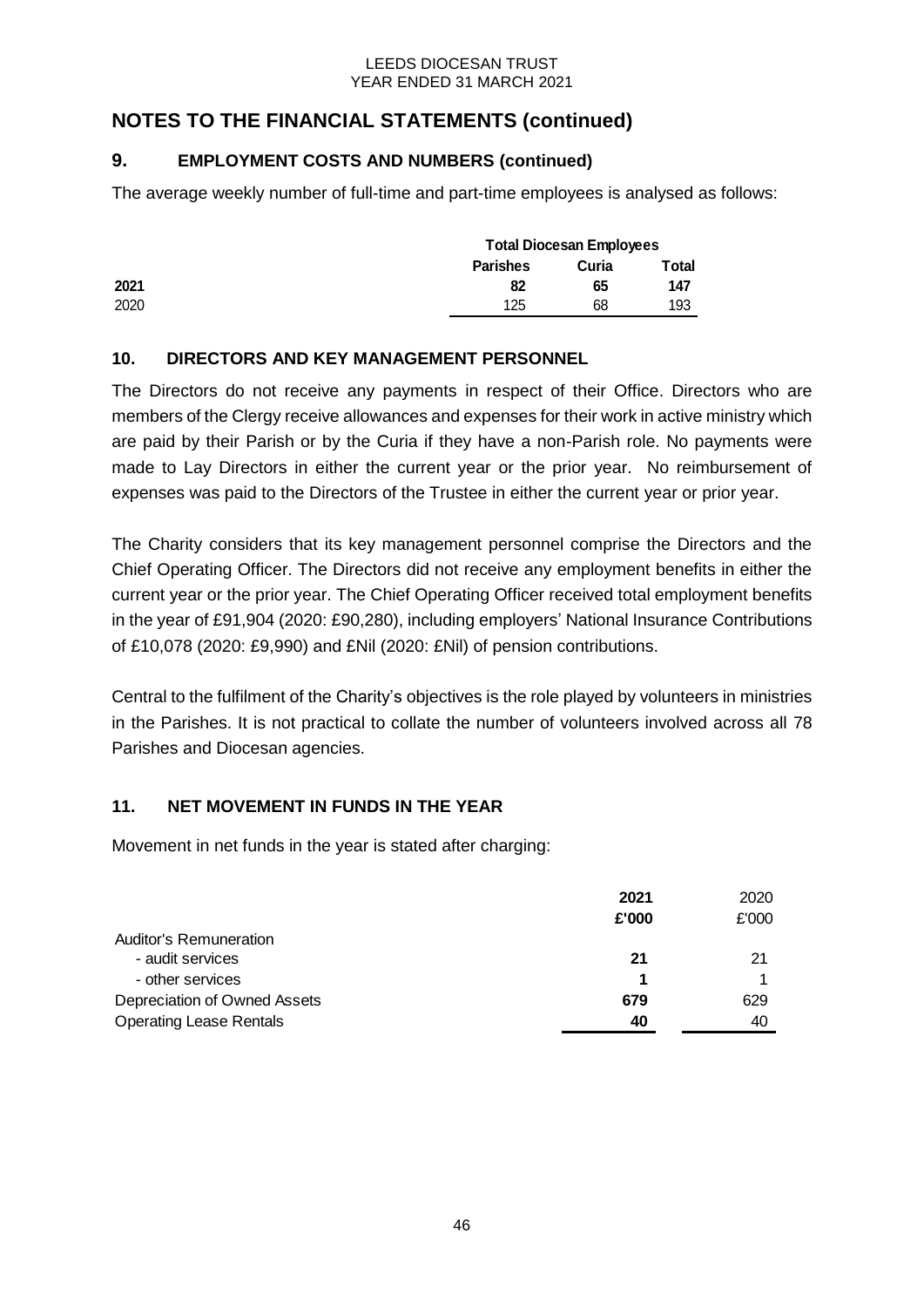## **NOTES TO THE FINANCIAL STATEMENTS (continued)**

### **12. TANGIBLE ASSETS**

### **Group**

|                                 |                 | <b>Total Charity</b>         |              | <b>Subsidiary</b> |                               |       | <b>Total Group</b> |                              |         |
|---------------------------------|-----------------|------------------------------|--------------|-------------------|-------------------------------|-------|--------------------|------------------------------|---------|
|                                 | <b>Freehold</b> | Fixtures,                    |              |                   | Fixtures,                     |       | <b>Freehold</b>    | Fixtures,                    |         |
|                                 |                 | <b>Land and Fittings and</b> |              |                   | <b>Leasehold Fittings and</b> |       |                    | <b>Land and Fittings and</b> |         |
|                                 |                 | <b>Buildings Equipment</b>   | <b>Total</b> |                   | <b>Buildings Equipment</b>    | Total | <b>Buildings</b>   | Equipment                    | Total   |
|                                 | £'000           | £'000                        | £'000        | £'000             | £'000                         | £'000 | £'000              | £'000                        | £'000   |
| <b>Cost or valuation</b>        |                 |                              |              |                   |                               |       |                    |                              |         |
| At 1 April 2020                 | 36,353          | 2,408                        | 38,761       | 1,894             | 468                           | 2,362 | 38,247             | 2,876                        | 41,123  |
| Additions                       | 1,801           |                              | 1,801        |                   | 5                             | 5     | 1,801              | 5                            | 1,806   |
| <b>Disposals</b>                | (64)            |                              | (64)         |                   |                               |       | (64)               |                              | (64)    |
| <b>Transfers</b>                | (1,042)         |                              | (1,042)      |                   |                               |       | (1,042)            | ۰.                           | (1,042) |
| At 31 March 2021                | 37,048          | 2,408                        | 39,456       | 1,894             | 473                           | 2,367 | 38,942             | 2,881                        | 41,823  |
| Depreciation and impairments    |                 |                              |              |                   |                               |       |                    |                              |         |
| At 1 April 2020                 | 8,539           | 837                          | 9,376        | 783               | 153                           | 936   | 9,322              | 990                          | 10,312  |
| Charge for the year             | 545             | 49                           | 594          | 38                | 47                            | 85    | 583                | 96                           | 679     |
| Disposals                       | (9)             |                              | (9)          |                   |                               |       | (9)                |                              | (9)     |
| Transfers                       | (92)            |                              | (92)         |                   |                               |       | (92)               |                              | (92)    |
| At 31 March 2021                | 8,983           | 886                          | 9,869        | 821               | 200                           | 1,021 | 9,804              | 1,086                        | 10,890  |
| Net book value at 31 March 2021 | 28,065          | 1,522                        | 29,587       | 1,073             | 273                           | 1,346 | 29,138             | 1,795                        | 30,933  |
| Net book value at 1 April 2020  | 27,814          | 1,571                        | 29,385       | 1,111             | 315                           | 1,426 | 28,925             | 1,886                        | 30,811  |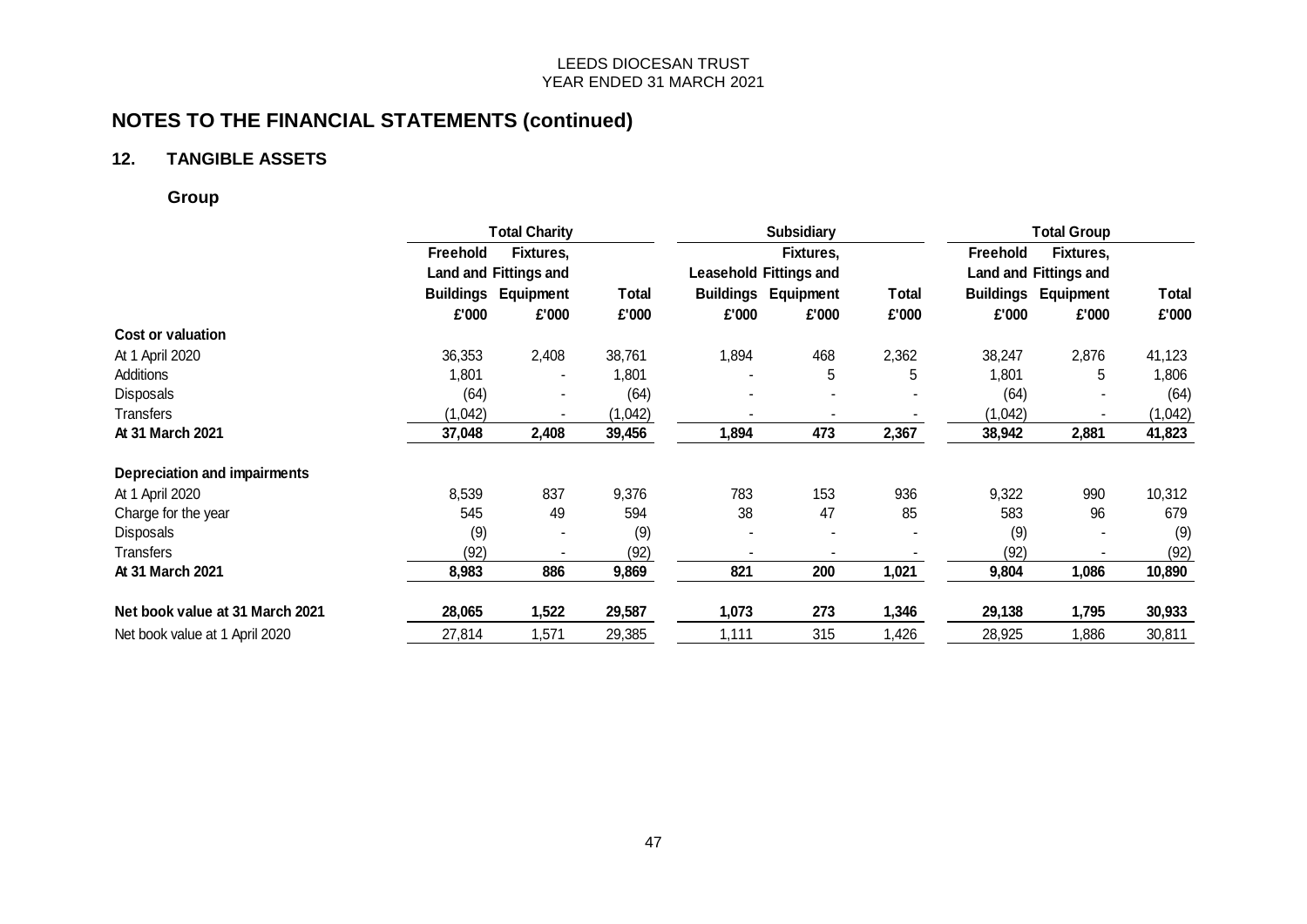## **NOTES TO THE FINANCIAL STATEMENTS (continued)**

### **12. TANGIBLE ASSETS (continued)**

### **Charity**

|                                     | <b>Parishes</b>            |                          | Curia          |                 |                                           | <b>Total Charity</b> |                 |                                           |                |
|-------------------------------------|----------------------------|--------------------------|----------------|-----------------|-------------------------------------------|----------------------|-----------------|-------------------------------------------|----------------|
|                                     | <b>Church</b>              | Church                   |                | <b>Freehold</b> | Fixtures,<br><b>Land and Fittings and</b> |                      | <b>Freehold</b> | Fixtures,<br><b>Land and Fittings and</b> |                |
|                                     | <b>Properties</b><br>£'000 | <b>Contents</b><br>£'000 | Total<br>£'000 | £'000           | <b>Buildings Equipment</b><br>£'000       | Total<br>£'000       | £'000           | <b>Buildings Equipment</b><br>£'000       | Total<br>£'000 |
| <b>Cost or valuation</b>            |                            |                          |                |                 |                                           |                      |                 |                                           |                |
| At 1 April 2020                     | 26,257                     | 2,383                    | 28,640         | 10,096          | 25                                        | 10,121               | 36,353          | 2,408                                     | 38,761         |
| Additions                           | 1,801                      |                          | 1,801          |                 |                                           |                      | 1,801           |                                           | 1,801          |
| <b>Disposals</b>                    | (19)                       |                          | (19)           | (45)            |                                           | (45)                 | (64)            | $\blacksquare$                            | (64)           |
| <b>Transfers</b>                    | (224)                      |                          | (224)          | (818)           |                                           | (818)                | (1,042)         |                                           | (1,042)        |
| At 31 March 2021                    | 27,815                     | 2,383                    | 30,198         | 9,233           | 25                                        | 9,258                | 37,048          | 2,408                                     | 39,456         |
| <b>Depreciation and impairments</b> |                            |                          |                |                 |                                           |                      |                 |                                           |                |
| At 1 April 2020                     | 8,539                      | 820                      | 9,359          |                 | 17                                        | 17                   | 8,539           | 837                                       | 9,376          |
| Charge for the year                 | 545                        | 48                       | 593            |                 |                                           |                      | 545             | 49                                        | 594            |
| <b>Disposals</b>                    | (9)                        |                          | (9)            |                 |                                           |                      | (9)             | $\overline{\phantom{a}}$                  | (9)            |
| Transfers                           | (92)                       |                          | (92)           |                 |                                           |                      | (92)            |                                           | (92)           |
| At 31 March 2021                    | 8,983                      | 868                      | 9,851          | $\blacksquare$  | 18                                        | 18                   | 8,983           | 886                                       | 9,869          |
| Net book value at 31 March 2021     | 18,832                     | 1,515                    | 20,347         | 9,233           | 7                                         | 9,240                | 28,065          | 1,522                                     | 29,587         |
| Net book value at 1 April 2020      | 17,718                     | 1,563                    | 19,281         | 10,096          | 8                                         | 10,104               | 27,814          | 1,571                                     | 29,385         |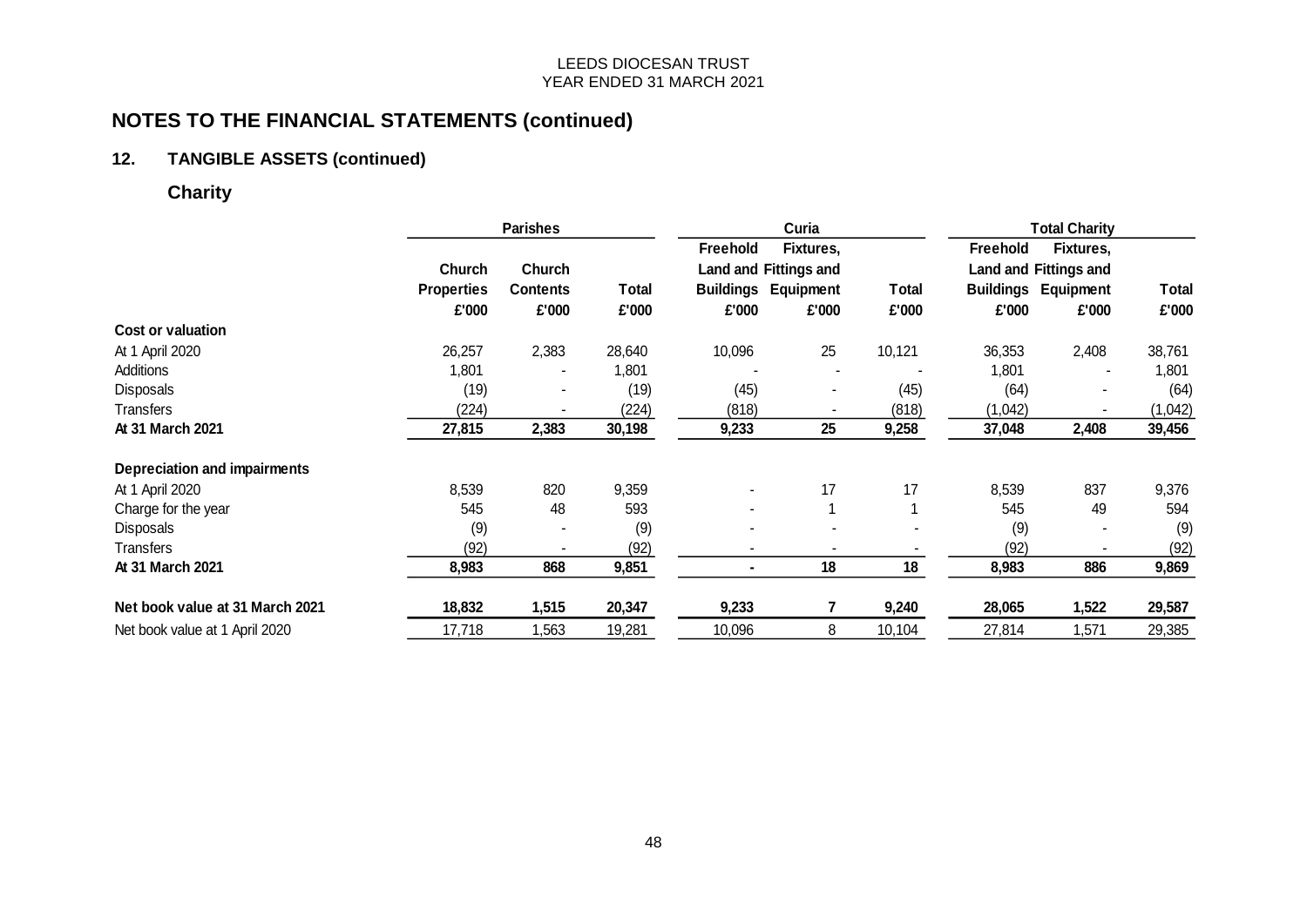## **NOTES TO THE FINANCIAL STATEMENTS (continued)**

### **13. INVESTMENT PROPERTIES**

|                                                                          | Charity         | <b>Subsidiary</b> | Group        |       |              |
|--------------------------------------------------------------------------|-----------------|-------------------|--------------|-------|--------------|
|                                                                          | <b>Parishes</b> | Curia             | <b>Total</b> |       | <b>Total</b> |
|                                                                          | £'000           | £'000             | £'000        | £'000 | £'000        |
| <b>Cost or valuation</b>                                                 |                 |                   |              |       |              |
| At 1 April 2020                                                          | 4,786           | 4.142             | 8,928        | 900   | 9,828        |
| <b>Disposals</b>                                                         | (250)           | (195)             | (445)        |       | (445)        |
| <b>Revaluations</b>                                                      | 2.277           | 29                | 2,306        | 300   | 2,606        |
| <b>Transfers</b>                                                         | 132             | 818               | 950          |       | 950          |
| At 31 March 2021                                                         | 6,945           | 4,794             | 11,739       | 1,200 | 12,939       |
| <b>Depreciation and impairments</b><br>At 1 April 2020 and 31 March 2021 |                 |                   | ۰            |       |              |
| Net book value at 31 March 2021                                          | 6.945           | 4,794             | 11,739       | 1,200 | 12,939       |
| Net book value at 1 April 2020                                           | 4.786           | 4.142             | 8,928        | 900   | 9.828        |

Investment Properties are valued on the basis of market value as defined in the RICS Valuation and Appraisal Manual (7<sup>th</sup> Edition) every five years. The last valuations were carried out by Sanderson Weatherall, Chartered Surveyors, on 31 March 2017 for the Charity's Investment Properties and on 26 February 2021 for the Subsidiary Investment Property.

In the intervening years a review of Investment Properties is carried out annually and an appropriate revaluation or impairment is made in the Statement of Financial Activities. In the Trustee's opinion, the net book value disclosed in the Balance Sheet reflects its best estimate of the fair value of Investment Properties at 31 March 2021.

The historic cost of the Group and Charity's Investment Properties at 31 March 2021 is £1,992k (2020: £2,191k).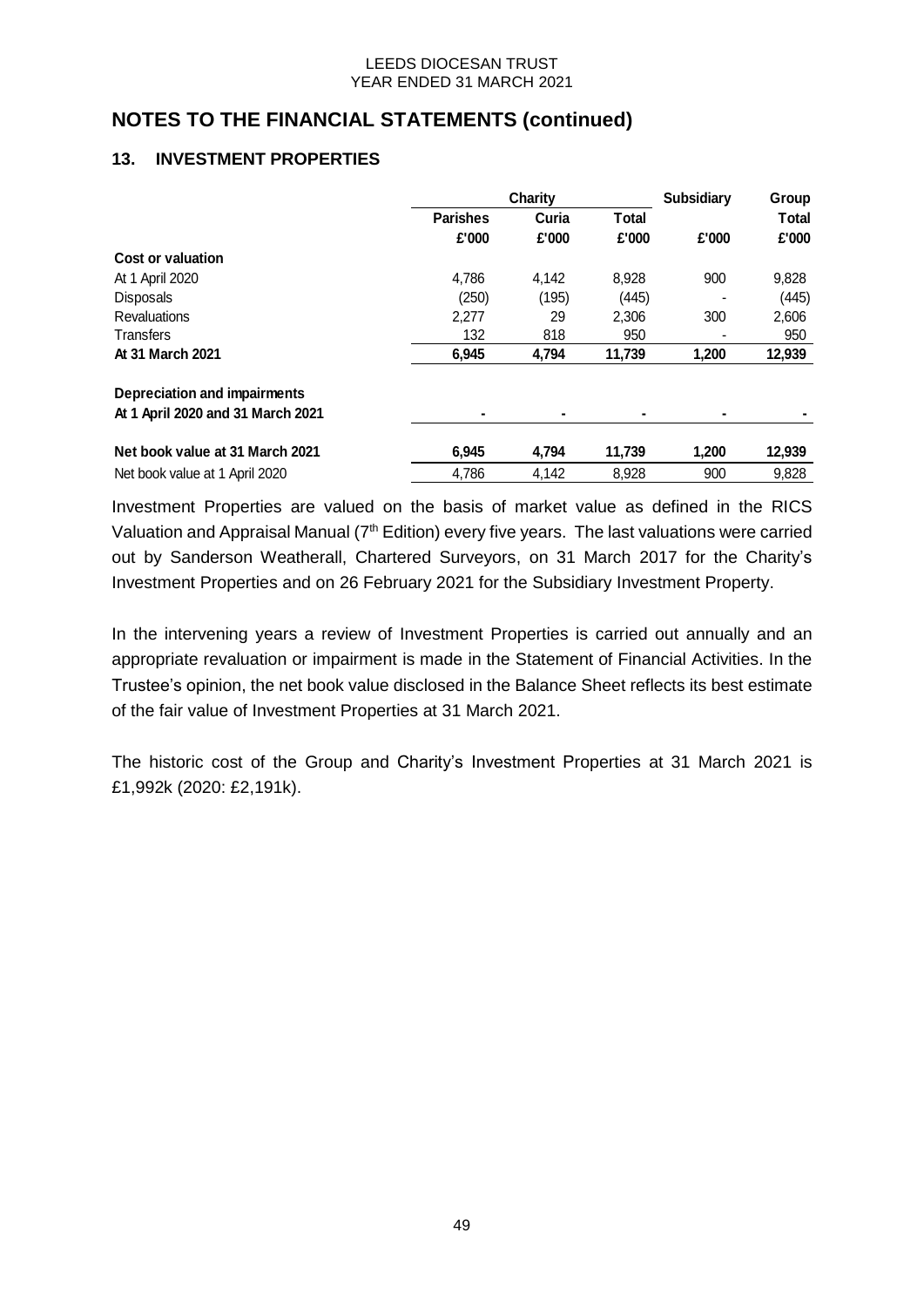## **NOTES TO THE FINANCIAL STATEMENTS (continued)**

### **14. INVESTMENTS**

### **a) GROUP**

#### **Listed Investments**

| Movement in Fixed Asset Investments:                 | 2021<br>£'000 | 2020<br>£'000 |
|------------------------------------------------------|---------------|---------------|
| Market value at 1 April                              | 11,471        | 14,154        |
| Investment Income                                    | 285           | 407           |
| Net Unrealised Gain/(Loss) on Revaluation            | 2,832         | (1,996)       |
| Net Realised Gains in the Year                       | 341           | 386           |
| Investment Managers' Costs Deducted from Investments | (79)          | (80)          |
| Addition to Investments                              |               | 40            |
| Withdrawn from Investments                           | (281)         | (1,440)       |
| Market Value at 31 March                             | 14,569        | 11,471        |
| Analysis of Market Value of Investment by Type:      |               |               |
| Equities                                             | 10,427        | 8,040         |
| <b>Bonds</b>                                         | 2,321         | 2,087         |
| Properties                                           | 212           | 149           |
| Alternative Investments                              | 1,301         | 1,086         |
| Cash                                                 | 308           | 109           |
| <b>Market Value at 31 March</b>                      | 14,569        | 11,471        |

Analysis of Market Value of Investments between those held within and outside the United Kingdom:

| Within the United Kingdom<br>Outside the United Kingdom | 8,074<br>6,495 | 7,178<br>4,293 |
|---------------------------------------------------------|----------------|----------------|
| Market Value at 31 March                                | 14,569         | 11,471         |
| Analysis of Market Value by Fund:                       |                |                |
| Unrestricted                                            | 9,014          | 6,075          |
| Restricted                                              | 4,532          | 4,375          |
| <b>Permanent Endowment</b>                              | 1,023          | 1,021          |
| Market Value at 31 March                                | 14,569         | 11,471         |
| <b>Historic Cost of Investments</b>                     | 10,876         | 10,640         |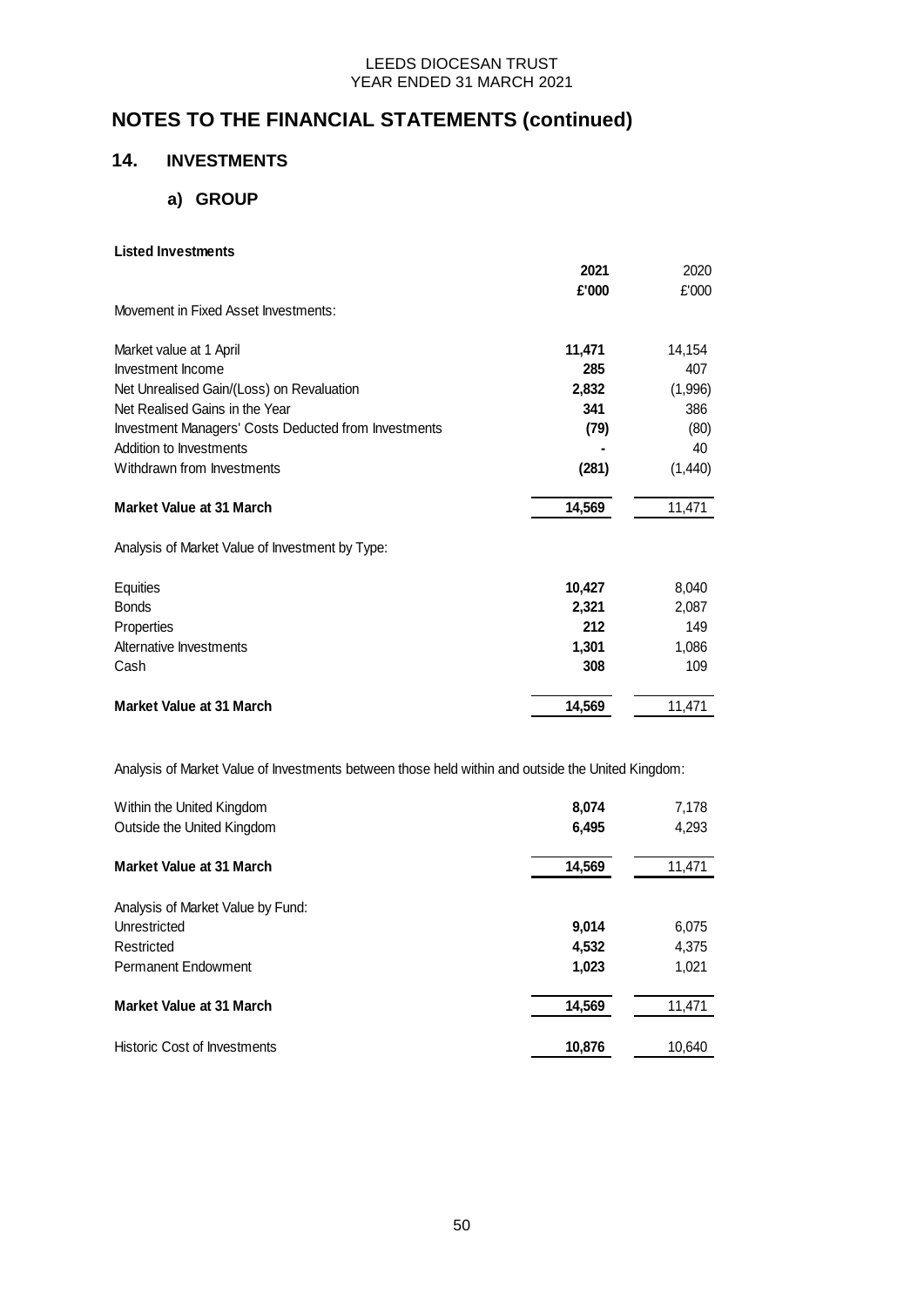## **NOTES TO THE FINANCIAL STATEMENTS (continued)**

### **14. INVESTMENTS (continued)**

### **b) CHARITY**

The investments of the Charity comprise:

|                                           | 2021   | 2020   |
|-------------------------------------------|--------|--------|
|                                           | £'000  | £'000  |
| Listed Investments (see Note 14(a) above) | 14,569 | 11,471 |
| <b>Investment in Subsidiary Companies</b> | 2,415  | 1,503  |
|                                           | 16,984 | 12,974 |

### **Investment in Subsidiary Companies Hinsley Properties Limited (company registration number 2974080)**

The Charity owns 100 per cent of the Ordinary share capital of the company. A provision of £88k (2020: £223k) has been made against the investment in this company in the year. The principal activities of the company were the operation of the Diocesan Pastoral Centre at Hinsley Hall, Leeds, and the management of an investment property, Cathedral Chambers.

A summary of the company's audited trading results for the year ended 31 March 2021 is shown below:

|                                     | 2021  | 2020  |
|-------------------------------------|-------|-------|
|                                     | £'000 | £'000 |
| Turnover                            | 34    | 793   |
| Cost of Sales                       | (437) | (585) |
| <b>Administrative Expenses</b>      | (253) | (391) |
| Other Operating Income              | 308   |       |
| Rent paid to the Parent Undertaking | (40)  | (40)  |
| <b>Operating Loss</b>               | (388) | (223) |
| Revaluation                         | 300   |       |
| <b>Loss for the Financial Year</b>  | (88)  | (223) |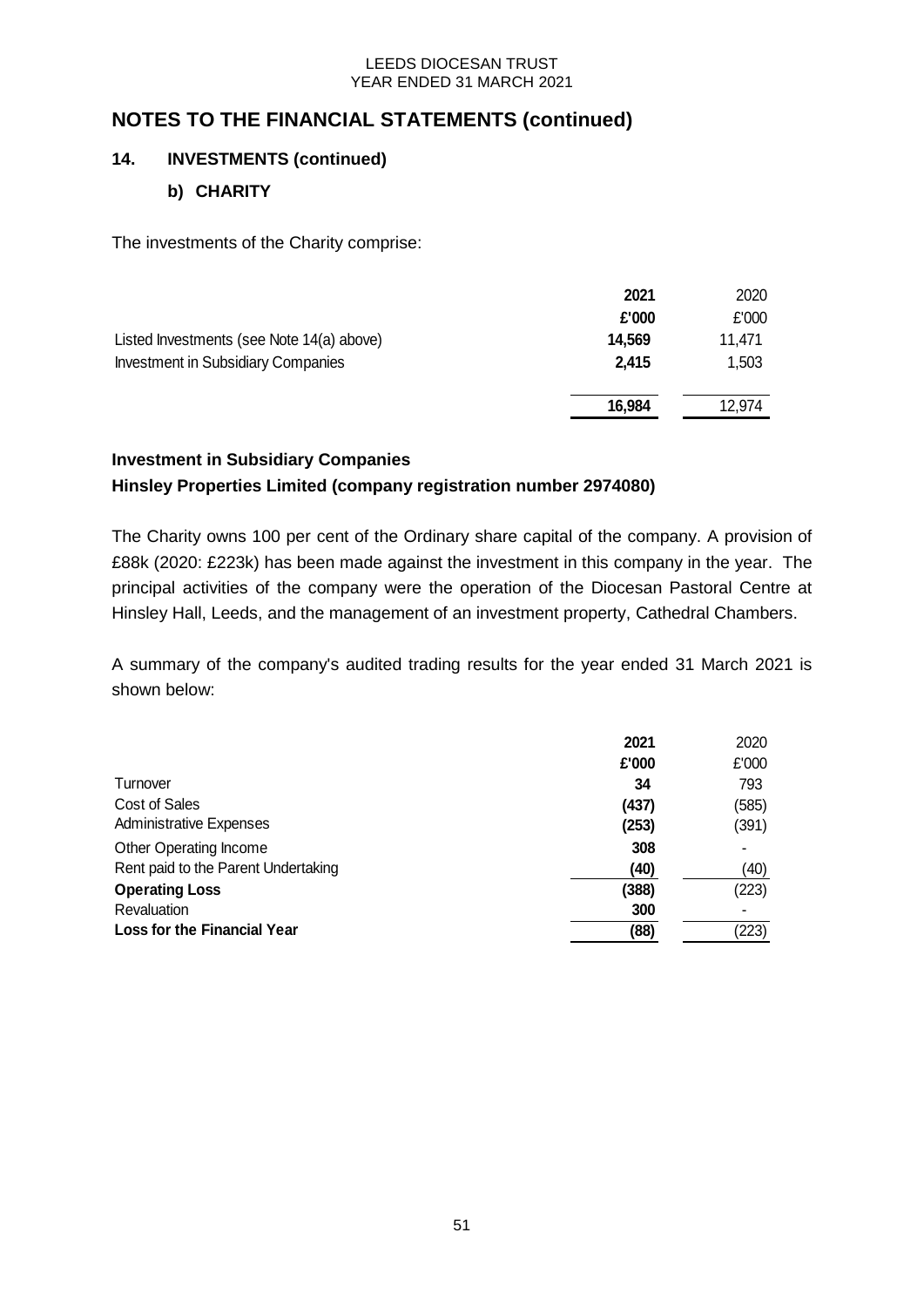## **NOTES TO THE FINANCIAL STATEMENTS (continued)**

### **14. INVESTMENTS (continued)**

### **b) CHARITY (continued)**

A summary of the company's audited balance sheet at 31 March 2021 is shown below:

|                                   | 2021  | 2020  |
|-----------------------------------|-------|-------|
|                                   | £'000 | £'000 |
| <b>Fixed Assets</b>               | 2,546 | 2,326 |
| <b>Net Current Liabilities</b>    | (131) | (823) |
| <b>Total Assets</b>               | 2,415 | 1,503 |
| Called up Share Capital           | 1,500 | 1,500 |
| Profit and Loss Account           | 915   |       |
| <b>Equity Shareholders' Funds</b> | 2,415 | 1,503 |

During the year, a restructure of the company's Equity Shareholders' Funds took place. On 23 June 2020, the Board approved a restructuring of the Share Capital of the company and this resulted in £1,000,000 of Share Capital being applied to Retaining Earnings. On 15 December 2020, the Board approved the issue of 1,000,000 Ordinary Shares at £1 each. On 18 December 2020, 1,000,000 Ordinary Shares were allocated to and fully paid (at par) by the parent undertaking, the Leeds Diocesan Trust.

### **Inter-Diocesan Fuel Management Limited**

The Charity owns 11.1 per cent of the Ordinary share capital of the company. The company was set up and is owned with a number of other Dioceses in order to obtain competitively priced energy for the Diocese's properties.

### **Dormant Company**

The trading subsidiary company, Hinsley Properties Limited, owns 100 per cent of the ordinary share capital of Hinsley Hall Limited.

Hinsley Hall Limited was dormant in both the current and prior year.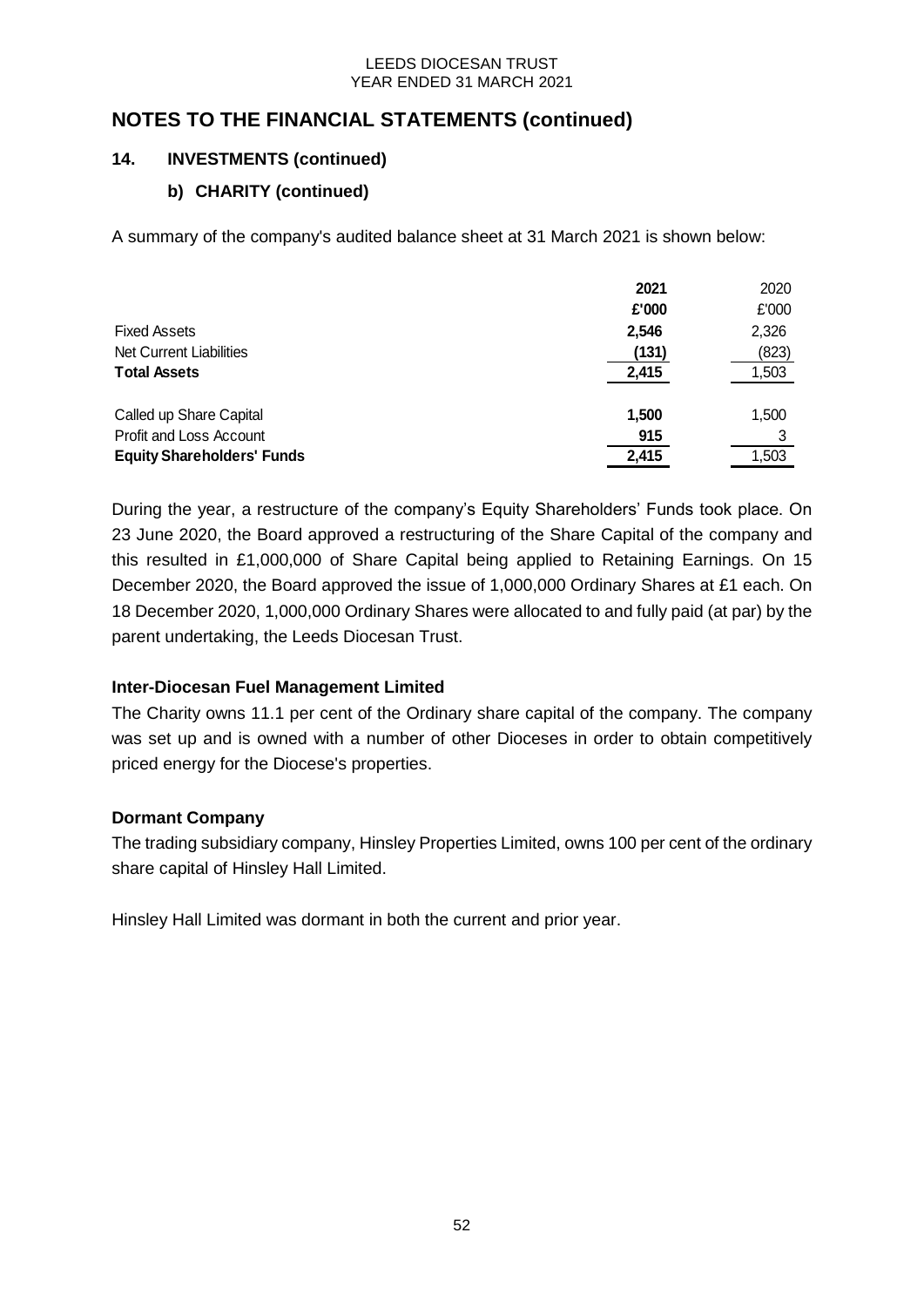### **NOTES TO THE FINANCIAL STATEMENTS (continued)**

### **15. DEBTORS**

|                                          | 2021           |                   |       |  |
|------------------------------------------|----------------|-------------------|-------|--|
|                                          | <b>Charity</b> | <b>Subsidiary</b> | Group |  |
|                                          | £'000          | £'000             | £'000 |  |
| <b>Trade Debtors</b>                     | 124            | $\mathbf{2}$      | 126   |  |
| Gift Aid Tax Recoverable                 | 450            |                   | 450   |  |
| Other Debtors and Prepayments            | 290            | 53                | 343   |  |
| <b>Grants Receivable</b>                 | 164            |                   | 164   |  |
| Amounts due from/(by) Subsidiary Company | 150            | (150)             |       |  |
|                                          | 1,178          | (95)              | 1,083 |  |
|                                          |                | 2020              |       |  |
|                                          | Charity        | Subsidiary        | Group |  |
|                                          | £'000          | £'000             | £'000 |  |
| <b>Trade Debtors</b>                     | 219            | 37                | 256   |  |
| Gift Aid Tax Recoverable                 | 359            |                   | 359   |  |
| Other Debtors and Prepayments            | 177            | 38                | 215   |  |
| Amounts due from/(by) Subsidiary Company | 852            | (852)             |       |  |
|                                          | 1,607          | (777)             | 830   |  |

### **16. CREDITORS: AMOUNTS FALLING DUE WITHIN ONE YEAR**

|                               | 2021    |                   |       |  |  |
|-------------------------------|---------|-------------------|-------|--|--|
|                               | Charity | <b>Subsidiary</b> | Group |  |  |
|                               | £'000   | £'000             | £'000 |  |  |
| <b>Trade Creditors</b>        | 4,287   | 34                | 4,321 |  |  |
| Other Tax and Social Security | 34      | 3                 | 37    |  |  |
| Accruals and Deferred Income  | 292     | 11                | 303   |  |  |
| <b>Other Creditors</b>        | 164     | 3                 | 167   |  |  |
|                               | 4,777   | 51                | 4,828 |  |  |
|                               | 2020    |                   |       |  |  |
|                               | Charity | Subsidiary        | Group |  |  |
|                               | £'000   | £'000             | £'000 |  |  |
| <b>Trade Creditors</b>        | 3,438   | 20                | 3,458 |  |  |
| Other Tax and Social Security | 36      | 27                | 63    |  |  |
| Accruals and Deferred Income  | 165     | 15                | 180   |  |  |
| <b>Other Creditors</b>        | 196     | 2                 | 198   |  |  |
|                               | 3,835   | 64                | 3,899 |  |  |

Included in Trade Creditors is £3,513k (2020: £2,176k) in respect of the School Building Programme for which the Diocese acts as agent. The Diocese is bound by agreement with each individual School and therefore has no discretion over the use of these funds. As agent, during the year the Diocese received £2,693k (2020: £3,085k) and made payments of £1,356k (2020: £3,697k). Also included in Trade Creditors is £108k (2020: £Nil) held on behalf of St Monica's Housing Trust Limited, a registered charity operating in the Diocese for the provision of accommodation for destitute women seeking asylum in the United Kingdom.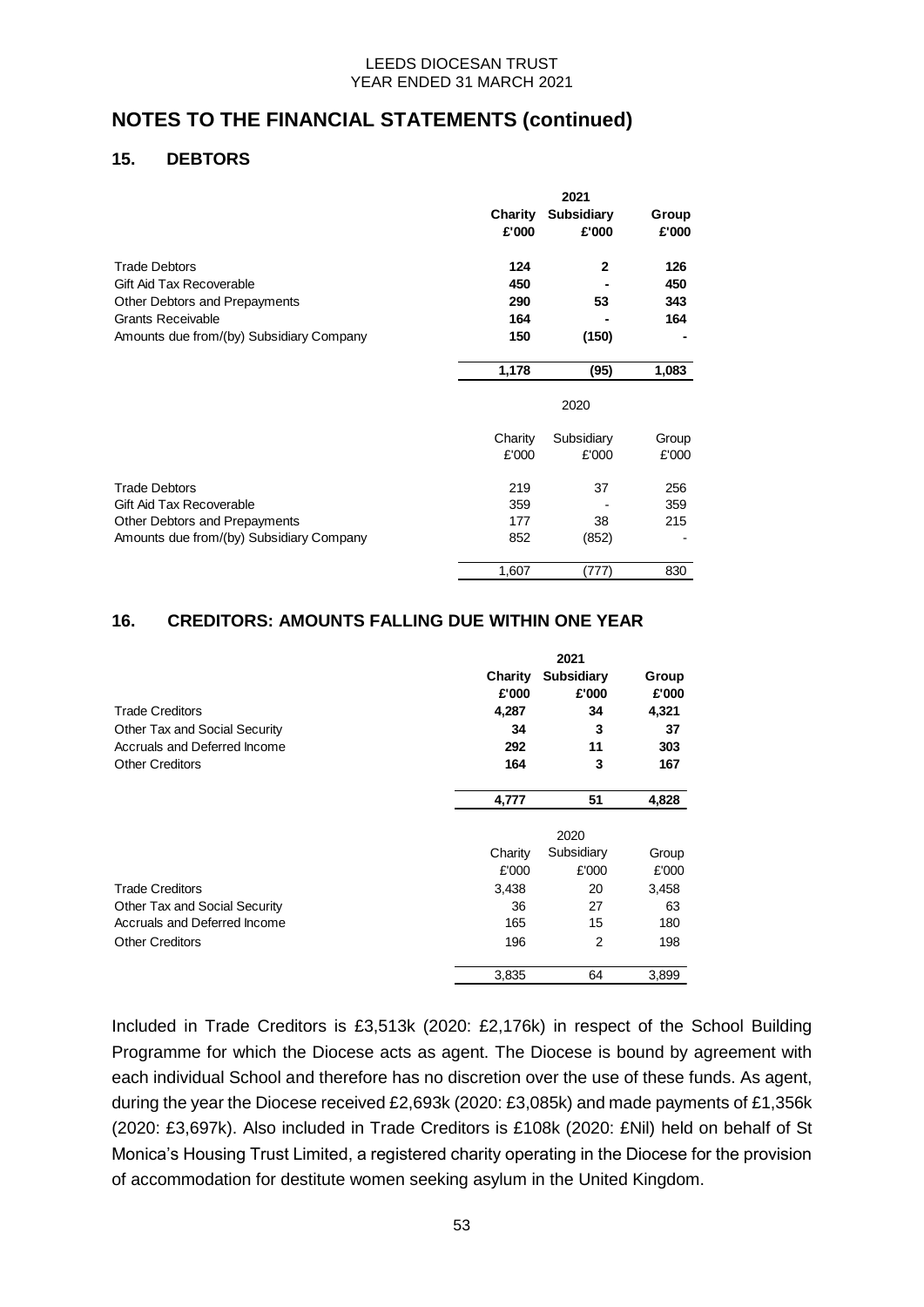## **NOTES TO THE FINANCIAL STATEMENTS (continued)**

### **17. CAPITAL COMMITMENTS**

The Diocese entered into a Private Finance Initiative (PFI) arrangement for the building of a school on 4 June 1999. The Leeds Diocesan Trust is obliged to make a payment of £115k per annum until August 2025. The payment is recognised as a charge to the Statement of Financial Activities in the year in which it is incurred.

In addition, the Diocese had capital commitments of £Nil at 31 March 2021 (2020: £1,250k).

### **18. OPERATING LEASES**

At 31 March 2021 the Diocese had the following future minimum lease payments under noncancellable operating leases which fall due as follows:

|                            | 2021  |                           | 2020  |       |
|----------------------------|-------|---------------------------|-------|-------|
|                            |       | <b>Charity Subsidiary</b> |       | Group |
|                            | £'000 | £'000                     | £'000 | £'000 |
| Expiry date:               |       |                           |       |       |
| Within one year            | 40    | 50                        | 90    | 49    |
| Between two and five years | 47    | 177                       | 224   | 100   |
|                            | 87    | 227                       | 314   | 149   |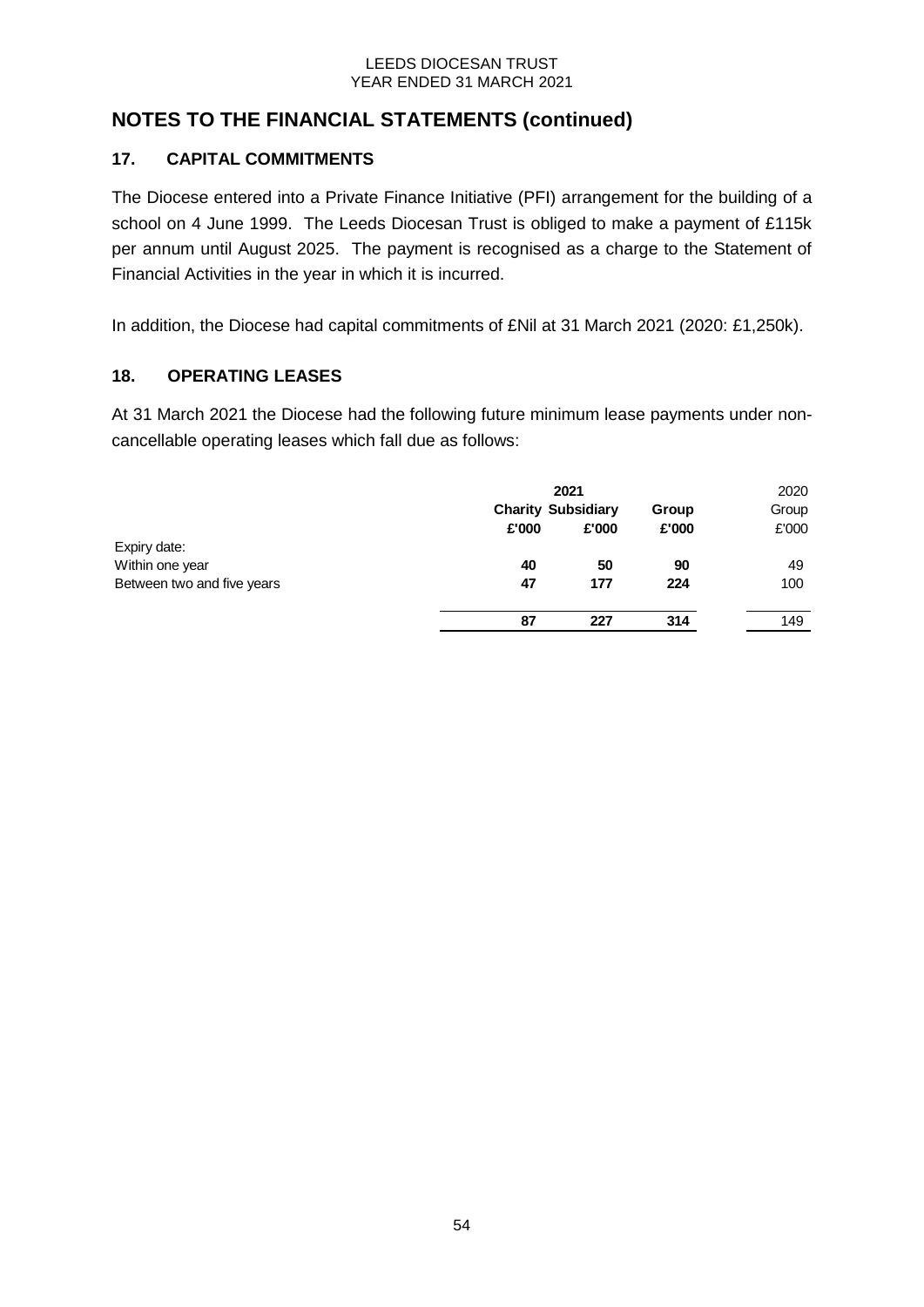### **NOTES TO THE FINANCIAL STATEMENTS (continued)**

### **19. ANALYSIS OF CHARITABLE FUNDS**

#### **a) Analysis of Unrestricted Fund Movements**

|                             |            |        | For the year ended 31 March 2021 |                                 |                    |             |
|-----------------------------|------------|--------|----------------------------------|---------------------------------|--------------------|-------------|
|                             | At 1 April |        |                                  |                                 | <b>Investments</b> | At 31 March |
|                             | 2020       | Income | <b>Expenditure</b>               | <b>Transfers Gains/(Losses)</b> |                    | 2021        |
|                             | £'000      | £'000  | £'000                            | £'000                           | £'000              | £'000       |
| Parishes - Designated Funds | 35,172     | 5,103  | (4,696)                          | (1,296)                         | 3,065              | 37,348      |
| Curia - Designated Funds    | 2,781      | ۰      | (83)                             |                                 |                    | 2,698       |
| Curia - General Funds       | 4,924      | 1,950  | (3, 565)                         | 1.243                           | 2,510              | 7,062       |
| Curia - Unrestricted Funds  | 7,705      | 1,950  | (3,648)                          | 1,243                           | 2,510              | 9,760       |
| <b>Total Group</b>          | 42,877     | 7,053  | (8, 344)                         | (53)                            | 5,575              | 47,108      |
|                             |            |        |                                  |                                 |                    |             |

|                             | For the year ended 31 March 2020 |        |             |           |                |             |  |
|-----------------------------|----------------------------------|--------|-------------|-----------|----------------|-------------|--|
|                             | At 1 April                       |        |             |           | Investments    | At 31 March |  |
|                             | 2019                             | Income | Expenditure | Transfers | Gains/(Losses) | 2020        |  |
|                             | £'000                            | £'000  | £'000       | £'000     | £'000          | £'000       |  |
| Parishes - Designated Funds | 31,531                           | 6,891  | (5,989)     | (1, 387)  | 4,126          | 35,172      |  |
| Curia - Designated Funds    | 2,864                            |        | (83)        |           |                | 2,781       |  |
| Curia - General Funds       | 5,942                            | 2.610  | (4, 100)    | 1.357     | (885)          | 4,924       |  |
| Curia - Unrestricted Funds  | 8,806                            | 2,610  | (4, 183)    | 1,357     | (885)          | 7,705       |  |
| <b>Total Group</b>          | 40,337                           | 9,501  | (10, 172)   | (30)      | 3,241          | 42,877      |  |

The transfer of funds from Parishes to the Curia of £1,296k is for the annual assessment that is made on Parishes to enable the Diocese to meet its pastoral and charitable objectives. The annual assessment is made on each Parish in proportion to its income.

Unrestricted Funds for Parishes are classified as Designated Funds to reflect the autonomy of each Parish given to it under Canon Law. The Designated Funds will be spent over the lifetime of each Parish.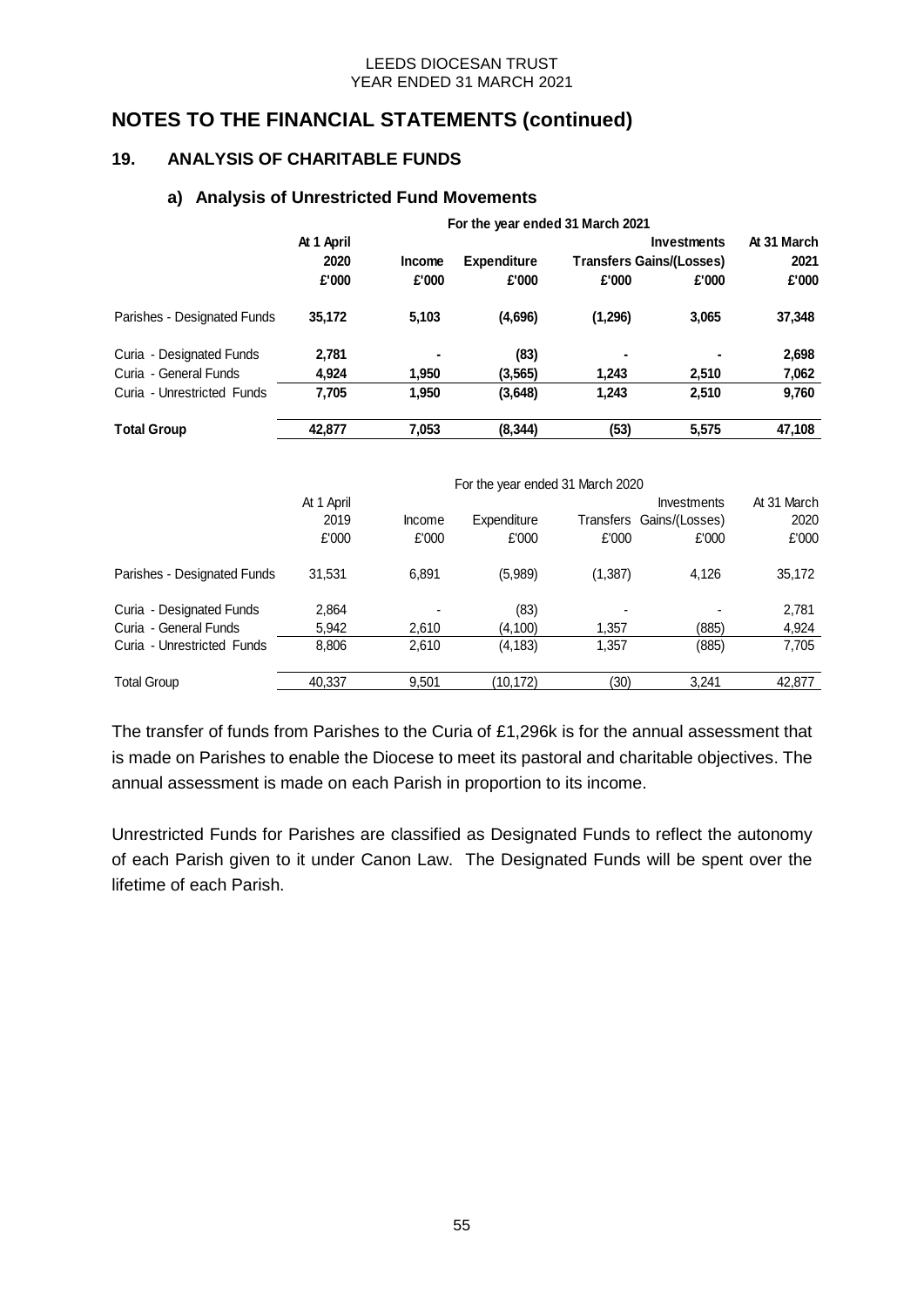## **NOTES TO THE FINANCIAL STATEMENTS (continued)**

### **19. ANALYSIS OF CHARITABLE FUNDS (continued)**

### **b) Analysis of Restricted Fund Movements**

|                                    | For the year ended 31 March 2021 |        |                    |                  |                    |             |  |
|------------------------------------|----------------------------------|--------|--------------------|------------------|--------------------|-------------|--|
|                                    | At 1 April                       | Income | <b>Expenditure</b> | <b>Transfers</b> | <b>Investments</b> | At 31 March |  |
|                                    | 2020                             |        |                    |                  | Gains/(Losses)     | 2021        |  |
|                                    | £'000                            | £'000  | £'000              | £'000            | £'000              | £'000       |  |
| <b>Parishes</b>                    |                                  |        |                    |                  |                    |             |  |
| Parish Fundraising                 | 236                              | 694    | (498)              | (15)             |                    | 417         |  |
| Batley Carr Cockrem Fund           | 294                              | 5      |                    |                  | 86                 | 385         |  |
| <b>Total Parishes</b>              | 530                              | 699    | (498)              | (15)             | 86                 | 802         |  |
| Curia                              |                                  |        |                    |                  |                    |             |  |
| Priests' Retirement Fund           | 5,667                            | 120    | (317)              | 3                | 888                | 6,361       |  |
| Peru Mission Fund                  | 168                              | 6      | (18)               | 4                |                    | 160         |  |
| Poor Mission Fund                  | 336                              | 1      |                    | 1                |                    | 338         |  |
| Episcopal Mensa Fund               | 58                               | 1      | (13)               |                  | 18                 | 64          |  |
| Pastoral Development Fund          | 48                               |        | (16)               |                  |                    | 32          |  |
| St Patrick's Mission Church        | 234                              | 52     | (14)               |                  |                    | 272         |  |
| Priests' Training Fund             | 84                               | 58     | (75)               | 6                |                    | 73          |  |
| National Schools Singing Programme |                                  | 375    |                    |                  |                    | 375         |  |
| <b>Other Funds</b>                 | 159                              | 46     | (90)               | 54               |                    | 169         |  |
| <b>Total Curia</b>                 | 6,754                            | 659    | (543)              | 68               | 906                | 7,844       |  |
| <b>Total Restricted Funds</b>      | 7,284                            | 1,358  | (1,041)            | 53               | 992                | 8,646       |  |

|                               | For the year ended 31 March 2020 |        |         |                  |                                      |                     |  |
|-------------------------------|----------------------------------|--------|---------|------------------|--------------------------------------|---------------------|--|
|                               | At 1 April<br>2019               | Income |         | <b>Transfers</b> | <b>Investments</b><br>Gains/(Losses) | At 31 March<br>2020 |  |
|                               | £'000                            | £'000  | £'000   | £'000            | £'000                                | £'000               |  |
| <b>Parishes</b>               |                                  |        |         |                  |                                      |                     |  |
| Parish Fundraising            | 331                              | 887    | (876)   | (106)            |                                      | 236                 |  |
| Batley Carr Cockrem Fund      | 326                              | 10     |         |                  | (42)                                 | 294                 |  |
| <b>Total Parishes</b>         | 657                              | 897    | (876)   | (106)            | (42)                                 | 530                 |  |
| Curia                         |                                  |        |         |                  |                                      |                     |  |
| Priests' Retirement Fund      | 6,194                            | 239    | (335)   | 25               | (456)                                | 5,667               |  |
| Peru Mission Fund             | 170                              | 23     | (47)    | 22               |                                      | 168                 |  |
| Poor Mission Fund             | 317                              |        |         | 18               |                                      | 336                 |  |
| Episcopal Mensa Fund          | 75                               | 1      | (13)    |                  | (5)                                  | 58                  |  |
| Pastoral Development Fund     | 64                               |        | (16)    |                  |                                      | 48                  |  |
| St Patrick's Mission Church   |                                  | 255    | (21)    |                  |                                      | 234                 |  |
| Priests' Training Fund        | 95                               | 86     | (125)   | 28               |                                      | 84                  |  |
| Other Funds                   | 163                              | 229    | (246)   | 13               |                                      | 159                 |  |
| <b>Total Curia</b>            | 7,078                            | 834    | (803)   | 106              | (461)                                | 6,754               |  |
| <b>Total Restricted Funds</b> | 7,735                            | 1,731  | (1,679) |                  | (503)                                | 7,284               |  |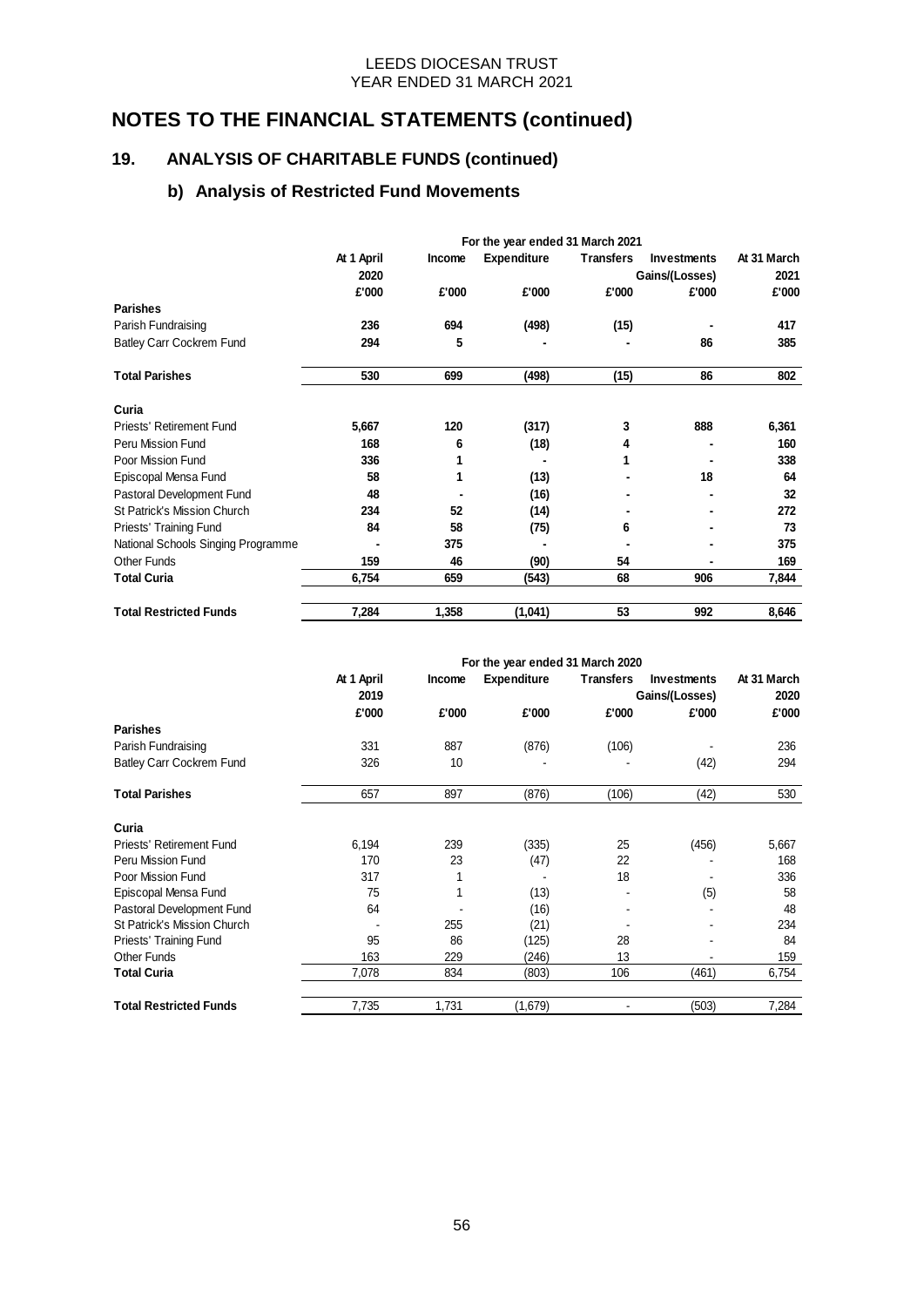## **NOTES TO THE FINANCIAL STATEMENTS (continued)**

### **19. ANALYSIS OF CHARITABLE FUNDS (continued)**

### **b) Analysis of Restricted Fund Movements (continued)**

The purposes of the principal funds are detailed below:

| <b>Priests' Retirement Fund:</b>           | <b>This</b><br>provides accommodation<br>fund<br>and<br>allowances for Priests who have retired from<br>active ministry.                                                                                                                                                                                                                          |  |  |  |  |  |  |  |  |  |
|--------------------------------------------|---------------------------------------------------------------------------------------------------------------------------------------------------------------------------------------------------------------------------------------------------------------------------------------------------------------------------------------------------|--|--|--|--|--|--|--|--|--|
| <b>Batley Carr Cockrem Fund:</b>           | This legacy has been invested for the specific<br>benefit of St Joseph's Parish, Batley Carr.                                                                                                                                                                                                                                                     |  |  |  |  |  |  |  |  |  |
| Peru Mission Fund:                         | The Diocese supports the Church's mission in<br>Peru.                                                                                                                                                                                                                                                                                             |  |  |  |  |  |  |  |  |  |
| Poor Mission Fund:                         | This fund provides assistance to less affluent<br>Parishes and Religious Communities within the<br>Diocese.                                                                                                                                                                                                                                       |  |  |  |  |  |  |  |  |  |
| Episcopal Mensa Fund:                      | This fund supports the Bishop of Leeds and<br>appeals at his discretion.                                                                                                                                                                                                                                                                          |  |  |  |  |  |  |  |  |  |
| Priests' Training Fund:                    | This fund pays for the seminary fees and other<br>costs associated with training men for the<br>Priesthood.                                                                                                                                                                                                                                       |  |  |  |  |  |  |  |  |  |
| St Patrick's Mission Church:               | This is a Mission in the centre of Bradford and is<br>operated jointly with the Franciscan Friars of the<br>Renewal.                                                                                                                                                                                                                              |  |  |  |  |  |  |  |  |  |
| <b>National Schools Singing Programme:</b> | This fund is financed through a grant agreement<br>with the Hamish Ogston Foundation. The grant<br>agreement provides funding over five years for<br>development of the Schools Singing<br>the<br>Programme both in the Diocese and through a<br>Catholic<br>collaborative<br>project<br>with<br>other<br>Dioceses throughout the United Kingdom. |  |  |  |  |  |  |  |  |  |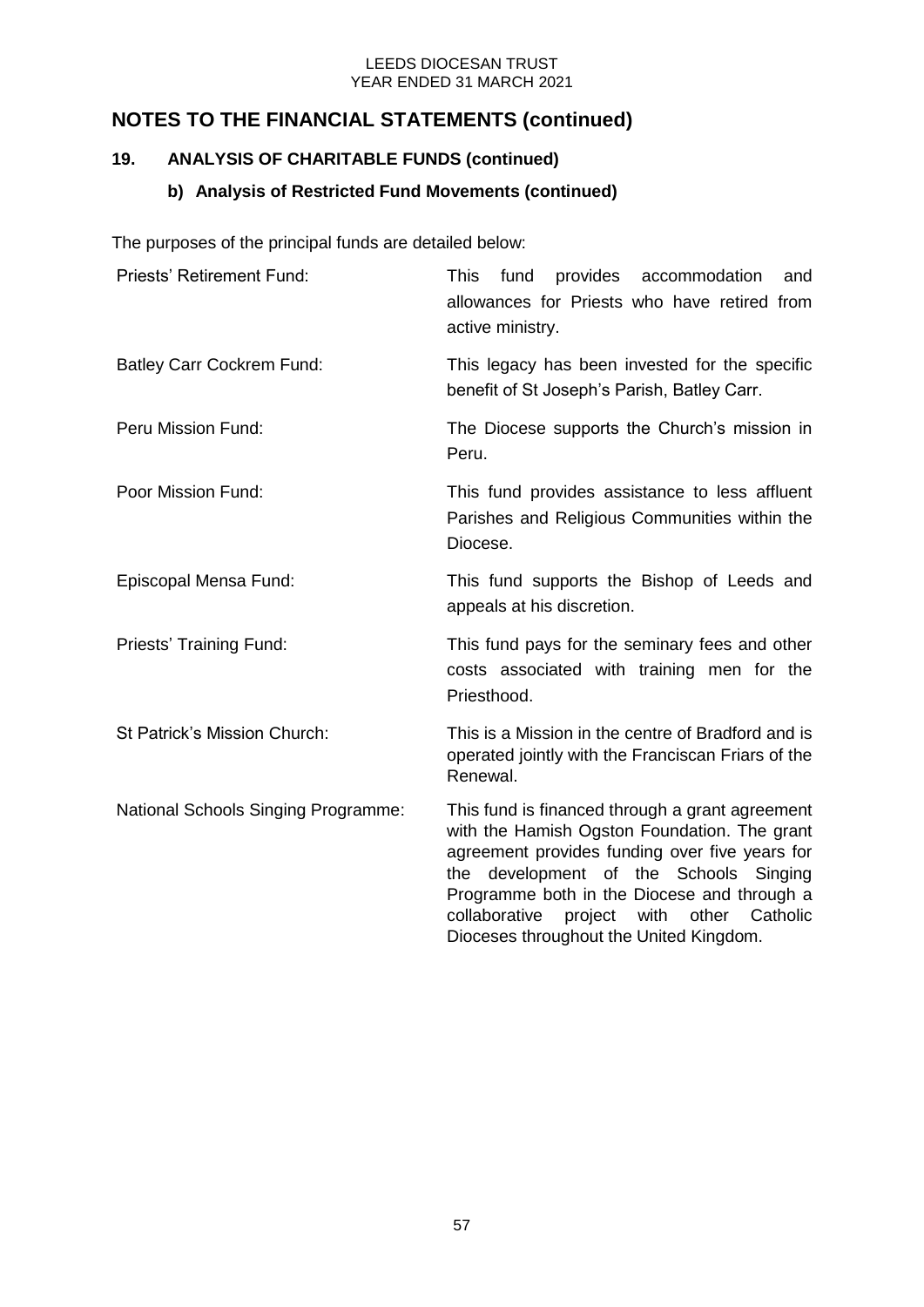## **NOTES TO THE FINANCIAL STATEMENTS (continued)**

### **19. ANALYSIS OF CHARITABLE FUNDS (continued)**

### **c) Analysis of Permanent Endowment Fund Movements**

|                              | For the year ended 31 March 2021 |        |                    |                  |             |  |  |  |  |  |
|------------------------------|----------------------------------|--------|--------------------|------------------|-------------|--|--|--|--|--|
| Curia                        | At 1 April                       |        | At 31 March        |                  |             |  |  |  |  |  |
|                              | 2020                             | Income | <b>Expenditure</b> | <b>Transfers</b> | 2021        |  |  |  |  |  |
|                              | £'000                            | £'000  | £'000              | £'000            | £'000       |  |  |  |  |  |
| Priests' Training Fund       | 750                              | 19     | (19)               |                  | 750         |  |  |  |  |  |
| Poor Mission Fund            | 82                               | 2      | (2)                |                  | 82          |  |  |  |  |  |
| Leeds Cathedral Music Fund   | 148                              | 5      | (3)                |                  | 150         |  |  |  |  |  |
| Mass Intentions Account      | 41                               | 1      | (1)                |                  | 41          |  |  |  |  |  |
| <b>Total Endowment Funds</b> | 1,021                            | 27     | (25)               | $\blacksquare$   | 1,023       |  |  |  |  |  |
|                              | For the year ended 31 March 2020 |        |                    |                  |             |  |  |  |  |  |
| Curia                        | At 1 April                       |        |                    |                  | At 31 March |  |  |  |  |  |
|                              | 2019                             | Income | Expenditure        | <b>Transfers</b> | 2020        |  |  |  |  |  |
|                              | £'000                            | £'000  | £'000              | £'000            | £'000       |  |  |  |  |  |
| Priests' Training Fund       | 750                              | 29     | (29)               |                  | 750         |  |  |  |  |  |
| Poor Mission Fund            | 82                               | 3      | (3)                |                  | 82          |  |  |  |  |  |
| Leeds Cathedral Music Fund   | 83                               | 38     | (3)                | 30               | 148         |  |  |  |  |  |
| Mass Intentions Account      | 41                               | 2      | (2)                |                  | 41          |  |  |  |  |  |
| <b>Total Endowment Funds</b> | 956                              | 72     | (37)               | 30               | 1,021       |  |  |  |  |  |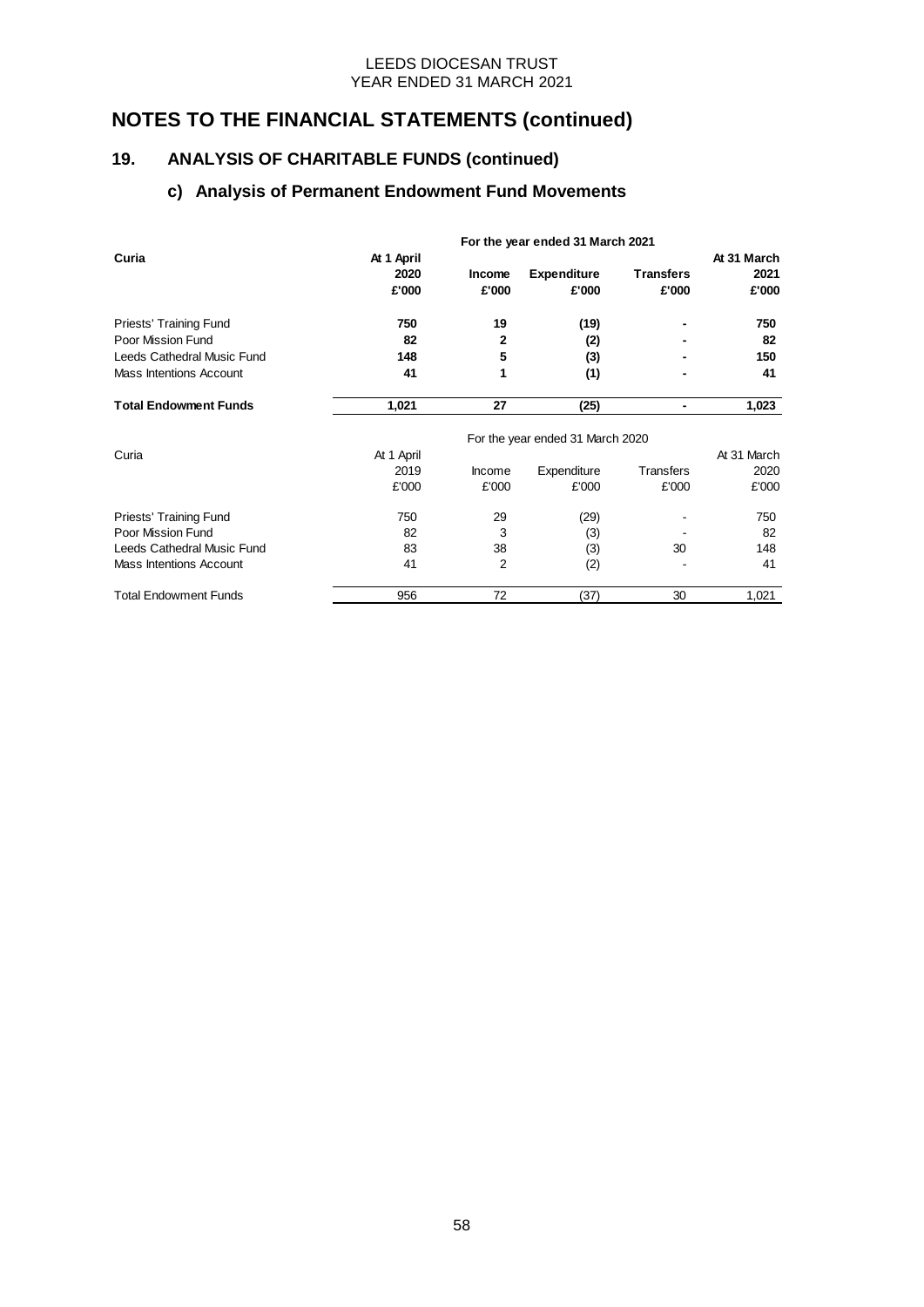## **NOTES TO THE FINANCIAL STATEMENTS (continued)**

### **20. NET ASSETS**

|                                          |              |                          |        |                    | 2021                        |                          |         |                                      |                             |                          |         |
|------------------------------------------|--------------|--------------------------|--------|--------------------|-----------------------------|--------------------------|---------|--------------------------------------|-----------------------------|--------------------------|---------|
|                                          |              | <b>Parishes Funds</b>    |        | <b>Curia Funds</b> |                             |                          |         | <b>Total Group and Charity Funds</b> |                             |                          |         |
|                                          |              |                          |        |                    |                             | Permanent                |         | Permanent                            |                             |                          |         |
|                                          | Unrestricted | <b>Restricted</b>        | Total  | Unrestricted       | <b>Restricted Endowment</b> |                          | Total   | Unrestricted                         | <b>Restricted Endowment</b> |                          | Total   |
|                                          | £'000        | £'000                    | £'000  | £'000              | £'000                       | £'000                    | £'000   | £'000                                | £'000                       | £'000                    | £'000   |
| <b>Tangible Fixed Assets</b>             | 20.347       | $\sim$                   | 20,347 | 10,586             | $\overline{\phantom{0}}$    | $\overline{\phantom{a}}$ | 10,586  | 30,933                               | $\overline{\phantom{a}}$    | $\overline{\phantom{a}}$ | 30,933  |
| <b>Investment Properties</b>             | 6,945        |                          | 6,945  | 5,994              |                             |                          | 5,994   | 12,939                               |                             | $\overline{\phantom{a}}$ | 12,939  |
| <b>Fixed Asset Investments</b>           |              | 383                      | 383    | 9,014              | 4,149                       | 1.023                    | 14.186  | 9,014                                | 4,532                       | 1,023                    | 14,569  |
| Bank Balances (Cash and Overdrafts)      | 7,027        | 419                      | 7.446  | (9,064)            | 3,695                       | $\blacksquare$           | (5,369) | (2,037)                              | 4,114                       | $\,$                     | 2,077   |
| Other Net Current Assets / (Liabilities) | 285          | $\sim$                   | 285    | (4,026)            | -                           | $\overline{\phantom{a}}$ | (4,026) | (3,741)                              |                             | $\overline{\phantom{a}}$ | (3,741) |
| Inter Parishes and Curia Loans (net)     | 2,744        | $\overline{\phantom{a}}$ | 2,744  | (2,744)            | $\blacksquare$              | $\blacksquare$           | (2,744) |                                      |                             | -                        |         |
| <b>TOTAL NET ASSETS</b>                  | 37.348       | 802                      | 38,150 | 9,760              | 7,844                       | 1,023                    | 18,627  | 47,108                               | 8.646                       | 1,023                    | 56,777  |

|                                          |                          |                          |                |                       |                          | 2020                     |                |                       |                                      |                          |                |  |
|------------------------------------------|--------------------------|--------------------------|----------------|-----------------------|--------------------------|--------------------------|----------------|-----------------------|--------------------------------------|--------------------------|----------------|--|
|                                          |                          | Parishes Funds           |                |                       | Curia Funds              |                          |                |                       | <b>Total Group and Charity Funds</b> |                          |                |  |
|                                          |                          |                          |                |                       | Permanent                |                          |                |                       | Permanent                            |                          |                |  |
|                                          | Unrestricted<br>£'000    | Restricted               | Total<br>£'000 | Unrestricted<br>£'000 |                          | Restricted Endowment     | Total<br>£'000 | Unrestricted<br>£'000 | Restricted<br>£'000                  | Endowment<br>£'000       | Total<br>£'000 |  |
|                                          |                          | £'000                    |                |                       | £'000                    | £'000                    |                |                       |                                      |                          |                |  |
| <b>Tangible Fixed Assets</b>             | 19,280                   | $\blacksquare$           | 19,280         | 11,531                | $\sim$                   | $\sim$                   | 11,531         | 30,811                |                                      | $\blacksquare$           | 30,811         |  |
| <b>Investment Properties</b>             | 4.786                    |                          | 4.786          | 5,042                 | $\sim$                   |                          | 5.042          | 9,828                 |                                      | $\overline{\phantom{a}}$ | 9,828          |  |
| Fixed Asset Investments                  | $\overline{\phantom{0}}$ | 293                      | 293            | 6,075                 | 4,082                    | 1,021                    | 11,178         | 6,075                 | 4,375                                | 1,021                    | 11,471         |  |
| Bank Balances (Cash and Overdrafts)      | 6,685                    | 237                      | 6.922          | (7,460)               | 2,672                    | $\sim$                   | (4,788)        | (775)                 | 2,909                                | $\sim$                   | 2,134          |  |
| Other Net Current Assets / (Liabilities) | 200                      | $\overline{\phantom{a}}$ | 200            | (3,262)               | $\overline{\phantom{a}}$ | $\overline{\phantom{a}}$ | (3,262)        | (3,062)               | . .                                  | $\overline{\phantom{a}}$ | (3,062)        |  |
| Inter Parishes and Curia Loans (net)     | 4,221                    | $\overline{\phantom{a}}$ | 4.221          | (4,221)               | $\sim$                   | $\overline{\phantom{a}}$ | (4,221)        |                       |                                      |                          |                |  |
| TOTAL NET ASSETS                         | 35,172                   | 530                      | 35,702         | 7,705                 | 6,754                    | 1,021                    | 15,480         | 42,877                | 7,284                                | 1,021                    | 51,182         |  |